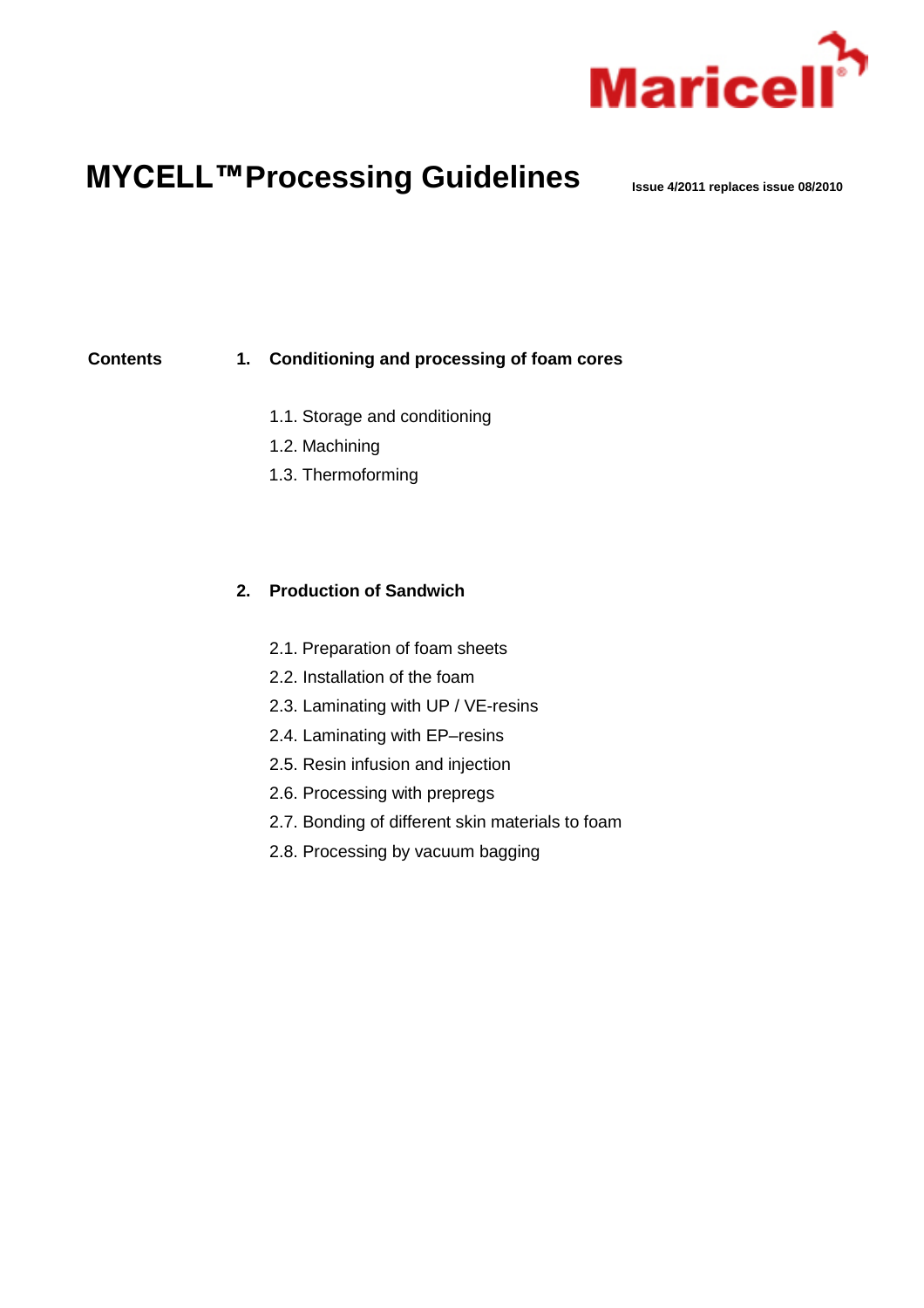# **1. Conditioning and processing of foam cores**

# **1.1 Storage and conditioning**

| <b>Storage</b>                                 | All foams should be stored in a closed store at temperatures above<br>10°C (50°F) and below 30°C (86°F) and 80 % r.h. Sol vents and<br>foam should not be stored together as the foam may absorb solvent<br>volatiles. Long storage times will result in shrinkage of up to 3 - 5 %.<br>One should especially account for such phenomena, if precisely cut<br>material is stored over a long period of time. One year of shelf life is<br>guaranteed for foam.<br>Direct exposure to sunlight should be avoided to prevent irregular<br>shrinkage of the foam sheets and change of color pigments. It is<br>highly re-commended to keep the foam for a minimum of 24 hours in |
|------------------------------------------------|-------------------------------------------------------------------------------------------------------------------------------------------------------------------------------------------------------------------------------------------------------------------------------------------------------------------------------------------------------------------------------------------------------------------------------------------------------------------------------------------------------------------------------------------------------------------------------------------------------------------------------------------------------------------------------|
|                                                | the workshop before use. Especially if the storing temperature is low<br>or of air moisture is high. The absorbed moisture on the foam sur-<br>face might inhibit the chemical reaction of the resin or the different<br>temperatures could result in a curing time other than expected.                                                                                                                                                                                                                                                                                                                                                                                      |
| Degassing of MYCELL <sup>™</sup><br>foam cores | Due to their chemical nature and production process, crosslinked<br>PVC-foam cores tend to release small amounts of gas during the<br>cure of laminated skins. In order to prevent undesired effects such<br>as delaminations, degassing procedures have been defined. The<br>three main parameters influencing the outgassing of crosslinked<br>PVC foams are: time, temperature and pressure. The density of the<br>foam doesn't have an extensive impact.                                                                                                                                                                                                                  |
|                                                | The amount of escaped gas is strongly depends on the location<br>through the thickness of the foam block or sheet. Any cutting or<br>sanding of more than about 2 mm will change the pressure balance<br>between atmospheric pressure and the pressure inside the cells.<br>Consequently, the foam will outgas until the balance is reached<br>again. Therefore it will never be possible to degas a crosslinked PVC<br>foam block or sheet completely by a thermal treatment. Each time<br>the material is cut, the outgassing process will start again.                                                                                                                     |
|                                                | The most widely used countermeasures to prevent the outgassing<br>process are thermal treatment or controlled storage:                                                                                                                                                                                                                                                                                                                                                                                                                                                                                                                                                        |
| <b>Thermal treatment</b>                       | Applying a thermal treatment the material can be degassed effec-<br>tively and in a short time period. As an experimental guideline a<br>thermal treatment of 40 °C for approx. 7 days has proven to be<br>the safest method for an accelerated degassing. Onlylittle warping<br>and material shrinkage might occur.                                                                                                                                                                                                                                                                                                                                                          |
| <b>Controlled storage</b>                      | Controlled storage leads to no warping and very low shrinkage.<br>However, the material is blocked for a relatively long time. In order to<br>reach equal results as with thermal treatment one month storage at<br>room temperature (23 $\mathbb{C}$ ) is required. As a rule of thumb one can<br>say that a 10 °C modification of treatment temperature will double<br>the treatment time or divide it by two accordingly.<br>Examples:<br>50 $\mathbb{C} \Rightarrow$ 3 days, 60 $\mathbb{C} \Rightarrow$ 1.5 days etc. or 10 $\mathbb{C} \Rightarrow$ 2 months                                                                                                            |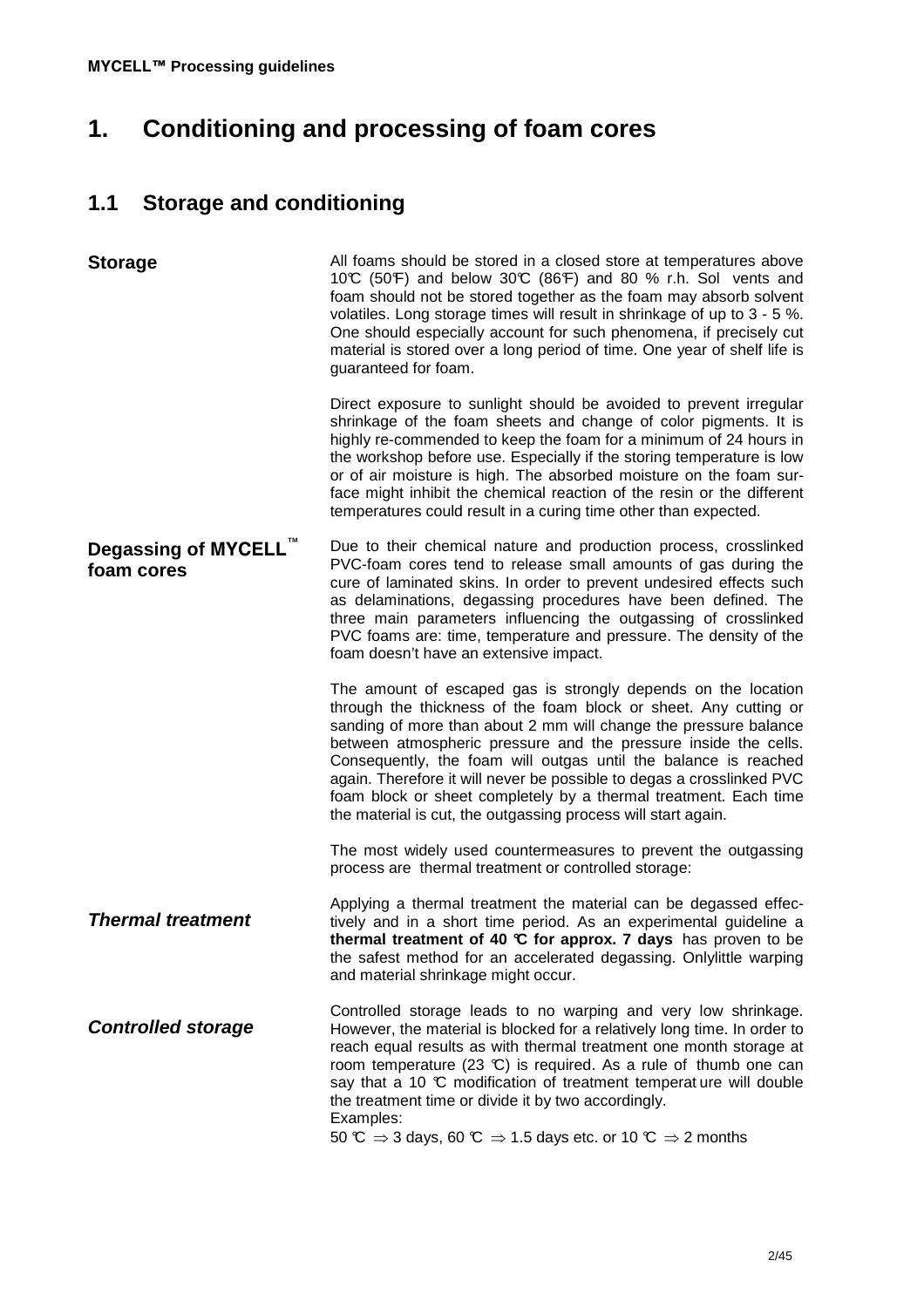| sic Rules | 1. In order |
|-----------|-------------|
|           | equilibri   |
|           | best by     |
|           | to the fi   |

- **Basic Rules 1.** In order to avoid excessive outgassing, the foam should be in an ium state when being processed. This can be achieved thermal treating or storage after the material has been cut the final panel sizes or kits. For further details consult MYCELL technical service customer information 1000.
	- 2. The higher the resin content of the skin laminate the faster it bonds with PVC core material and the lower is the danger of too low peel strength or blistering of skins.
	- 3. Extensive heat processes for laminate curing, especially for the first laminate layer against the foam, can provoke outgassing. However, after a good bondline is achieved, a post cure heat treatment is no danger to the sandwich.
	- 4. When using prepregs at temperatures between 90 °C and 120 °C with C71.75, good results have been achieved and hardly any outgassing effects occurred. With low curing boatbuilding prepregs at 60 °C, outgassing can affect bonding as at lower temperatures, it takes longer to achieve the necessary bond strength.
	- 5. Using epoxy prepregs, it is strongly recommended to seal the core with a thin layer of room temperature curing resin, to prevent cure inhibition by  $CO<sub>2</sub>$ , which might be released by the core when brought to elevated temperatures. For further details consult MYCELL technical service customer information 1050.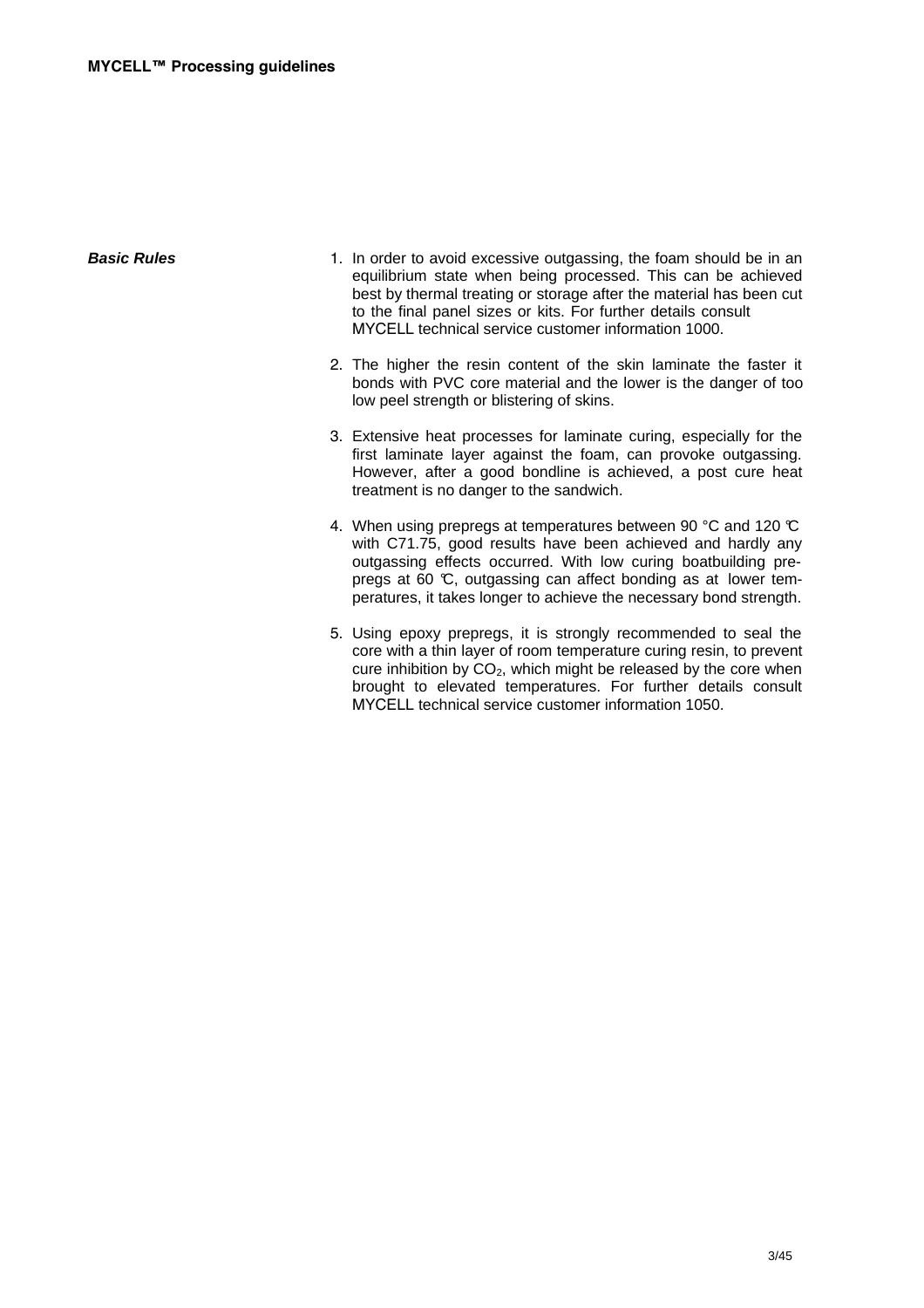# **1.2 Machining**

**Geometry of the cutting edge** 

**of the blade** 

| <b>General</b>                | MYCELL" rigid foams of apparent densities of less than 200 kg/m <sup>3</sup><br>are easy to process by mechanical methods (machining).<br>Generally, wood-working equipment and tools are adequate. With<br>rigid foams of apparent densities higher than 200 kg/m <sup>3</sup> , in particular<br>foams based on thermoplastic materials, care must be taken when<br>choosing the appropriate tool configuration and adequate cutting<br>speed, in order to avoid local overheating and consequently<br>unsatisfactory results. |
|-------------------------------|----------------------------------------------------------------------------------------------------------------------------------------------------------------------------------------------------------------------------------------------------------------------------------------------------------------------------------------------------------------------------------------------------------------------------------------------------------------------------------------------------------------------------------|
| <b>Important Note!</b>        | The information given herein is intended as a general guideline<br>based on our experience. It will, however, not dispense with the ne-<br>cessity of trials in specific cases to ensure optimum results.                                                                                                                                                                                                                                                                                                                        |
|                               | Mechanical processing of rigid foams may cause environmental and<br>health problems by suspended dust and foam particles. Proper ven-<br>tilation and vacuum-assisted dust collection is essential. Regarding<br>permissible limits for unsuspended dust and other personal safety<br>precautions please refer to the respective material safety data sheet.                                                                                                                                                                     |
| <b>Cutting methods</b>        | The following recommendations concern MYCELL <sup>"</sup> M048 to M100.                                                                                                                                                                                                                                                                                                                                                                                                                                                          |
| <b>Knife cutting</b>          | Thin sheets less than 10 mm (3/8") thickness can readily and with<br>satisfactory results be cut by knife, e.g. stanley knife. Thin<br>sheets of MYCELL <sup>"</sup> M material, particularly of the lower density<br>range, are more susceptible to breakage.                                                                                                                                                                                                                                                                   |
| <b>Steel-rule die cutting</b> | Steel-rule die cutting is a very convenient and low-cost way to cut<br>shapes of all kinds of small to moderate sizes from sheet material of<br>thin to moderate thicknesses. Recommended maximum sheet thick-<br>nesses are:                                                                                                                                                                                                                                                                                                    |
| 6 mm<br>1mm<br>C<br>B<br>A    | MYCELL™ M<br>15 mm                                                                                                                                                                                                                                                                                                                                                                                                                                                                                                               |
|                               |                                                                                                                                                                                                                                                                                                                                                                                                                                                                                                                                  |

for steel rule dies and cutters.

Of the possible cutting edge configurations, we recommend type A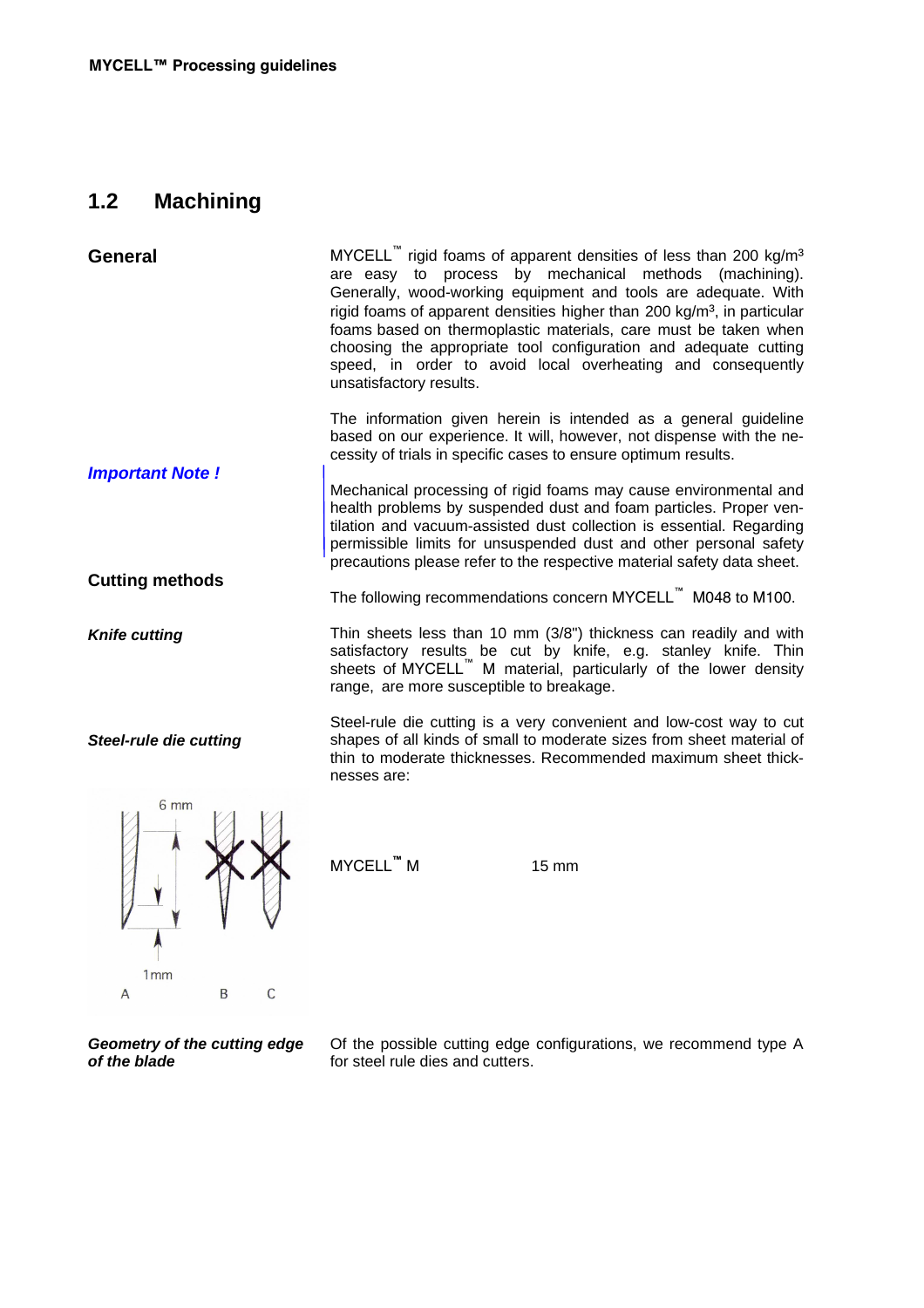### **Machining methods for low density thermoplastic foams**

MYCELL**™** M can be machine processed with generally good results on all high speed wood work-ing machines and equipment. The tools and tool configurations are those common to the trade.



**Sanding** Particular attention should be paid to sanding operations. Problems

will be created by high speed and use of an unsuitable grade and type of abrasive. Sanding of foam sheets is mainly utilized to equalize the surface of sheets to meet the tolerance requirements. Optimal sanding can be achieved with sanding paper 60 to 80 standard grit and a paper speed of 20 to 30 m/s.

**Drilling by rotary cutters** The rotary cutter is a convenient tool to cut holes of larger diameter, discs and plugs from foam sheet material of low to medium apparent density. The possible maximum thickness for satisfactory results depends on the apparent density of the material and the diameter of the cutting tool. It should normally not exceed 30 to 35 mm.

> The cutting speed should be limited to about 100 to 250 rpm (or about 280 m/min.) to avoid excessive friction heat. The advance should be about 0.5 to 2 mm/sec. The use of a cooling liquid is very helpful and recommended.

**Important Note ! For the following lamination or bonding operations, the removal of** dust adhering to the surface is essential. The use of vacuum cleaning equipment is preferable to compressed air.

Venting hole

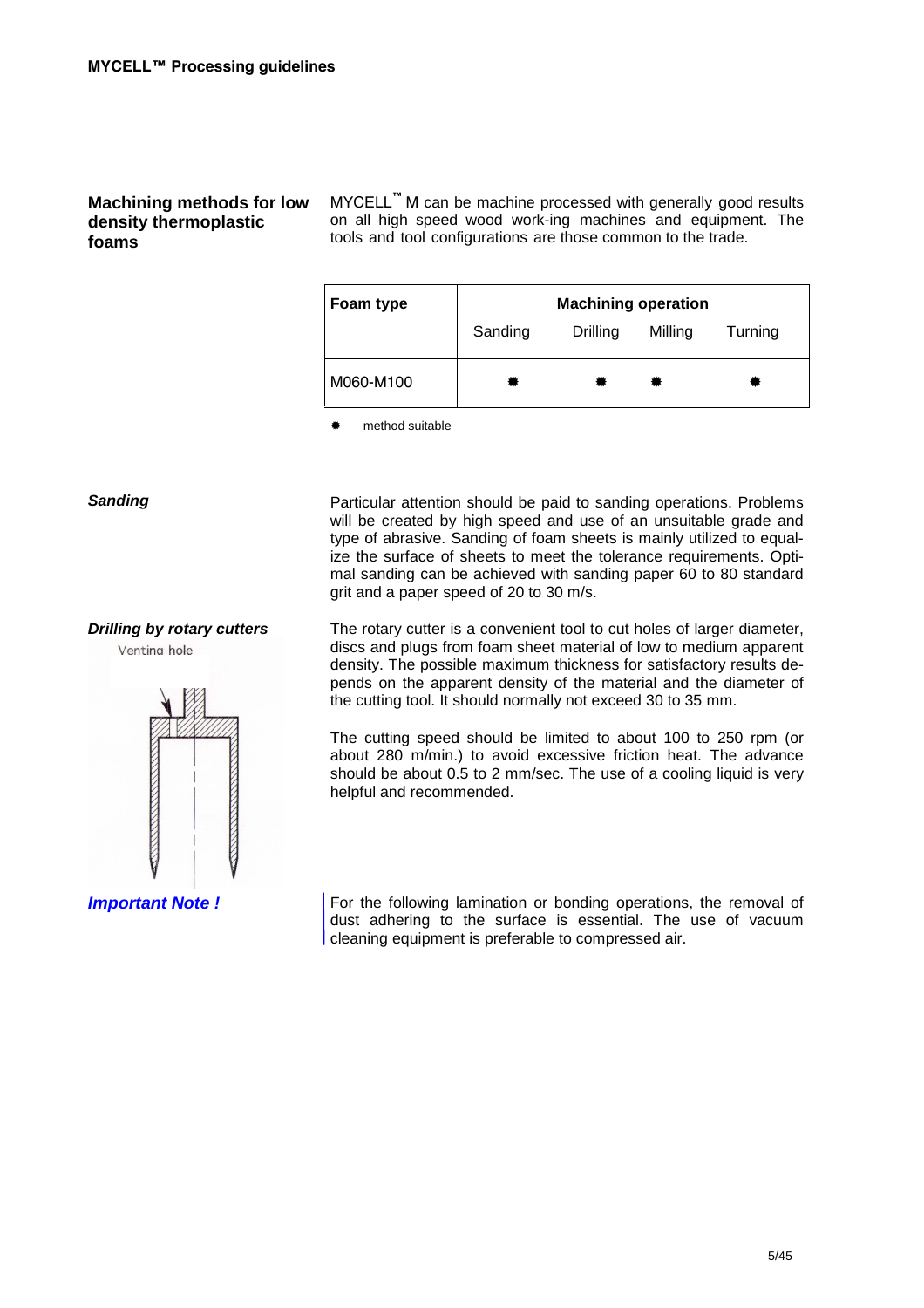# **1.3 Thermoforming**

| <b>General</b>           | For the thermoforming process, the foam is first subjected to elevat-<br>ed temperature, reshaped and cooled down under pressure. For<br>thermoformability at least a part of the foam composition must be<br>based on thermoplastic polymers. This is the case for MYCELL"<br>foams and therefore in principle, they all can be thermoformed.<br>However, the maximum capability of thermoforming depends on<br>the type of foam and its thickness.                                                                              |  |  |
|--------------------------|-----------------------------------------------------------------------------------------------------------------------------------------------------------------------------------------------------------------------------------------------------------------------------------------------------------------------------------------------------------------------------------------------------------------------------------------------------------------------------------------------------------------------------------|--|--|
|                          | By thermoforming, the mentioned foams can be adjusted to 3-dimen-<br>sional complex shapes often required for modern sandwich struc-<br>tures, without disruption in the core. It is therefore a good alternative<br>to use thermoforming instead of the often used contoured and scrim-<br>cloth solutions, for which the core, and as a result as well the load<br>path is discontinuous. Compared with these solutions, thermo-<br>forming leads to lighter structures and reduced consumption of putty,<br>adhesive or resin. |  |  |
| <b>Process parameter</b> |                                                                                                                                                                                                                                                                                                                                                                                                                                                                                                                                   |  |  |
| <b>Heating of foam</b>   | Heating of the foam can be achieved by the following methods:                                                                                                                                                                                                                                                                                                                                                                                                                                                                     |  |  |
|                          | Convection: by means of circulating air in an oven or with hot air                                                                                                                                                                                                                                                                                                                                                                                                                                                                |  |  |
|                          | blowers<br>Conduction: by means of hot plates or in a hot water bath<br>by means of hot wire bench, halogen or infra-red<br>Radiation:<br>heaters                                                                                                                                                                                                                                                                                                                                                                                 |  |  |
|                          | Using conduction heating, difficulties might occur because melted<br>material from the foam surface might stick to the heated plates. Tef-<br>lon-coated surfaces or release films/fabrics can reduce this problem.<br>When immersion in a hot water bath is the chosen method, post-<br>drying of the foam is recommended. Remaining moisture can cause<br>poor bonding of foam core and skin material.                                                                                                                          |  |  |
|                          | Radiation heating can sometimes lead to an overheating of the foam<br>surface, especially when the radiation flux is too high and the heat<br>cannot be transferred fast enough into the centre of the foam sheet.<br>This usually leads to surface cell collapse, material decomposition<br>and poor mechanical characteristics in this zone. The surface tem-<br>perature of the foam should therefore be closely monitored and the<br>radiation flux be controlled accordingly.                                                |  |  |
|                          | Generally speaking, convection is the safest method of heating<br>foams, as it has none of the above mentioned drawbacks. Whichev-<br>er of these methods is chosen, care should be taken that the foam is<br>heated uniformly. If this is not the case, the sheets may warp due to<br>different thermal expansion, thereby moving their corners closer to<br>heat sources and increasing the problem of a non-uniform heating.<br>These problems can usually be reduced by allowing more time for<br>the heating process.        |  |  |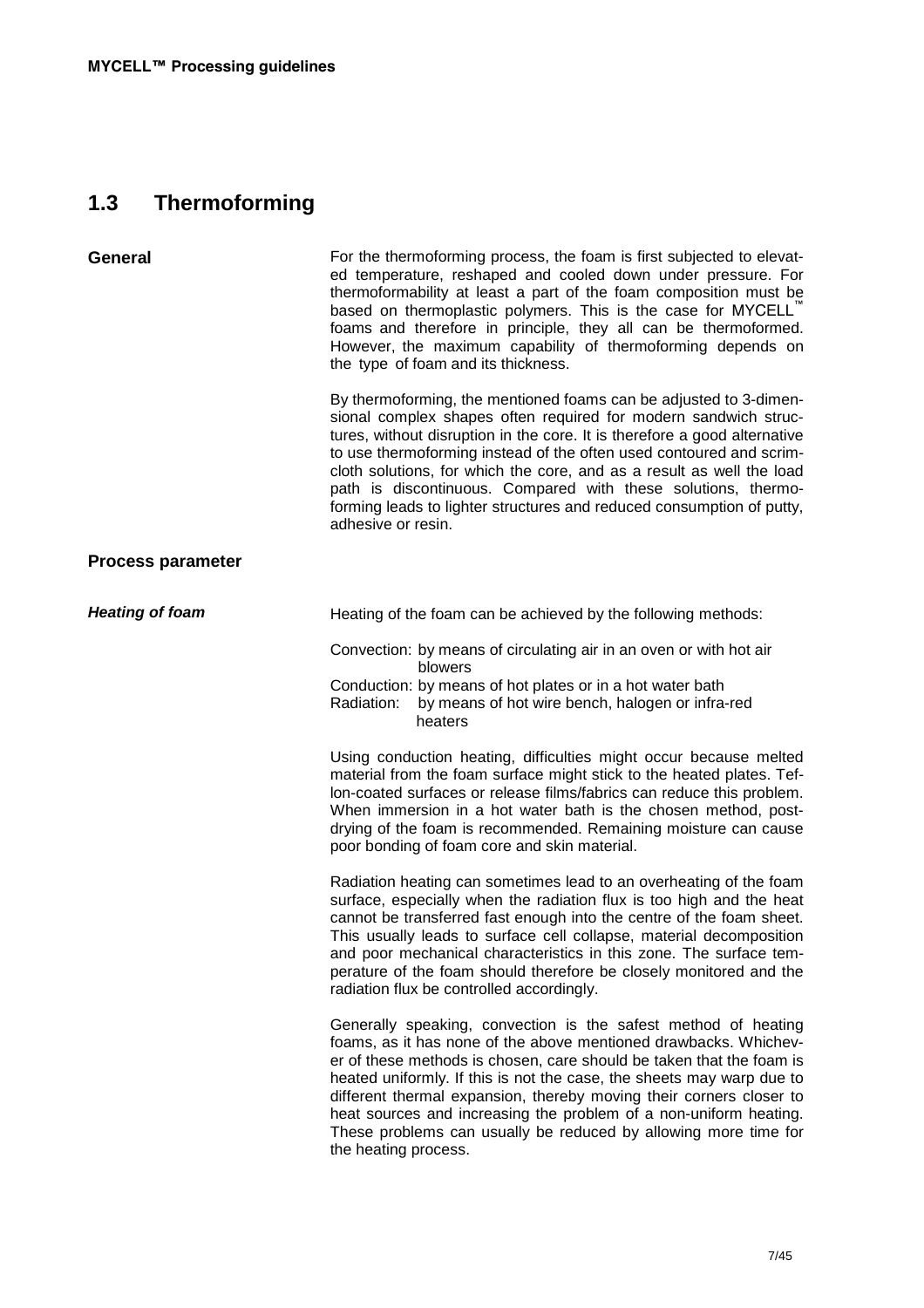**Processing temperatures** The following oven temperatures are recommended for thermoforming:

| Foam type | Optimal oven temperature for<br>thermoforming |           |  |  |
|-----------|-----------------------------------------------|-----------|--|--|
|           | C<br>. Ф                                      |           |  |  |
| M040-M100 | 115 - 130                                     | 240 - 265 |  |  |

| <b>Heating time</b>      | Necessary heating time depends on the heat capacity of the foam,<br>its thickness and on factors like oven design, environmental effects<br>(direct sunlight, draught, temperature on the work floor) and others.<br>The heating time can be estimated as follows:                                                                                                                                                                                                                 |  |  |
|--------------------------|------------------------------------------------------------------------------------------------------------------------------------------------------------------------------------------------------------------------------------------------------------------------------------------------------------------------------------------------------------------------------------------------------------------------------------------------------------------------------------|--|--|
|                          | $0.5 - 1$ min/mm<br>Convection heating:<br>(Circulation air oven)                                                                                                                                                                                                                                                                                                                                                                                                                  |  |  |
|                          | $0.2 - 0.5$ min/mm<br>Conductive heating:<br>(Hot plate apparatus)                                                                                                                                                                                                                                                                                                                                                                                                                 |  |  |
|                          | Usually heating times are in the order of 2 to 10 minutes for thick-<br>nesses up to 20 mm.                                                                                                                                                                                                                                                                                                                                                                                        |  |  |
| <b>Tooling</b>           | If only small numbers of parts need to be thermoformed, relative<br>simple wooden or composite tools can be used. For larger series,<br>the use of temperature controlled aluminum tools is recommended.<br>Through temperature control it can be assured that the thermoform-<br>ing conditions remain within a close processing window. If there are<br>no close thickness tolerances required for the part, thermoforming<br>can be performed with a male or female mould only. |  |  |
| <b>Applying pressure</b> | Pressure can be applied in different ways:<br>manually<br>$\bullet$<br>by means of weights e.g. sandbags etc.<br>$\bullet$<br>by a vacuum bag method<br>by a moulding press                                                                                                                                                                                                                                                                                                        |  |  |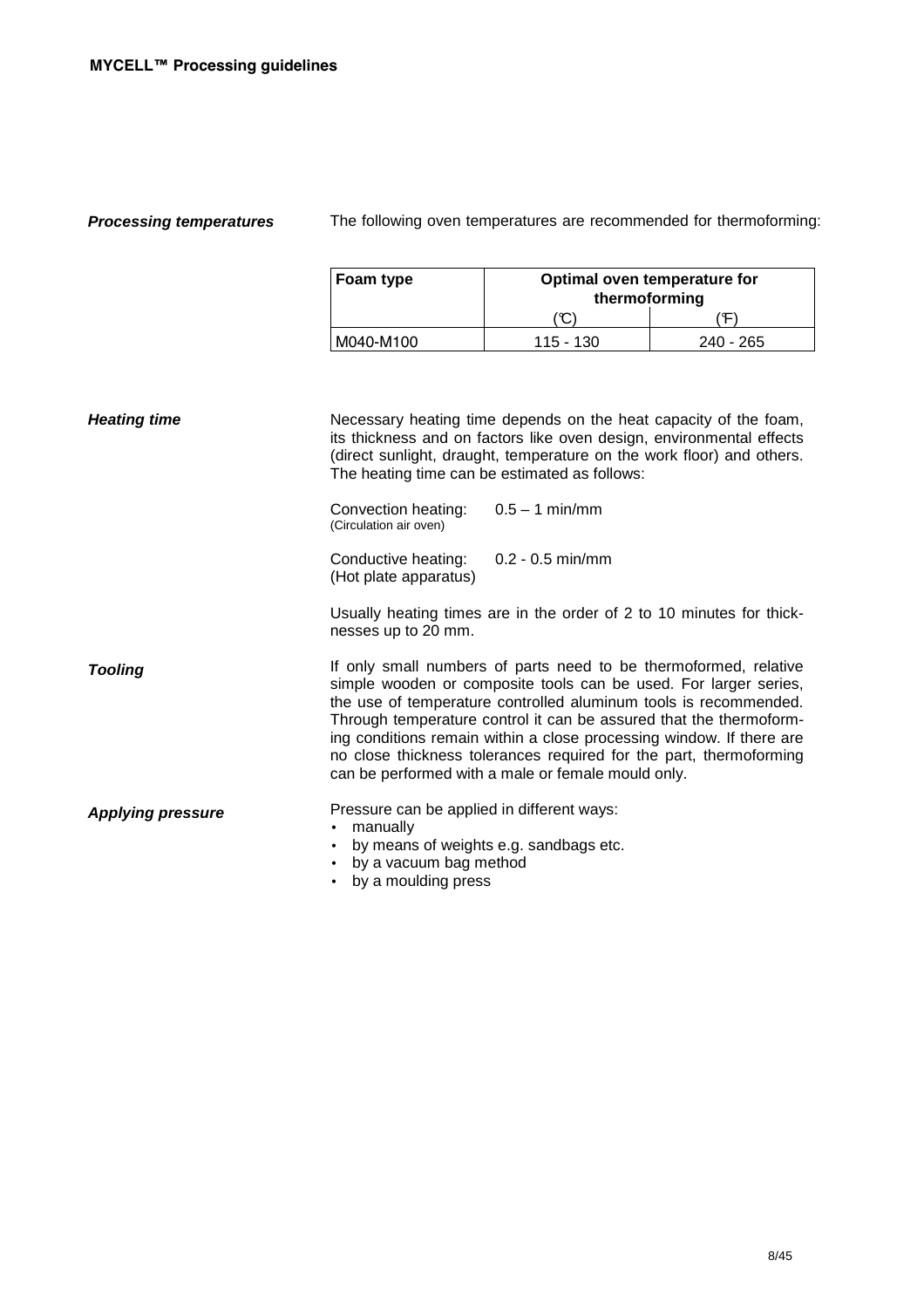Creep forming For creep forming, the foam core and the mould are placed in a hot air circulation oven. The heating as well as the cooling should take place under weight, e.g. by sandbags. Cycle times are in the order of 1 to 5 hours, depending on the type and thickness of the foam.



Vacuum forming Vacuum forming can be done in a hot air circulation oven or an autoclave. It is recommended to have additional hot air circulation between foam sheet and tool. The cooling should take place under vacuum. Depending on the type and thickness of the foam, cycle times are in the order of 1 to 5 hours.



Compression moulding For exact thicknesses within close tolerances, it is recommended to thermoform in closed moulds. Pressure can be applied by means of a simple closing or clamping mechanism or between the plates of a compression moulding press.



In a first step, the foam sheets are preheated to the required temperature. This operation takes about 10 minutes for thicknesses up to 20 mm. The metal tool for shape-forming should be temperature controlled. Cycle times under the press are in the order of 2 to 2.5 minutes.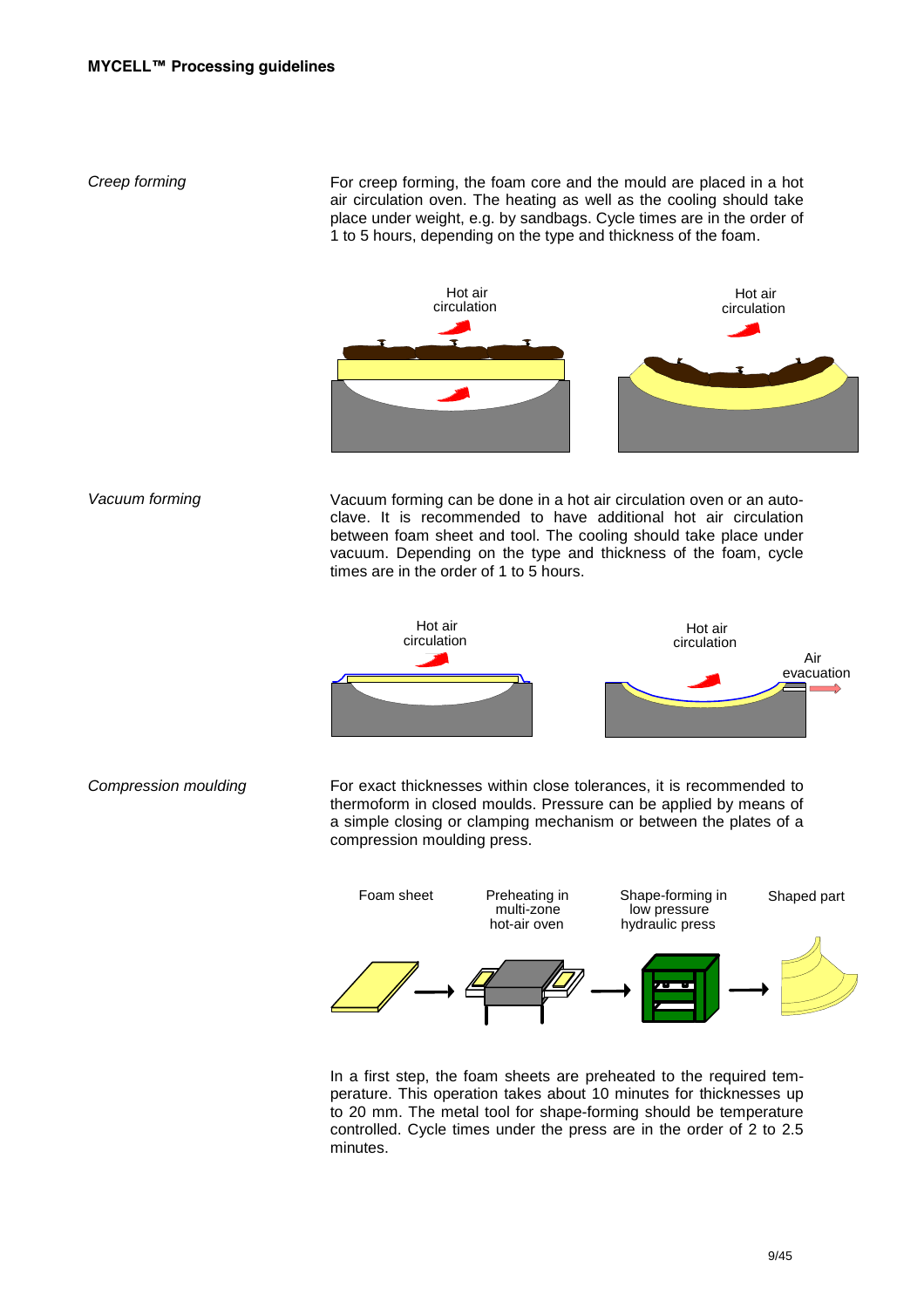# **2. Preparation of foam sheets**

## **2.1 Grooving and perforation**

**Purpose** A sandwich product consists of a tolerant core combined with tensile/compression stiff facings. It is manufactured by bonding a foam core to two faces. However, this lightweight and stiff design keeps its structural rigidity only if the bonding between skin and core does not fail even under extreme stress, overloading or impact. Due to local buckling of the skin debonding results in a fatal reduction of stiffness and strength which leans catastrophic failure of the entire part. The correct installation of the foam core is therefore mandatory and the most critical part of the sandwich manufacturing process.

Core installation can be made in different ways:

- wet lamination with vacuum bagging or sandbags (chapter 2.8)
- resin injection processes (chapter 2.5)
- bonding of skins to the foam (chapter 2.6 & 2.7)

## **Preparation procedure**



Before installation, foam sheets should be either grooved or perforated. Grooving is necessary if both skins are bonded to the foam at the same time. Perforation is required, espsecially if wet lamination in a female mould or resin injection processes are choosen. The dimensions of the grooves are shown in the picture beside.

For perforation, holes of approx. 2 to 3 mm diameter (1/16 to 1/8 in) at equal distance of at least 50 mm (2 in.) are recommended. To get an accurate distribution of holes, it is highly recommended to use a pattern made of cardboard or plywood.

**Important note ! Before installation the surface of the foam sheets must be cleaned** properly from adhering dust by vacuum cleaning.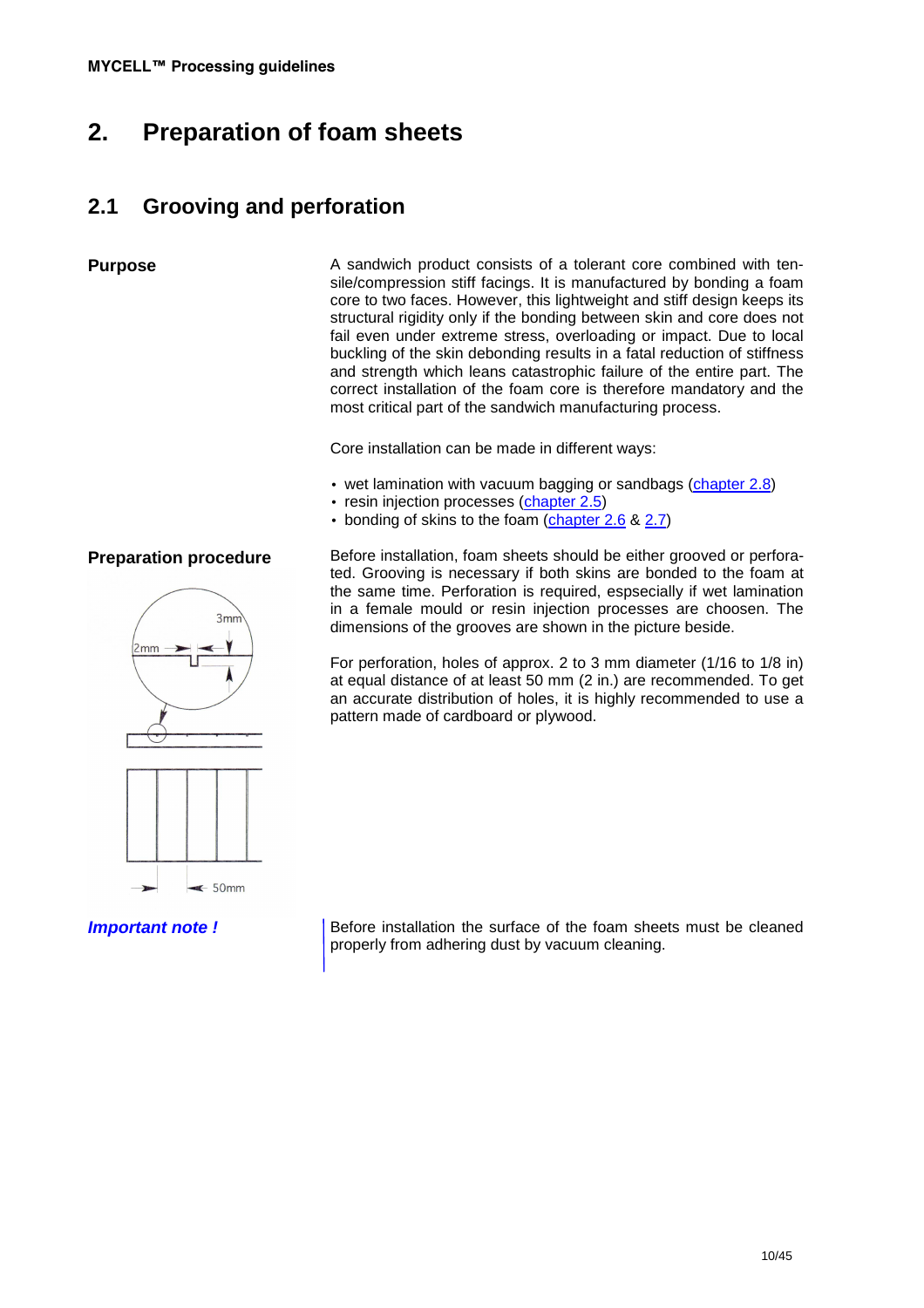

**Butt Joints** There are several ways butt joints of foam sheets can be made. Depending on the thickness of the foam and the desired properties of the final part, one or the other geometry is suitable. In general, it should be kept in mind that the area of the joint should be big enough. Some possibilities are shown in the pictures beside. Recommendations for adhesives to be used can be found in chapter 2.7.

**Kit manufacturing** For complex 2- or 3-dimensional parts (boat hulls, wind mill blades, …) it is useful to have foam kits available that can be put into the mould very quickly and conveniently. The kit manufacturing is done the first time the foam sheets are cut-to-size in the mould. The following points have to be considered:

- When using vacuum infusion techniques (chapter 2.5) it is important to have grooves cross-wise so that the flow front is not interrupted. Neighbouring sheets have to be cut in a way that the grooves are continued.
- Foam sheets should be used in the original size in order to reduce waste.

There are different ways to put the foam kit plates into the mould. When processing by hand lay-up sheets are separately processed as described in chapter 2.3. In prepreg and vacuum infusion processes the sheets must perfectly fit to each other. In order to reduce the risk of building a flow channel between two foam parts it might be necessary to chamfer each foam sheet at 45° with respect the mould surface. Flow channels might be omitted because of the following reasons:

- Print-through effect, machining of part surface
- High temperature of the resin during curing might destruct foam
- Wrong flow front during vacuum infusion, danger of including air in the laminate

It is recommended to bond the foam sheets together during the dry lay up process. In chapter 2.7 possible foam bonding adhesives are listed. From a first cut, foam sheet templates can be made from plywood which can be used to cut additional foam kits.

**Important note! If changing from sandwich to single skin (e.g. in the keel section of a** boat or in stepped chines) the foam should be chamfered at an angle of 30° to the mould plate.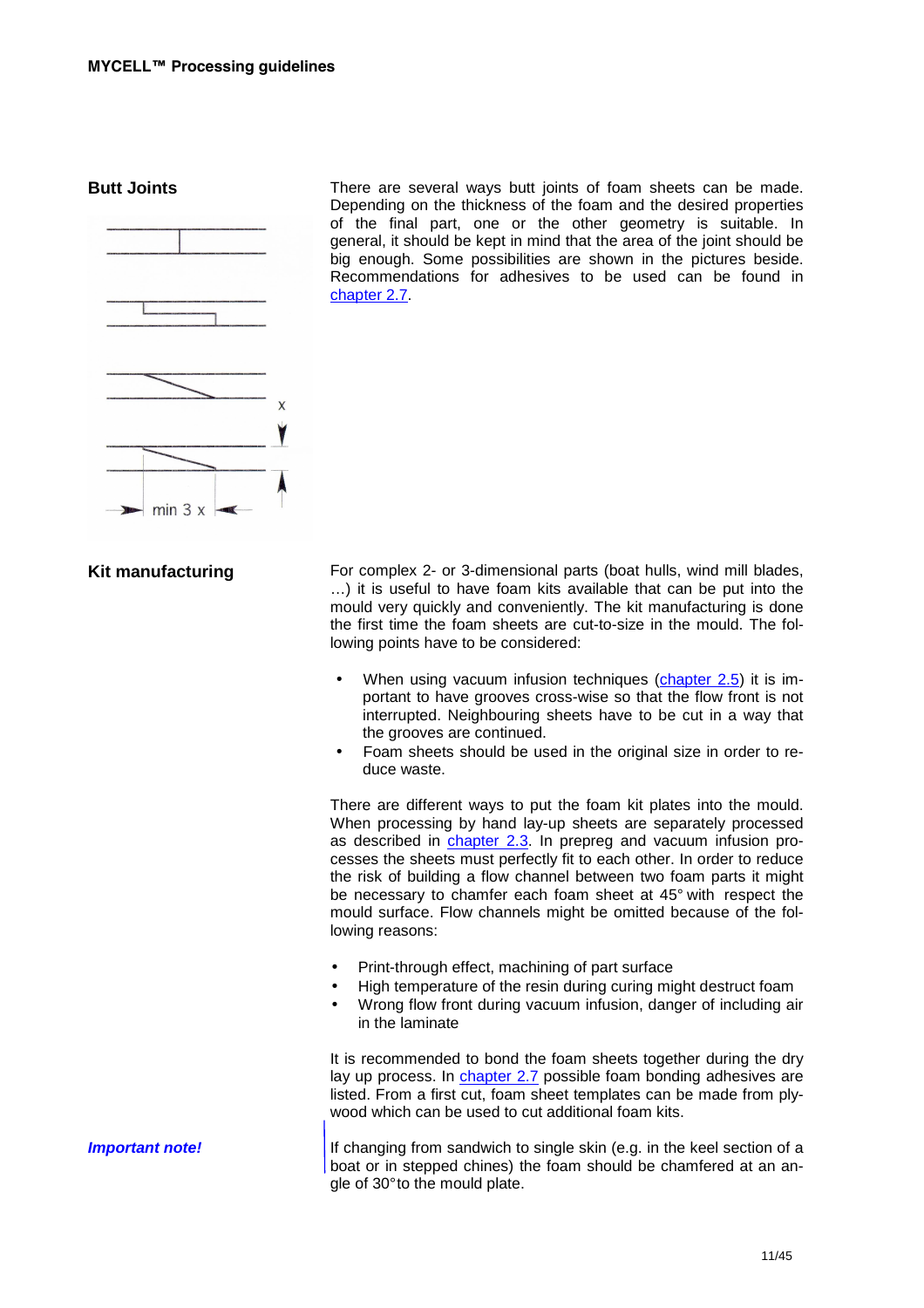## **2.2 Installation of foam in the mould**

**General** Foam sheets can be fitted into a mould by several different methods:

- Cold bending
- Thermoforming (see chapter 1.3)
- Use of scrim clothed cores (ContourKore)

Cold bending and thermoforming methods have the advantage of leading to weight optimised sandwich structures with continuous foam core. The use of scrim cloth cores is an easy and fast alternative needing no special equipment.

## **Installation of plain sheets by cold bending**

Some MYCELL™ foam types can be formed by this process.

The minimum bending radius is dependent on the type of foam, the thickness of the sheet and to a certain amount, also on the foam density. With help of the table below the minimum bending radius can be easily estimated:

sheet thickness  $x$  multiplication factor = minimum bending radius

| ∣Foam type                   | ΙVΙ |
|------------------------------|-----|
| <b>Multiplication factor</b> | ∼   |

Multiplication factor for determing the minimum cold bending radius

For very small bending radius the total core thickness can be built up by laminating two or more foam sheets together (club sandwich) over a male mould.

Cold bending induces internal stress in the foam core. However, depending on temperature and time this stress will continuously decrease.

By using a vacuum bagging method, the foam sheet is fixed in the desired form without any special measures. The foam can also be held in position by use of screws, glue and similar aids.

If the desired bending radius falls short of the calculated minimum value, the part is to be thermoformed (see chapter 1.3) or cut.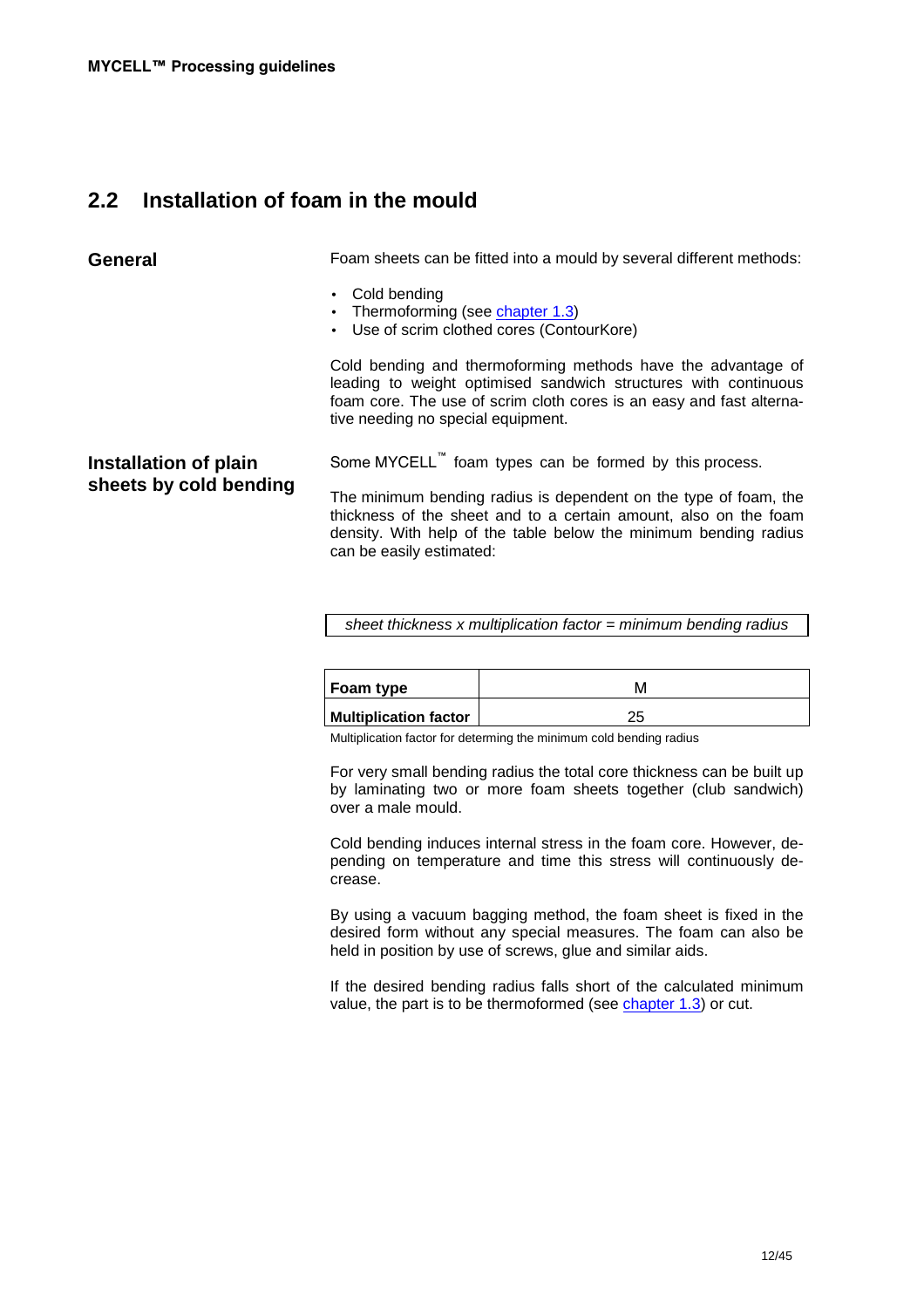| <b>Comparison of scrim cloth</b><br>with bending cores | With cold bending or thermoforming no gaps are produced in the<br>core. Since any gaps have to be filled with putty or resin, the weight<br>of scrim cloth cores is considerably higher than for bended or ther-<br>moformed ones. This is a factor not only concerning costs but also<br>the structural integrity of sandwich composites.                                                                                                                                                                                                                                                                                                                                                                                                                                                                  |  |  |
|--------------------------------------------------------|-------------------------------------------------------------------------------------------------------------------------------------------------------------------------------------------------------------------------------------------------------------------------------------------------------------------------------------------------------------------------------------------------------------------------------------------------------------------------------------------------------------------------------------------------------------------------------------------------------------------------------------------------------------------------------------------------------------------------------------------------------------------------------------------------------------|--|--|
| <b>Calculation</b>                                     | The total volume of all gaps resulting of opened cuts in scrim cloth<br>cores can easily be approximated by the following formula:                                                                                                                                                                                                                                                                                                                                                                                                                                                                                                                                                                                                                                                                          |  |  |
|                                                        | $V \approx d^2 * 29 * \arcsin 3/r$                                                                                                                                                                                                                                                                                                                                                                                                                                                                                                                                                                                                                                                                                                                                                                          |  |  |
|                                                        | V: Volume of gaps per square meter [cm <sup>3</sup> ]<br>d: Thickness of foam core [cm]<br>r: bending radius [cm]<br>arcsin is to calculate in degree (circle = $360^{\circ}$ )                                                                                                                                                                                                                                                                                                                                                                                                                                                                                                                                                                                                                             |  |  |
| <b>Example</b>                                         | Thickness of foam core<br>$2.5 \text{ cm}$<br>Bending radius<br>100 cm<br>311 cm <sup>3</sup> /m <sup>2</sup><br>$\rightarrow$ Gap-volume                                                                                                                                                                                                                                                                                                                                                                                                                                                                                                                                                                                                                                                                   |  |  |
| Installation of scrim cloth<br>cores                   | For two and three dimensional shapes in FRP sandwich construction<br>by the female mould technique, most of the MYCELL™ foams<br>are available as scrim clothed core: The foam sheet is cut into<br>squares (e.g. 30 mm) and glued to a backing of a glass-fibre fabric.                                                                                                                                                                                                                                                                                                                                                                                                                                                                                                                                    |  |  |
| Important note!                                        | To get optimal quality of the sandwich part, it is essential to fulfil the<br>following requirements:<br>strong bond between laminate and foam<br>$\bullet$<br>complete fill-up of the slits with resin or putty<br>$\bullet$                                                                                                                                                                                                                                                                                                                                                                                                                                                                                                                                                                               |  |  |
|                                                        | There are many methods to install a scrim cloth foam core in a fe-<br>male mould. The method we recommend is the following:                                                                                                                                                                                                                                                                                                                                                                                                                                                                                                                                                                                                                                                                                 |  |  |
|                                                        | First, the bonding surface of the scrim cloth foam core is to be<br>primed with a catalyzed general purpose resin. A medium viscosity<br>orthophthalic based resin of a styrene monomer content of max.<br>40 % or less will serve the purpose ideally. The priming should be<br>done preferably on a curved fixture so that the cuts between indivi-<br>dual foam blocks are slightly opened.<br>The resin should be forced into the open cuts with a hand roller.<br>After turning the sheet on the curved fixture by 90°, the procedure is<br>to be repeated to fill the other half of the cuts. The resin should be<br>catalyzed to provide a gel-time of about 20 to 40 minutes (measured<br>in thin layer on the foam).<br>Still working on the curved fixture, the slits should be filled as well as |  |  |
|                                                        | possible with putty or bonding paste. To get an even film, the putty<br>can be spread out over the foam with a trowel or doctor blade.                                                                                                                                                                                                                                                                                                                                                                                                                                                                                                                                                                                                                                                                      |  |  |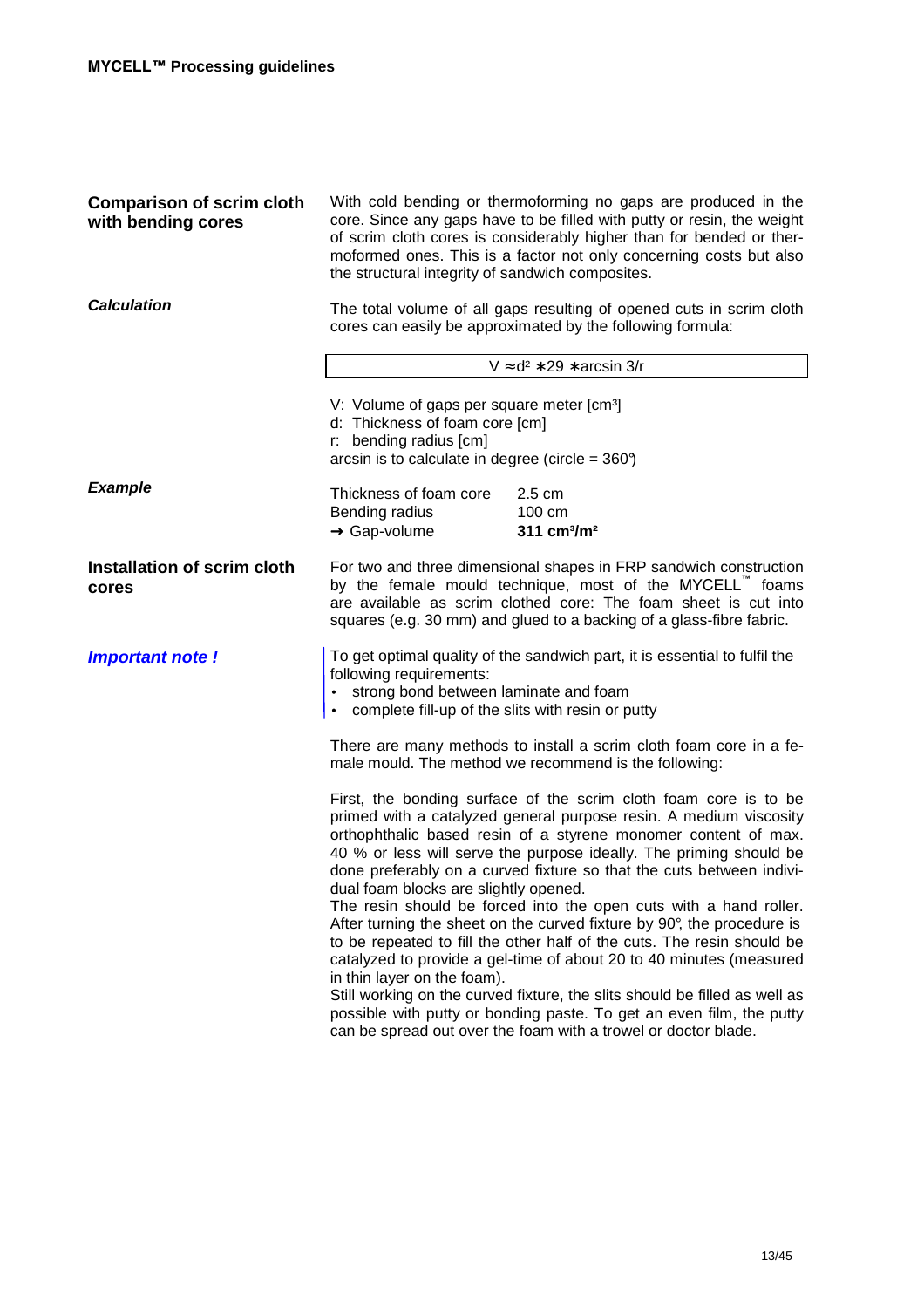There are a number of ready-formulated compounds available. Suitable are those that offer a fair degree of elasticity to the foam core / FRP interface. They generally consist of filled resin compounds on basis of unsaturated polyester or urethane acrylics, etc. and are catalyzed by the addition of a peroxide hardener. The cured compounds have a density of approx. 650 to 850 kg/m<sup>3</sup> (approx. 40 - 53 pcf).

Position the scrim cloth core with the treated surface onto the cured laminate. To get optimal bond between laminate and core, the laminate must be dry and dust-free. Gently and evenly roll the core surface with a standard laminating roller until the putty or bedding compound appears exits the slits between the individual foam squares at the cloth side of the scrim sheet.

The foam has to be weighted with sandbags or pressed down by vacuum bagging (see chapter 2.8). Since the resin is likely to penetrate through the gaps between the squares, it is advisable to use a release film between scrim surface and sandbag.

Whether to leave the scrim fabric in place or not is a matter of preference. To remove it, it is sufficient to wet the surface well with the laminating resin. This dissolves the adhesive and allows the fabric to be peeled off after about 10 to 15 seconds.

The inner laminate should start with a chopped strand mat (CSM) of 300 or 450 g/m<sup>2</sup> (1 or 1 1/2 oz/sq. ft.) next to the foam core. The laminate is laid-up in the usual manner.

In order to enable cores to adapt to curved molds other finishing options for foam to provide flexible cores without the help of scrim cloths area available. For further information please contact MARICELL technical services directly.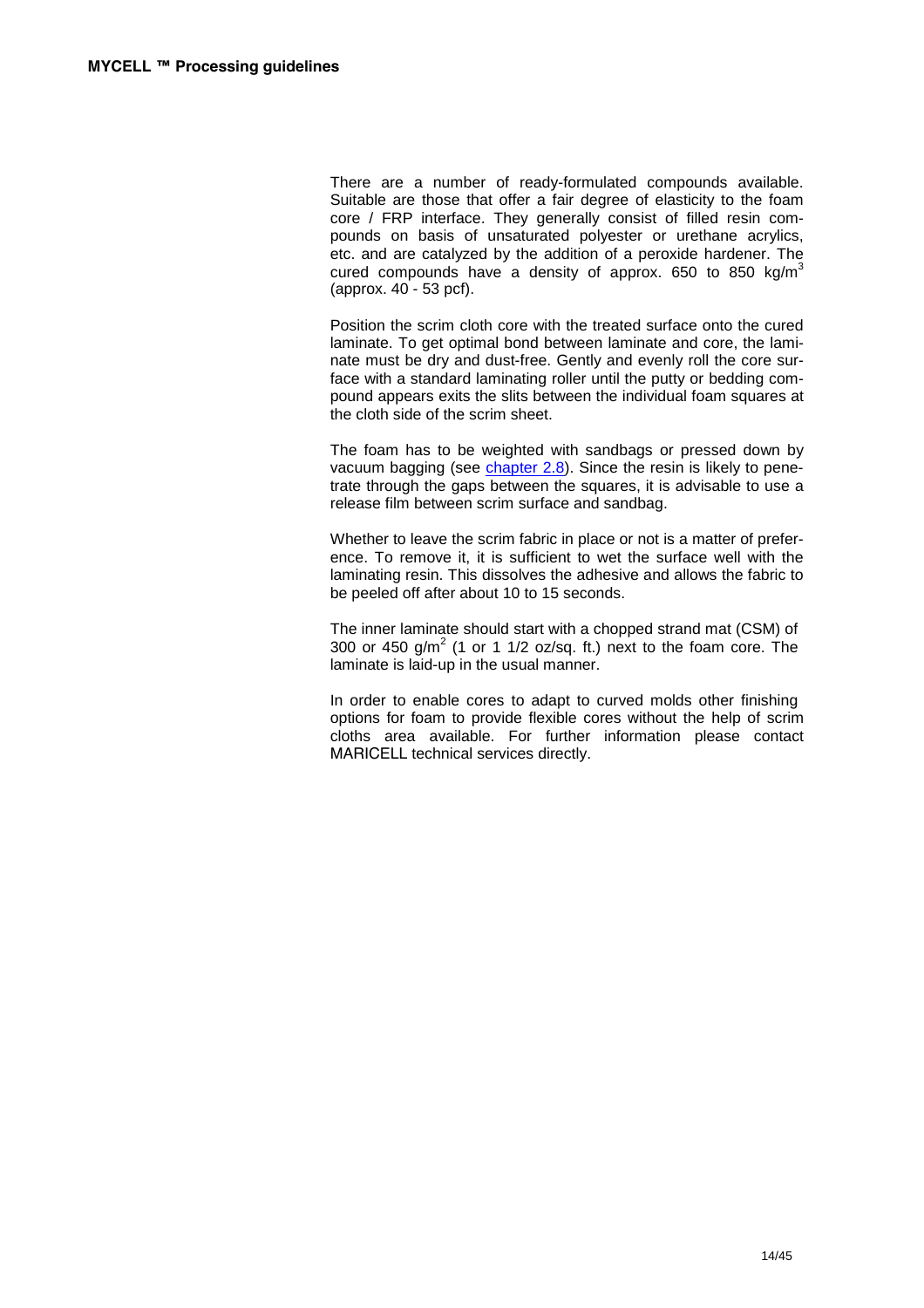# **2.3 Laminating with UP/ VE-resins**

**General** Fibre reinforced plastics with a polymeric matrix on the basis of unsaturated polyester (UP) resins can still be assumed to be the most widely used facing material for rigid plastic foam cored sandwich constructions. The methods employed to produce the facings or skins are mainly the following:

- Hand lay-up
- Spraying methods
- Prepregs (chapter 2.6)
- ◆ Resin transfer methods (chapter 2.5)

Wet lay-up and spraying methods are still quite popular and widely used, particularly in boat building. Correct application provided, excellent bonds are obtained with MYCELL™ foams as core material.

There are different ways of bonding FRP laminates based on unsaturated polyester resins to rigid foams. The procedures commonly used are the following:

- Installation of the foam core in an uncured (wet) laminate
- Installation of the foam core on an already cured laminate using an adhesive, UP-resin or a UP-based putty (see also chapter 2.7)
- Hand lamination

All the above methods have the same objectives:

- To ensure a perfect and strong bond between the FRP laminate and the core
- To avoid the migration of styrene from the uncured resin into the foam core.

## **Priming and sealing**

**General All UP-** and VE-resins contain reactive organic solvents. In most cases the solvent is styrene. Since styrene can migrate into the foam core, it can cause:

- softening of the foam
- delayed or imperfect cure of the resin
- decreased performance of the foam at higher temp.
- increased creep of the foam

To avoid this, the foam core is sealed previously to the lamination process. Priming the core is a step of the lamination process providing optimum bond of laminate and core.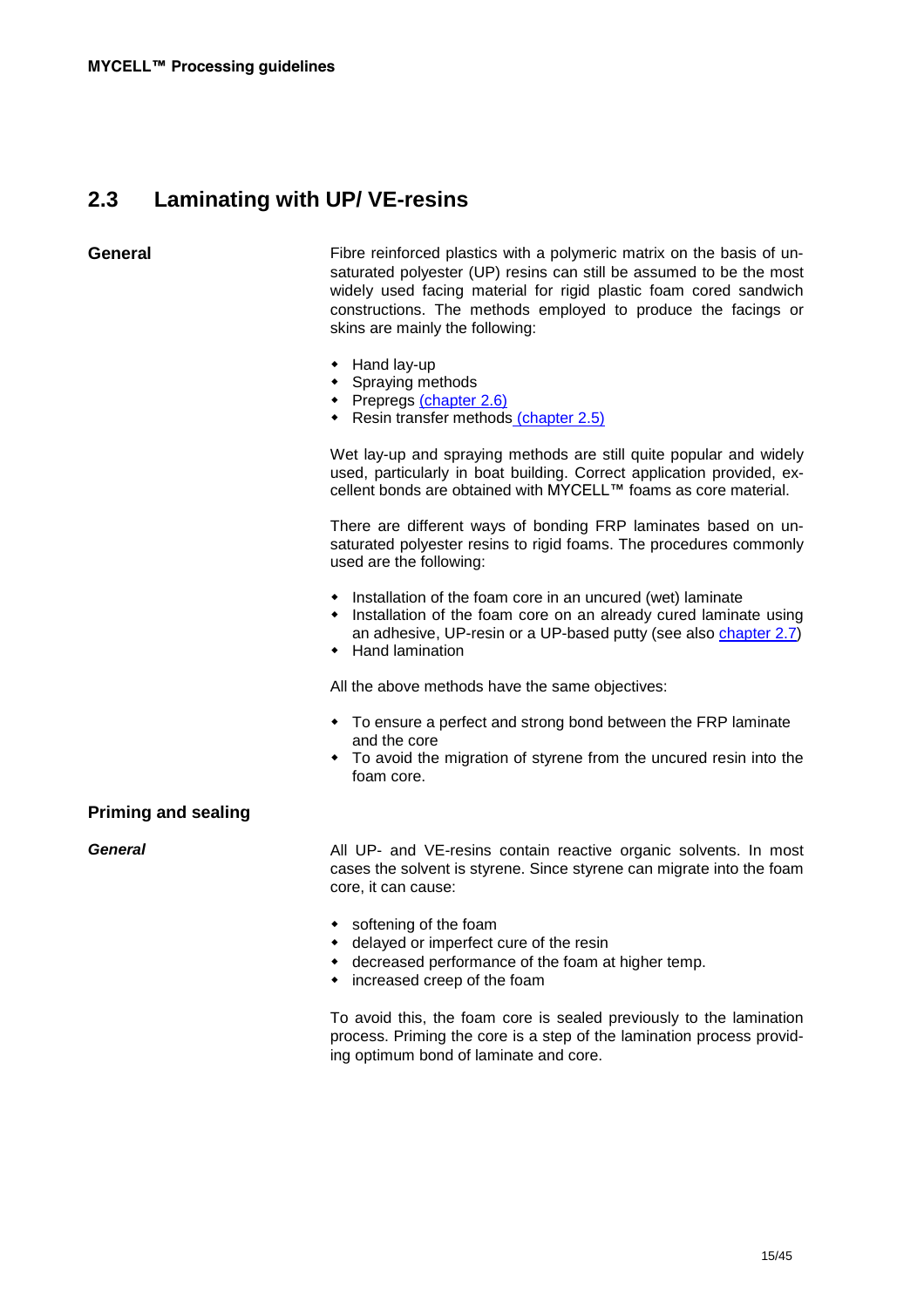**Sealing** Sealing **MYCELL™** foam cores particularly the linear PVC materials of the R63 range and the lower density materials of the C70 range may show, under certain working conditions, a sensitivity towards styrene. Con-ditions and working parameters that can facilitate styrene migration are the following:

| <b>Conditions / Parameters</b> | Safe limits for lamination<br>within precautions |  |  |
|--------------------------------|--------------------------------------------------|--|--|
| Styrene content of the resins  | less than 42 % $(v/v)$                           |  |  |
| Shop or ambient temperatures   | less $25 \text{ C}$ (77 F)                       |  |  |
| Resin viscosity                | above 500 mPas                                   |  |  |
| Resin exotherm                 | as low as possible                               |  |  |
| Resin gel time                 |                                                  |  |  |
| below 20 $\mathbb C$           | 60 min.                                          |  |  |
| below 25 $\mathbb C$           | 20 min.                                          |  |  |
| Laminate thickness in one step | approx. 3 mm                                     |  |  |
| Apparent density of foam       |                                                  |  |  |
| linear PVC R63                 | above 75 kg/m <sup>3</sup>                       |  |  |
| mod. PVC C70                   | above 50 kg/m <sup>3</sup>                       |  |  |

Conditions and working parameters that facilitate styrene migration

**Important note !** The market offers a very large number of unmodified and modified polyester resins which, with respect to styrene migration, affect foam cores very differently. The same can be said of vinyl esters. Unless the resin is known to be of a standard grade and the user is familiar with the properties of the same, it is advisable to check on styrene migration into the foam core by conducting a simple test: a small square of approx. 25 mm (1 in.) of foam is pressed into the uncatalyzed resin spread on a flat surface. The progress of softening is noted.

> A sealing layer helps to protect the foam surface from the effects of migrating styrene monomer and exotherm heat released by the application of additional layers of laminate. Sealing of foam surfaces is accomplished by applying a thin layer of catalyzed resin which is then left to cure. Naturally the treatment has to be extended to both sides of a foam sheet.

> The resistance of the sealing coat to monostyrene is by no means unlimited and lasts about 1 to 3 hours, depending on the monomer content and the exothermic reaction of the resin used for lamination.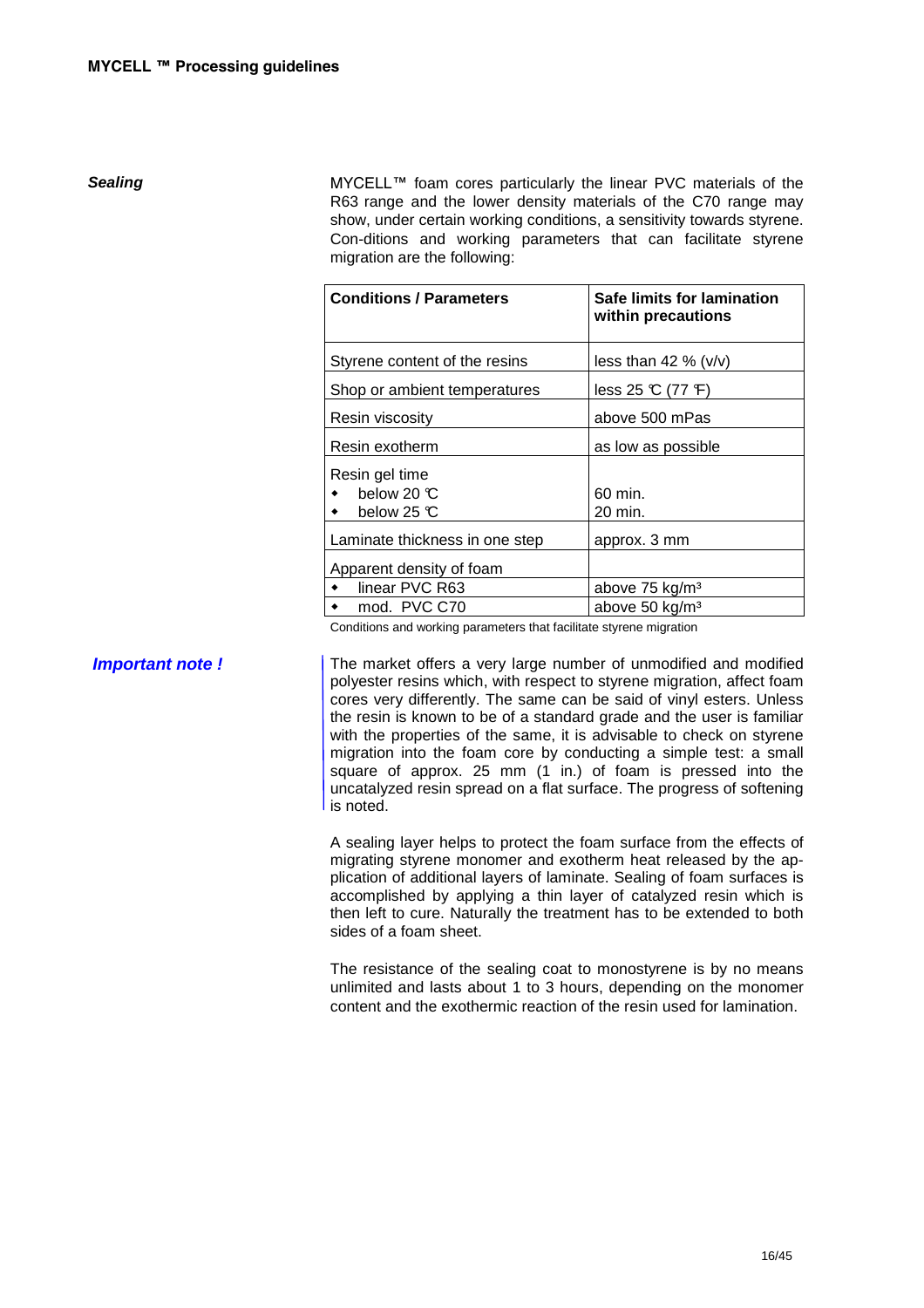**Priming** Priming of foam cores is a just-in-time operation. It is the treatment of the foam surface just prior to the installation with a moderately to fast catalyzed resin. It ensures maximum contact of the bonding agent, e. g. a bonding compound, and the exposed cut cell membranes. It is important to note that priming is only effective as long as the resin remains ungelled. Adequate canalization of the priming resin is therefore essential.

| Foam type | <b>Sealing</b> | <b>Priming</b> |
|-----------|----------------|----------------|
| M060      |                |                |
| M080      |                |                |

Necessity of priming and sealing

Operation essential

Operation recommended

**Choice of Resin**  The choice of the type of unsaturated polyester resin for priming and sealing is in principle an optional one and a matter of preference by individual workshops. The use of pre-accelerated resin is generally preferred.

Promoter

In case of non-accelerated resin, the promoter (a solution of cobalt naphthenate or octoate in phthalate plasticizer or aliphatic hydrocarbon) has to be added to provide a gel time of 12 to 25 minutes for sealing operations or 20 to 40 minutes for priming applications in accordance with the resin manufacturing guidelines.

Prepromoted resins Pre-accelerated unsaturated polyester resins are widely used for lamination. In these cases the gel time is controlled by the amount of peroxide catalyst in accordance with the resin manufacturer's instructions.

 **Important note !**  As a rule the concentration of catalyst should not be less than 1 % and not exceed 2.5 % of the amount of resin.

Marking pigments

For better control of a uniform application of priming and sealing resins it is recommended to add to the resin 0.1 to 0.5 % of pigment paste, e.g. mineral ochre.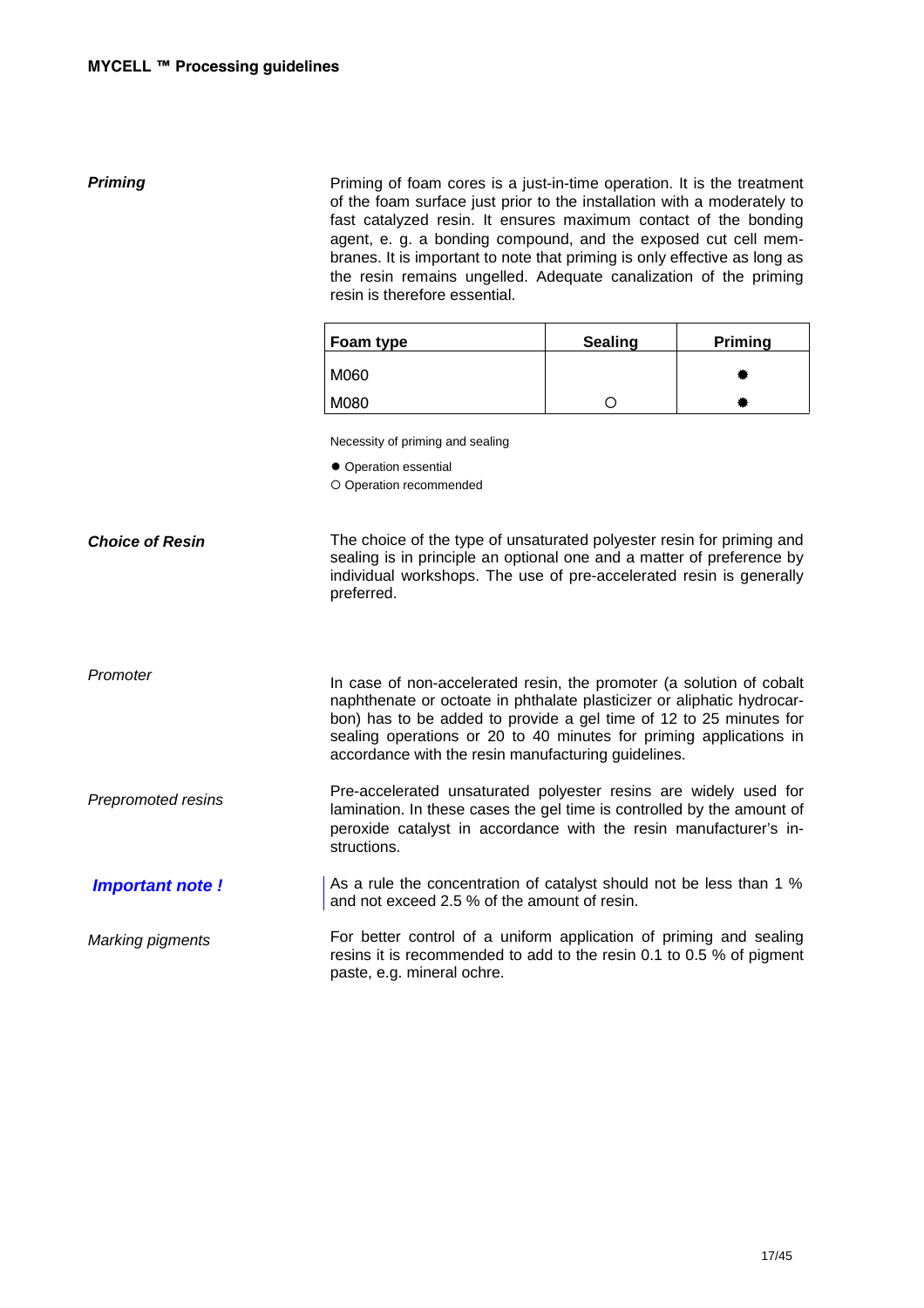Priming with cobalt promoter An alternative way of sealing the foam surface with unsaturated polyester resins is priming with a cobalt promoter emulsion or solution. This primer system is particularly useful for re-sealing of foam cores from which the protective resin coating has partially been removed by fairing and sanding operations or to protect open butts, gaps and edges.

| Foam type      | <b>Resin type</b> |          |            |        |            |
|----------------|-------------------|----------|------------|--------|------------|
|                | Ortho-            | lso-     | <b>NPG</b> | NPG/   | Vinylester |
|                | phthalic          | phthalic |            | Adipic |            |
|                |                   |          |            | acid   |            |
| $\vert$ C70.55 |                   |          |            |        |            |
| CC70.75        |                   |          |            |        |            |

Recommended resin types for priming and sealing

optimal choice

O possible choice



Application of sealer resin The application of the sealing resin is best carried out with a roller or a spraying gun. It is essential that the cut surface cells of the foam are well wetted and not just filled with resin so that a rough and not a smooth surface is obtained. For this reason it is important that after spraying the resin is well distributed and rolled into the bottom of the cut cells with a nylon bristle roller.

> For sealing of rigid foam the resin has to be applied to both faces and sufficient time is to be allowed for proper cure, (at least 3 to 4 hours) prior to installation of the core

For sealing the following amount of resin is recommended:

| Foam type | <b>Resin required</b> |               |  |
|-----------|-----------------------|---------------|--|
|           | (g/m <sup>2</sup> )   | (oz./sq.fit.) |  |
| M060      | 220                   | 0.72          |  |
| M080      | 180                   | 0.59          |  |

Amount of resin required for priming and sealing of foam cores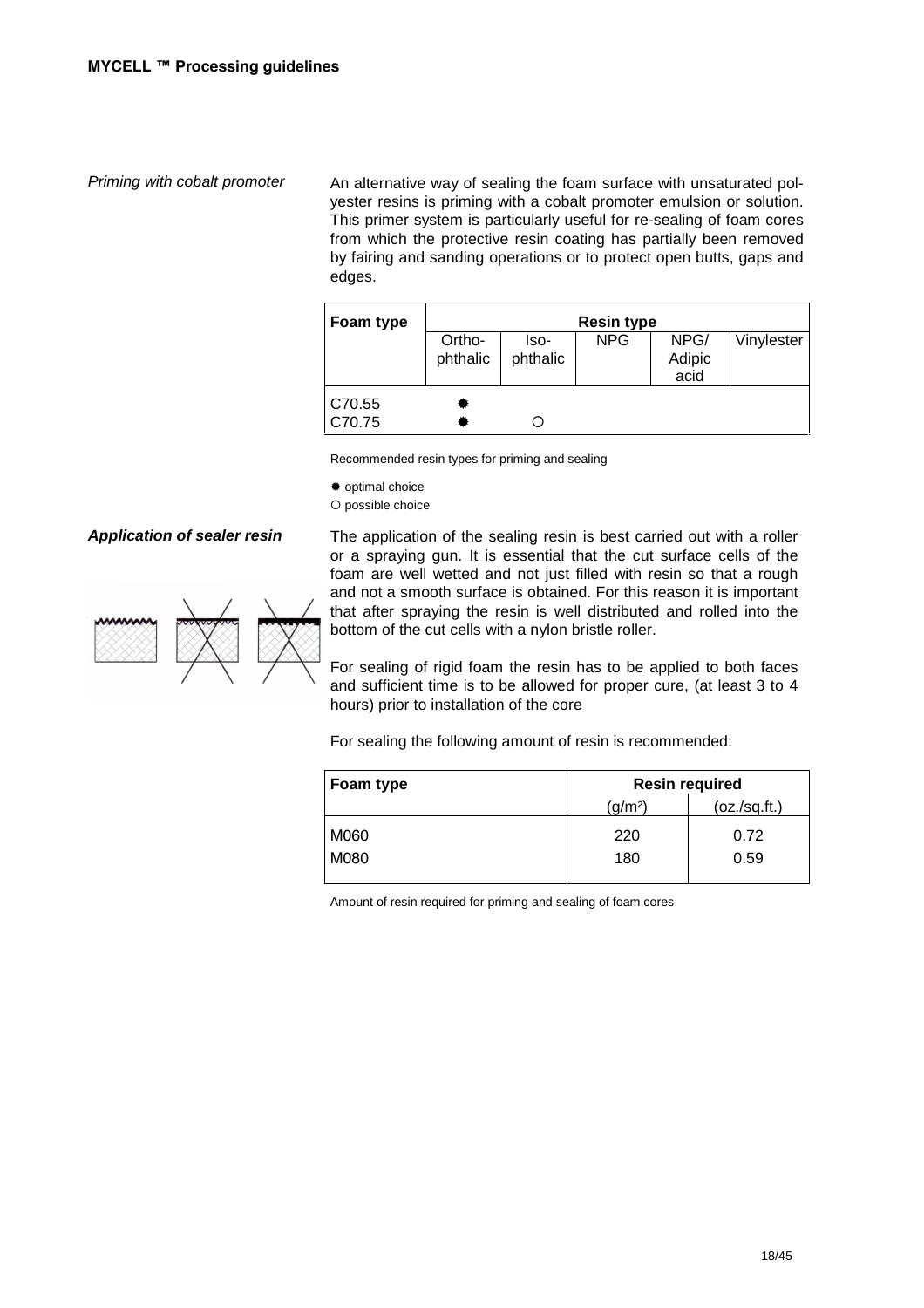| <b>Roller application</b>                         | If the sealing coat has to be applied manually it is best done with a<br>bristle roller. About 50 to 100 g (2 to 4 oz) of the resin formulation<br>should be allowed extra for wetting of the roller. Under no circum-<br>stances at the beginning of the operation the resin should be poured<br>on the foam surface and then distributed with the roller. This practice<br>causes a very uneven distribution of the resin and facilitates local<br>styrene migration.                    |
|---------------------------------------------------|--------------------------------------------------------------------------------------------------------------------------------------------------------------------------------------------------------------------------------------------------------------------------------------------------------------------------------------------------------------------------------------------------------------------------------------------------------------------------------------------|
| <b>Application of primer resin</b>                | The primer solution should contain about 0.5 to 1 % of cobalt and is<br>prepared:                                                                                                                                                                                                                                                                                                                                                                                                          |
|                                                   | by diluting an emulsifyable cobalt octoate concentrate (about 6 to<br>8 % cobalt content) with distilled or de-mineralized lukewarm<br>water<br>• by diluting a cobalt naphthenate promoter concentrate (about 6 %<br>cobalt content) with a low-boiling aliphatic hydrocarbon (pre-<br>ferably white spirit). Attention: flammable liquids.                                                                                                                                               |
|                                                   | The primer is applied with a brush for smaller parts or spraying for<br>larger areas. The treated foam surface must be let to dry, which in<br>case of the water-emulsion takes somewhat longer than with the<br>hydrocarbon solution. Well ventilated working areas are essential.                                                                                                                                                                                                        |
| <b>Installation</b>                               |                                                                                                                                                                                                                                                                                                                                                                                                                                                                                            |
| Core installation into incured<br>(wet) laminates | This method is employed for relatively thin laminates (two to three<br>layers of reinforcements) and small to medium sized areas. The<br>foam is pressed into the uncured laminate and weighted down usual-<br>ly with sandbags. To ensure complete removal of entrapped air par-<br>ticularly from larger flat areas or shaped parts, it is essential to<br>groove the foam sheets and/or penetrations (see chapter 2.1).                                                                 |
|                                                   | For the installation of scrim core (ContourKore) types grooving is not<br>required. However, the increased consumption of resin required to<br>fill the slits between the foam cubes should be taken into account<br>(see chapter 2.2).                                                                                                                                                                                                                                                    |
| Core installation on cured lam-<br>inates         | All relatively freshly cured laminates (not more than 72 hours old)<br>are considered suitable for immediate core installation. Older and<br>factory-produced laminates require a surface treatment. Usually a<br>simple solvent treatment (a rag soaked in styrene is recommended)<br>is sufficient. In some cases mechanical processing, such as sanding<br>is essential. Care must be taken that any dust created thereby is<br>being properly removed (vacuum cleaner is recommended). |
| Core installation with adhesive                   | See chapter 2.7.                                                                                                                                                                                                                                                                                                                                                                                                                                                                           |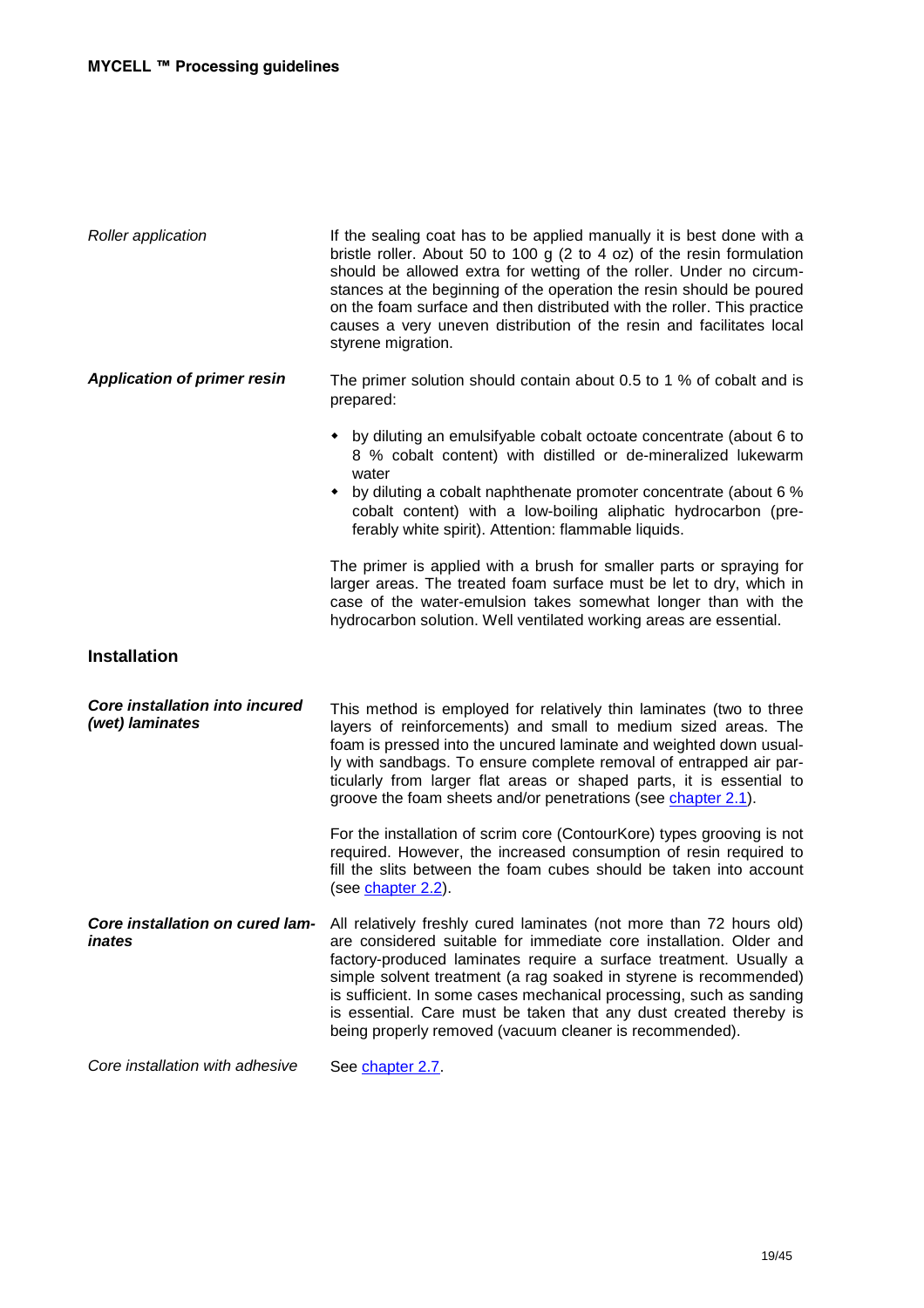| Core installation with UP resin                               | The bonding layer should consist of a chopped strand mat (CSM),<br>preferably 300 $g/m^2$ (1 oz/sq.ft.) to 450 $g/m^2$ (1½ oz./sq.ft.), with a<br>resin to glass ratio of 2. Provided that no separate pretreatment of<br>the core surface is required the foam should be thoroughly wetted<br>with the bonding resin, using a roller, prior to installation. After instal-<br>lation on the laminate, the core is weighted with sandbags or vacu-<br>um bagging until the resin is cured.                                                                                                                                                                                                               |
|---------------------------------------------------------------|----------------------------------------------------------------------------------------------------------------------------------------------------------------------------------------------------------------------------------------------------------------------------------------------------------------------------------------------------------------------------------------------------------------------------------------------------------------------------------------------------------------------------------------------------------------------------------------------------------------------------------------------------------------------------------------------------------|
| Core installation with a bonding<br>compound (putty)          | This method is particularly recommended for the "contoured" and<br>MYCELL <sup>™</sup><br>"scrim-cloth"<br>variety<br>of<br>core<br>materials<br>(see chapter 2.2). Naturally, it can also be employed for the<br>installation of plain sheet cores. In this case it is advisable to<br>replace the grooves by regular pattern of punched "bleeder holes".                                                                                                                                                                                                                                                                                                                                               |
| a) Bedding, bonding compound<br>or putties                    | They usually consist of a UP or modified UP resins. Lightweight fill-<br>ers, such as micro balloons, a thickening agent, such as kieselgur<br>and sometimes also short chopped glass fibres can be used. The<br>cured compounds may range in density from 400 kg/m <sup>3</sup> (25 pcf) to<br>800 kg/m <sup>3</sup> (50 pcf). Some workshops prefer to prepare putty with<br>their own composition. This practice cannot be recommended for<br>consistent quality reasons (difficulties in preparing a homogeneous<br>mixture). There are a large number of reliable and suitable products<br>on the market, some of them accompanied with detailed instructions<br>for installation of core material. |
| b) Preparation of foam surface<br>for installation with putty | Core installation with putties brings some advantages, such as redu-<br>ced weight, considerably less styrene emission and, therefore, redu-<br>ced styrene migration. This is important if a styrene sensitive core<br>material is being used.<br>Problems encountered with putties often are the removal of en-<br>trapped air and adequate bond between laminate and core material.<br>Therefore - unless special surface treatment of the foam (see else-<br>where in this chapter) is recommended - the foam core should al-<br>ways be rolled with a thin coat of un-catalyzed UP resin.                                                                                                           |
| c) Cure procedures                                            | Putties are ideally suited for the vacuum bagging method (see<br>chapter $2.8$ ). It is also possible to cure them in a press.                                                                                                                                                                                                                                                                                                                                                                                                                                                                                                                                                                           |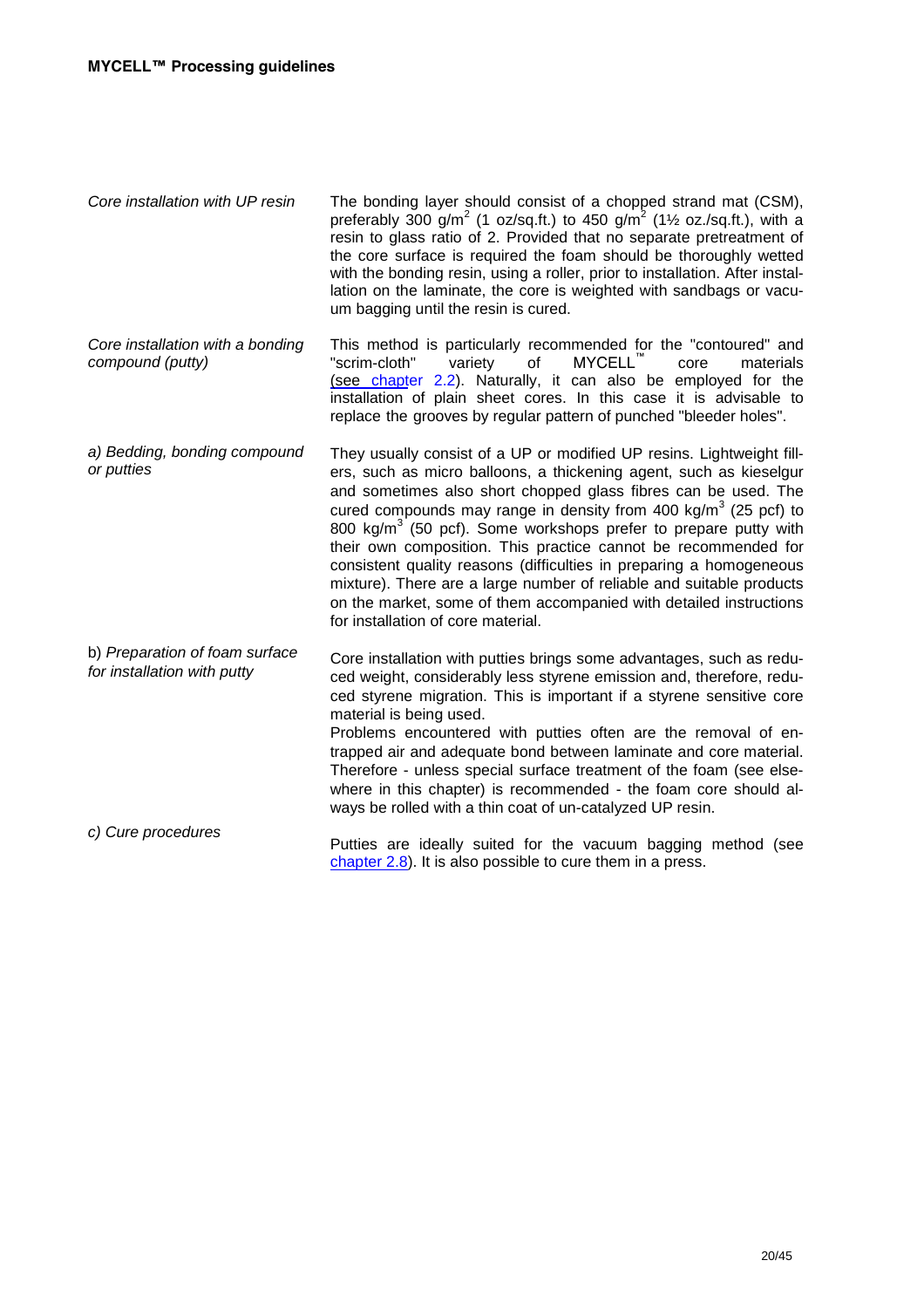| The hand-lay-up process                                 | The hand-lay-up process to produce FRP skins on rigid foam cores<br>is relatively simple and generally (provided that the foam surface is<br>clean and dust-free) yields good bonds. Problems can occur with<br>extremely fine-celled foams of the higher density range. In such cas-<br>es it is advisable to apply a primer coating (see chapter 2.3) prior to<br>lamination. Always use a chopped strand mat (CSM) next to the<br>foam. Never begin to build-up a laminate with a woven roving or a<br>glass woven fabric. |
|---------------------------------------------------------|-------------------------------------------------------------------------------------------------------------------------------------------------------------------------------------------------------------------------------------------------------------------------------------------------------------------------------------------------------------------------------------------------------------------------------------------------------------------------------------------------------------------------------|
|                                                         | Some foam cores, particularly of the lower density range, are more<br>sensitive to styrene migration than others. To prevent foam core<br>softening and styrene-depletion of the laminate interface, precau-<br>tions outlined elsewhere in this chapter must be taken.                                                                                                                                                                                                                                                       |
|                                                         | Another method is to begin the lay-up with a mat (CSM) and suitably<br>catalyzed resin and let the same cure before continuing with the lay-<br>up. This method is particularly recommended for lay-up of thick lam-<br>inates.                                                                                                                                                                                                                                                                                               |
| <b>RTM process (Resin transfer</b><br>moulding methods) | Under this heading, many methods are used that range from rela-<br>tively simple to high technology ones. In view of the many different<br>technologies used and the sometimes special resin formulations, it is<br>difficult to state valid guidelines for the various types of MYCELL™<br>foams. However, technical service are always available to assist<br>prospec-tive<br>the<br>guidance<br>customers<br>with<br>necessary<br>concerning MYCELL™ rigid foam cores and RTM processes.                                   |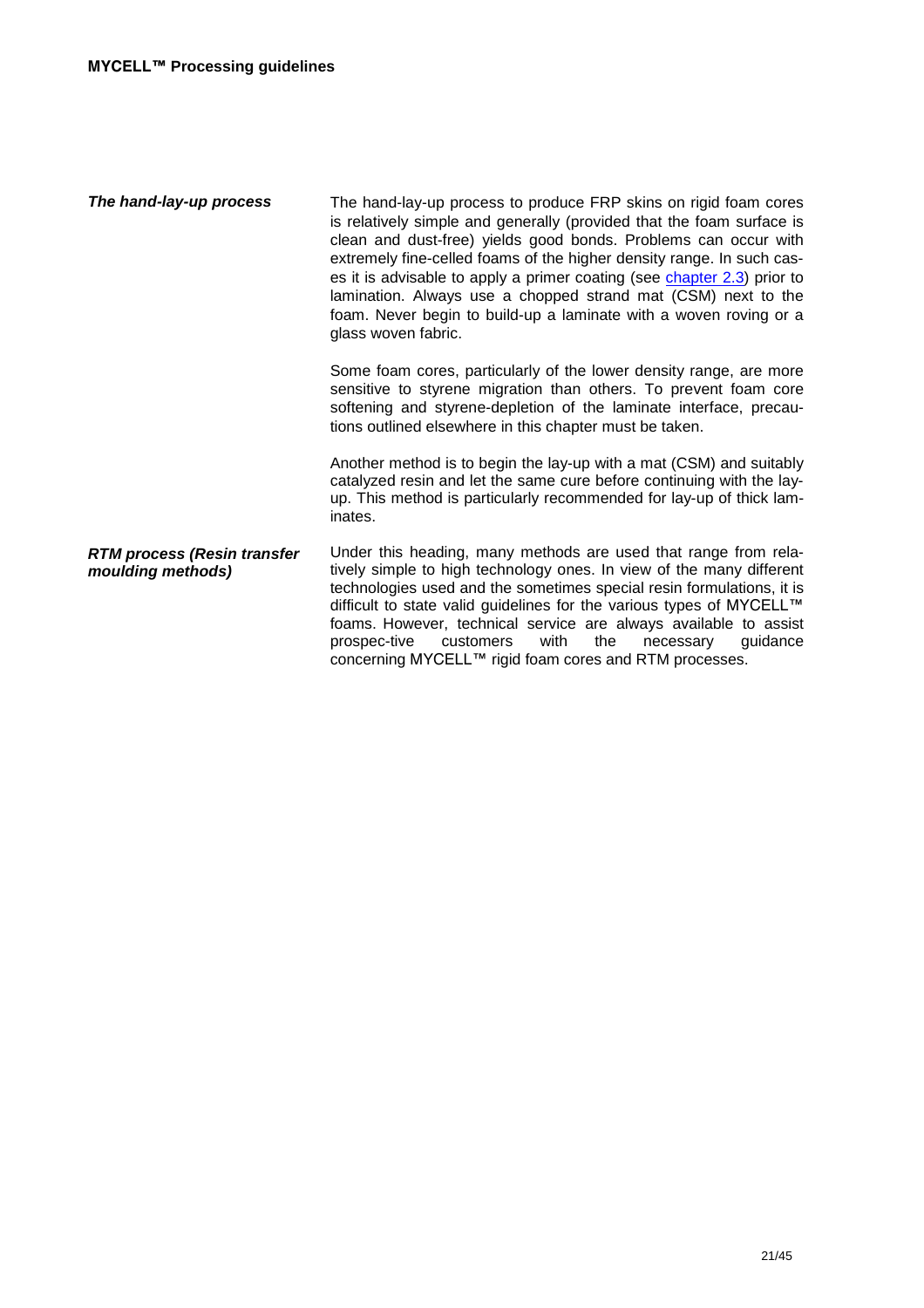# **2.4 Laminating with EP-resins**

**General Priming of foam cores** Epoxy (EP) - resin systems are frequently used in preference to unsaturated polyester systems for structural applications because of their longterm stability, low shrinkage on cure, their suitability for vacuum bagging and availability in form of prepregs (see chapter 2.6). Epoxy resins as a rule are solvent-free systems. The problem of solvent migration does not exist. Sealing of the foam is therefore generally not necessary. On the other hand the agent responsible for a good (chemical) bond with the foam structure is missing. The bond strength of epoxy laminates with plastic foam cores solely depends on the compatibility and adhesion of the epoxy resin system. Priming of the foam core is a strongly recommended procedure, particularly if very dry laminates with a high content of fibre reinforcements are used. It must also be beard in mind that not all epoxy laminating resin systems bond directly to plastic foam cores. Problems occur especially with low viscosity types and relatively high curing temperatures. Since the problems are very specific for the resin and production process, no general recommen-dation can be given. For specific questions, the technical service of Maricell will gladly assist you. Cold and rapidly curing resins are recommended for priming purposes. Often the resin manufacturer offers special resin formulations to

bond the foam core to epoxy laminates. It is advisable to take note of such recommendations. This applies particularly to the bonding of laminates with high fibre content and correspondingly low resin fractions. The following primer quantities are recommended:

| Foam type                                                                                                                                                                                                                                     | <b>Primer quantity</b> |               |
|-----------------------------------------------------------------------------------------------------------------------------------------------------------------------------------------------------------------------------------------------|------------------------|---------------|
|                                                                                                                                                                                                                                               | g/m <sup>2</sup>       | oz/sq.ft      |
|                                                                                                                                                                                                                                               |                        |               |
| M060 - M080<br>Production and the discussion of a control of the control of the control of the control of the control of the control of the control of the control of the control of the control of the control of the control of the control | $200 - 300$            | $0.65 - 1.00$ |

Recommended primer quantities

A tinted primer resin helps to control an even application on the foam surface. About 0.6 to 1 % of red ochre is a suitable and inexpensive pigmentation. The primer foam sheets are left to cure for 3 to 6 hours, or overnight, depending on the resin system.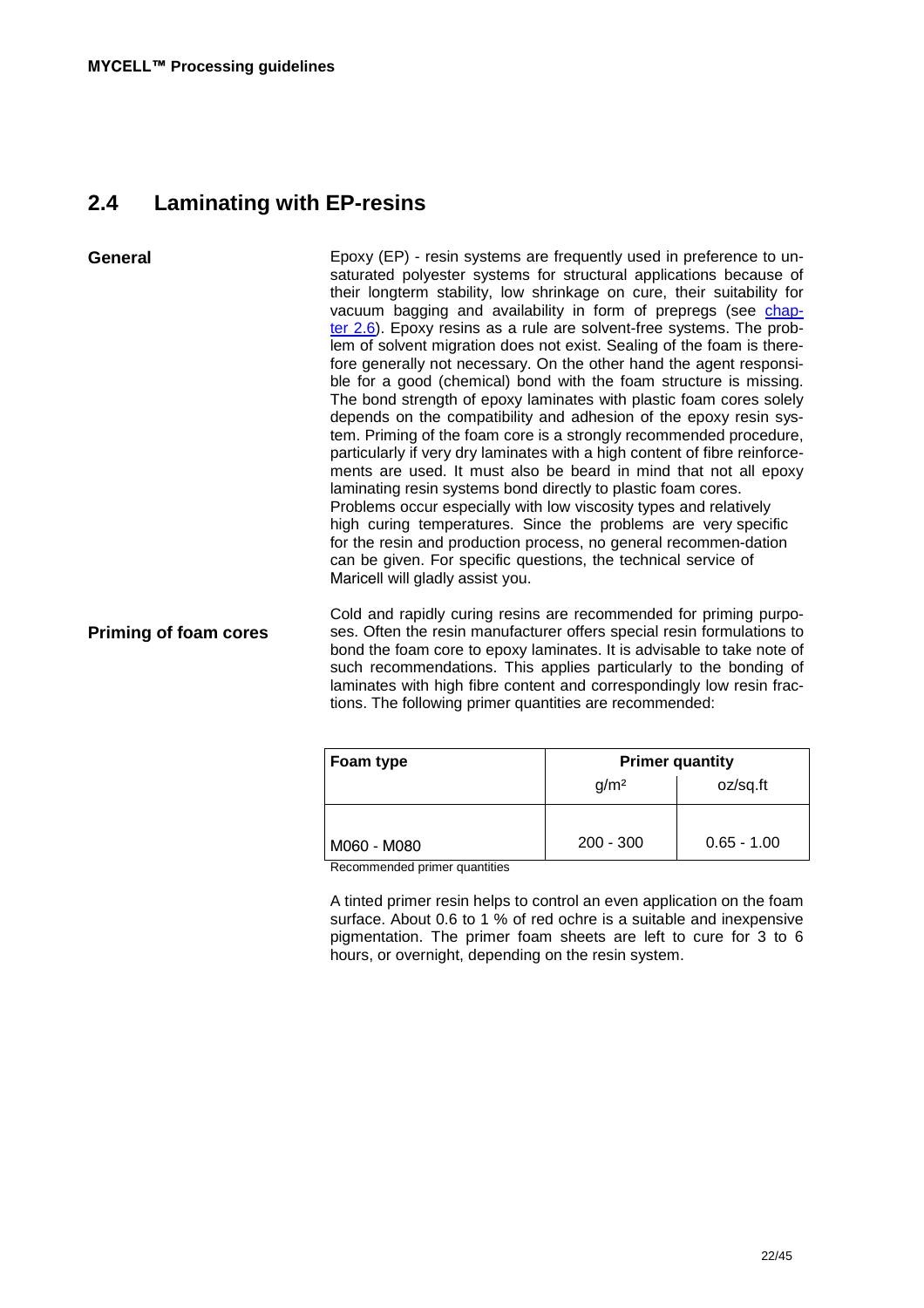**Curing** To obtain the maximum mechanical strength of epoxy laminates, as a rule, cure or post-cure at elevated temperature is recommended by the resin manufacturers. From the foam core point-of-view the following maximal temperature should be observed:

Higher temperature treatments may applicable dependant on the dwell time. Nevertheless, the maximum dwell time for temperatures exceeding the limits given below, should be verified in experiments.

| Foam type | Temperature |      |           |           |
|-----------|-------------|------|-----------|-----------|
|           |             | Cure |           | Post-cure |
|           | °۲          | ◦⊏   | °€        | ◦⊏        |
| М         | 60          | 140  | $60 - 90$ | 140 - 190 |

Maximum curing temperatures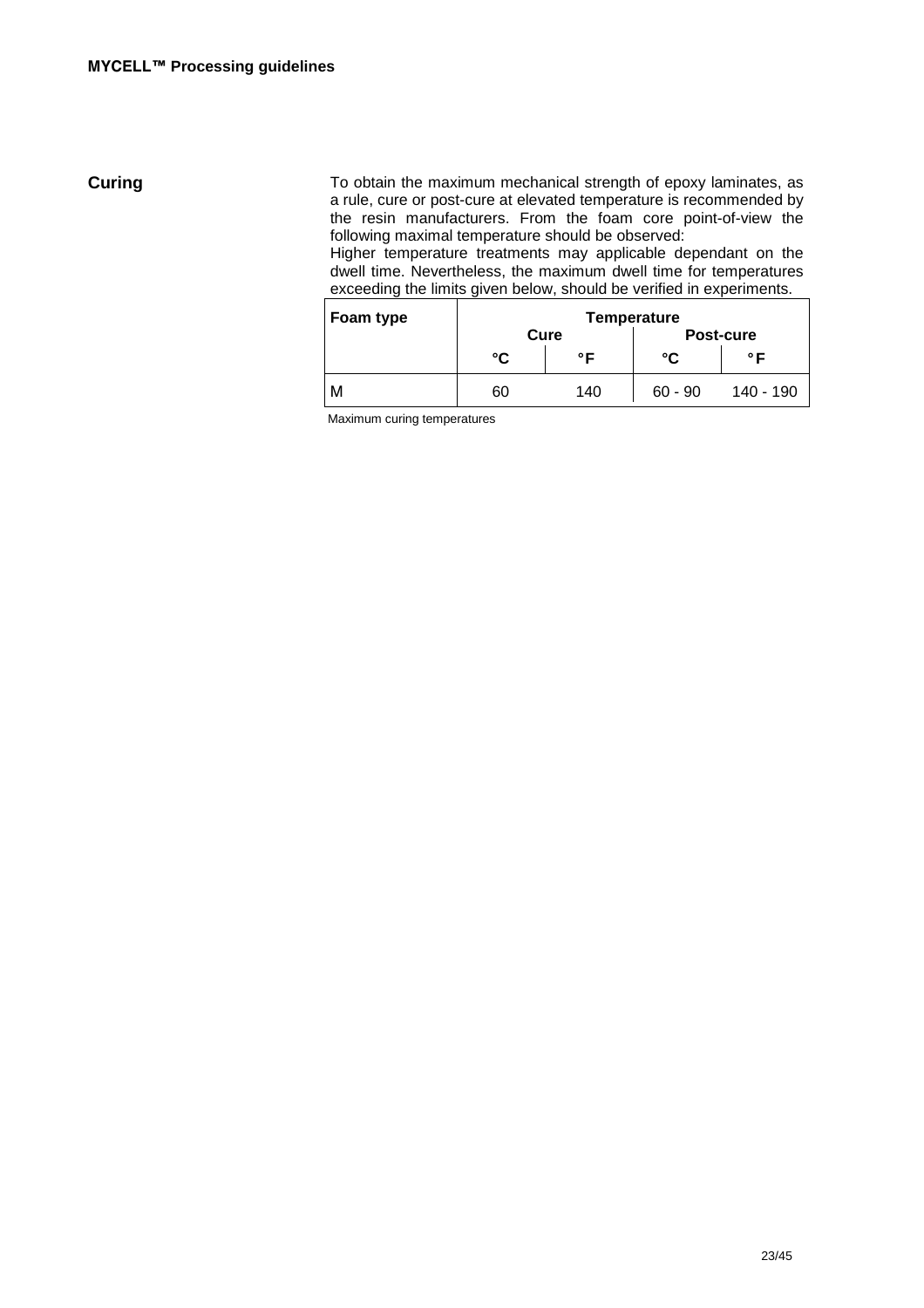# **2.5 Resin Infusion and Injection**

| General                                                    | In the infusion or injection process, dry fibres (mats, woven fabrics,<br>stitched mats and foam core) are placed on the mould and com-<br>pressed in the mould or under a vacuum bag. Afterwards, the mixed<br>resin is pressed through the open cavities in the laminate until all<br>fibres are wetted and impregnated with resin. After the cure of the<br>resin the complete part can be de-moulded.                                                                                                                                                                                                                                                                                                                                                                  |
|------------------------------------------------------------|----------------------------------------------------------------------------------------------------------------------------------------------------------------------------------------------------------------------------------------------------------------------------------------------------------------------------------------------------------------------------------------------------------------------------------------------------------------------------------------------------------------------------------------------------------------------------------------------------------------------------------------------------------------------------------------------------------------------------------------------------------------------------|
| <b>Advantages of vacuum</b><br>infusion versus hand lay-up | All vacuum infusion processes show lower emission of solvent dur-<br>ing production of sandwich parts. This advantage over the hand lay-<br>up process is well seen if polyester- or vinylester-resins are in use.<br>In addition the reproducibility of parts with vacuum infusion is in-<br>creased and the number of rejected parts is minimised. If vacuum<br>infusion is used the fibre content in the sandwich parts is generally<br>higher and therefore the mechanical values are improved. The num-<br>ber of bad spots and pin holes in the sandwich are minimised and<br>the adhesion skin to core is increased. The labour costs to produce<br>large sandwich parts can be reduced and it is possible to build up a<br>cost effective rationalised production. |
| <b>Vacuum Infusion Process</b>                             | There are different ways to do vacuum infusion. They differ in the<br>way the resin is transported through the dry laminate and weather<br>there is an additional pressure on the resin. The table below shows<br>the different methods and process parameters:                                                                                                                                                                                                                                                                                                                                                                                                                                                                                                            |

|                       | Vacuum for<br>resin flow      | Pressure<br>on resin | Mould closing |
|-----------------------|-------------------------------|----------------------|---------------|
|                       |                               |                      |               |
| Vacuum infusion with  | $0.5 - 1$ bar                 |                      | vacuum bag    |
| flexible bag          |                               |                      |               |
| Vacuum infusion with  | $0.3 - 0.6$ bar   Up to 1 bar |                      | vacuum $/$    |
| closed FRP mould      |                               |                      | mechanical    |
| (RTM light)           |                               |                      |               |
| <b>Resin Transfer</b> | up to 1 bar                   | $2 - 12$ bar         | mechanical    |
| Moulding (RTM)        |                               |                      |               |

The mould needs to be stiffer the more pressure is applied on the resin. Moulds for RTM processing are made of steel or aluminium. They are usually equipped with a heating system to assure a constant and fast production cycle. Vacuum infusion moulds are generally made of wood or glass fibre reinforced plastics, which may be heat able as well.

This method is well suited for those who want to switch from hand lay-up to vacuum infusion, as well as for single pieces or prototypes. The existing moulds can still be used. Some modifications have to be done at the flanges in order to be able to place a vacuum bag on the mould. Furthermore a vacuum pump, hoses made of low density polyethylene (or another semi rigid plastic), a resin trap, and the standard equipment for making vacuum bags (tacky tape, vacuum bag, peel ply) are needed and the vacuum infusion process can be started. In chapter 2.8 the set-up of vacuum bags is described in more details.

There are different ways for the resin inlets, e.g. using metal or plastic spirals or open triangular plastic strips. Another possibility is to use special distribution media strips (Enkamat), which can be integrated into the laminate.

The distribution of the resin in the laminate can be done in three different methods. They differ in the way the resin is transported.

### **Vacuum infusion with flexible bag**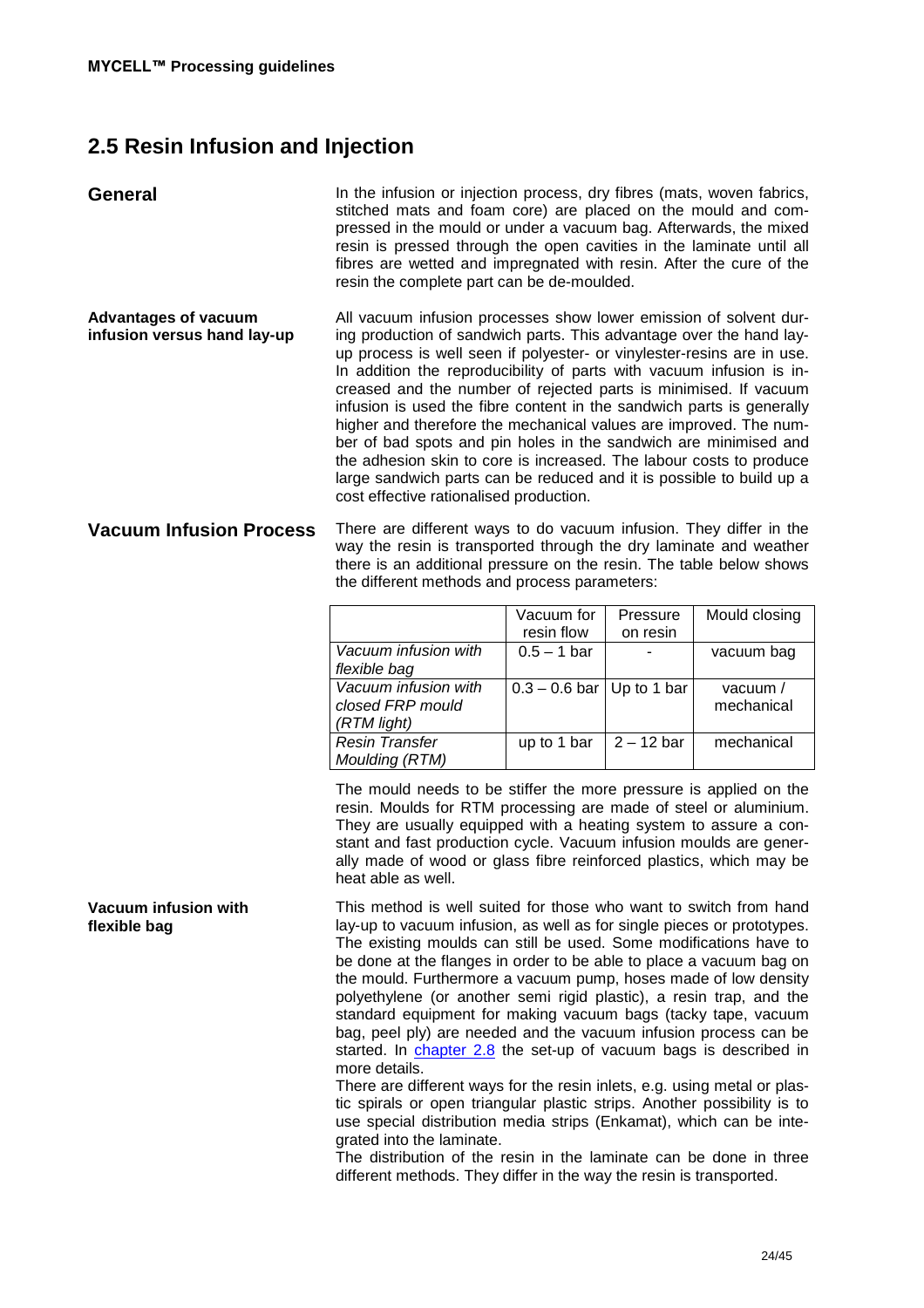Resin Infusion Moulding Process. (Resin flow through flow medium outside of the laminate)

SCRIMP<sup>™</sup>: Seamann Composites The SCRIMP<sup>™</sup> process is characterized by an additional resin flow media outside of the sandwich part. During the infusion process the resin flow media is distributing the resin quickly over the surface of the part from where it infuses into the sandwich component.

Because the resin flow media shall not be part of the sandwich construction peel ply or perforated foil is placed, between the flow media and the surface of the sandwich component. Both layers are designed for one way use and need to be disposed of after curing of the resin.

SCRIMP™ is a patented process owned by TPI.

The following drawing shows the set up for vacuum infusion by the SCRIMP™ process. The resin flow media (green) is separated by the peel ply (red) from the surface of the sandwich component. A vacuum pump is producing the surface pressure by the foil and the suction effect to the resin. This example is using perforated foam core. This allows the resin to flow easily to the other side of the foam core and build a close resin film.



The SCRIMP™ process has some disadvantages. The flow medium and other plies give lot of waste. Also more resin as required by the part is used.

New reusable silicon vacuum bags were developed to reduce the amount of waste. However new design of mould needs a specially produced foil with integrated runner moulds. The fact the foils are reusable give advantages in small and medium number of parts production.

**Important note !** SCRIMP™ is a patented process owned by TPI. To use this process for production of FRC components it may be necessary to be in possession of a licence. Additional information about the process and patent condition can be found on http://www.tpicomposites.com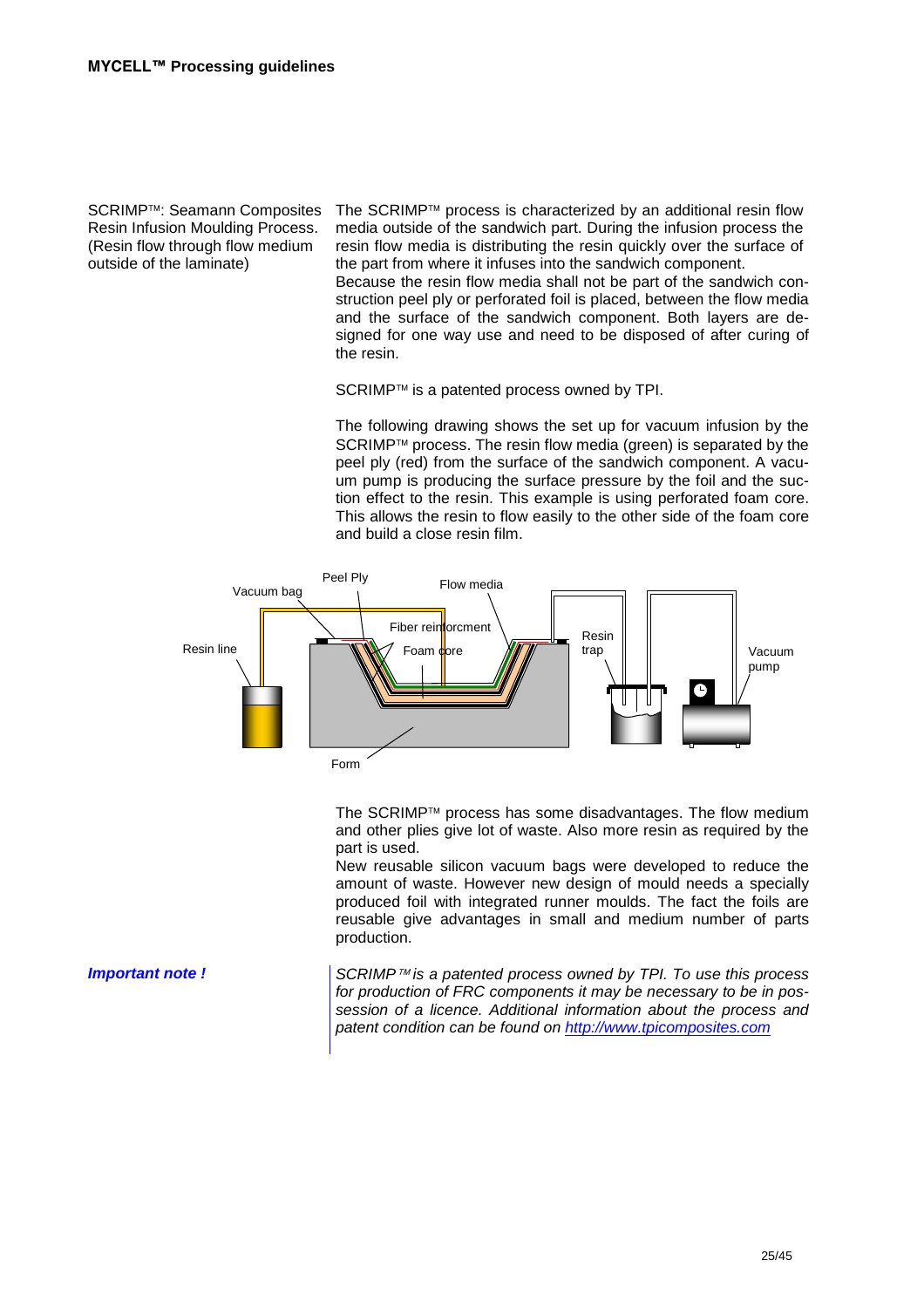Flow medium Theorem Instead of using a flow medium outside of the sandwich part there is the possibility to use a flow mat which is performing directly as flow media. Continuous fibre mats, e.g. Unifilo from Saint-Gobain Vetrotex or mixed mats of glass- and polyester fibre like Rovicore (mixed fibre mat of polyester fabric covered by two CSM mats) are good examples for such mats. Using such types of mats will reduce the waste but increase the resin content in the composite, therefore reducing the fibre content.

> The thickness of these fibre mats before using is some millimetres. Applying the vacuum compresses the mat significantly and reduces the resin flow strongly. For this reason it is not recommended to apply the maximum possible vacuum pressure if using fibre mats as flow medium. The optimal pressure differs, depending on the part between 0.3 and 0.5 bar (4 to 7 psi).

> The set up if using flow mats (dark green) is given in the following drawing. Similar to the SRIMP process the foam core must be perforated to wet uniformly both sides of the sandwich.



The disadvantage of flow mats is that resin rich skins are produced. The fibre content is reduced to 20 percent or even less.

Grooved Foam Grooved foam enable the resin to flow easily and quickly trough the grooves and holes and to distribute uniformly in the sandwich construction. With grooved foam there is no need for additional flow mats or flow media. For almost all applications the following pattern of grooves can be recommended.

> For resin transport a square pattern of grooves are millcut in one or both sides of the foam. The ratio of width to depth of the groove is quite low. The depth of the groove is larger than the width. This minimise the risk of print-through on the gel coat. The distance between the grooves is designed to avoid dry parts, areas with insufficient resin impregnation. In addition the foam is perforated with holes of about 2 mm in diameter in a distance of approximately 50 mm. The perforation will ensure the resin transport and the uniform wetting on both sides of the foam core

> The principle of infusion with the foam core acting as resin transportation medium is shown in the following drawings.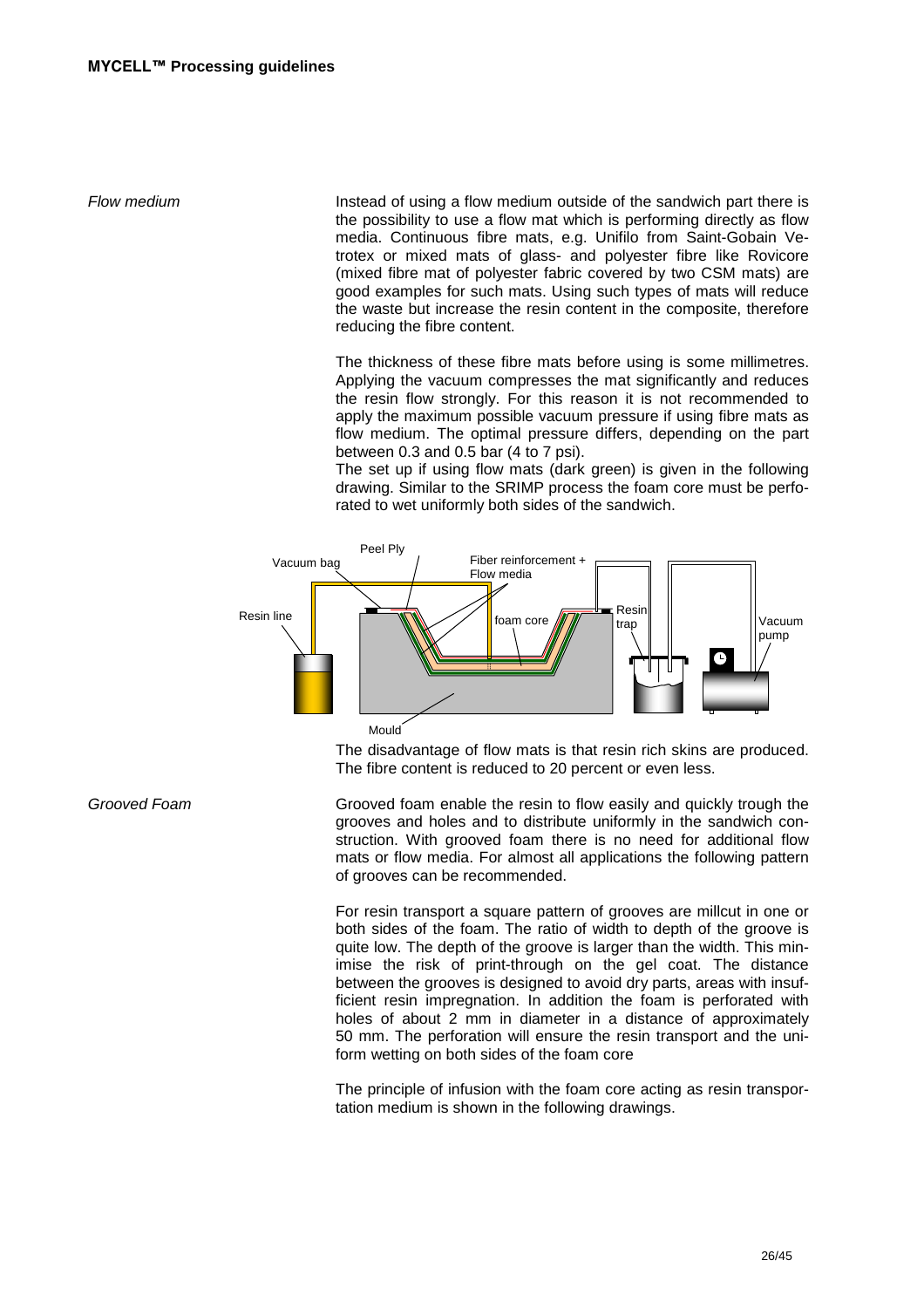

Cross section

### Top view

### **Vacuum infusion with closed FRP-mould (RTM light)**

Closed moulding vacuum infusion gives the opportunity to produce ready to use surfaces on both sides of the composite in one single shot. In this process the flexible vacuum bag is replaced by a FRP counter-mould of some millimetre thickness. This mould must be fixed on the edge of the base mould either by clamps or by an additional, second vacuum line (see drawing). The compression of the laminate is applied in a similar manner as in the infusion method with flexible bags.

The resin flow can be checked easily through the thin FRP skin. The applied vacuum is pushing and distributing the resin in the mould. If the vacuum level is too high cavities in the laminate can be closed and the resin flow significantly reduced. This is the reason why the vacuum level for this process should not exceed 0.5 bar (7 psi) depending of the type of fibres laminate. The filling up time of the resin can be reduced by applying a slight pressure on the resin. It is important to bear in mind, that the counter-mould should not be damaged or pushed away during the infusion by the applied pressure.

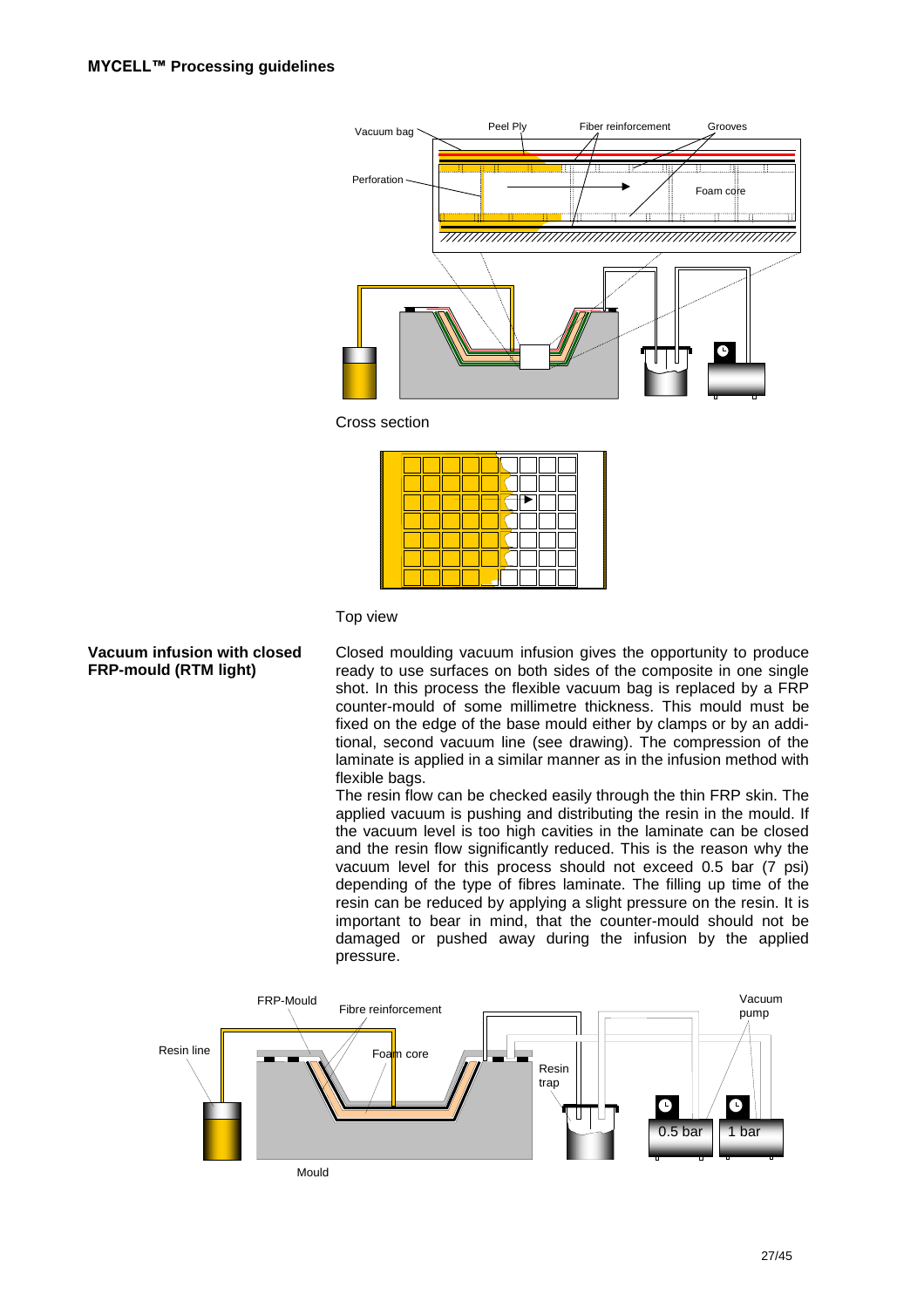| <b>RTM-Process</b>                              | The Resin Transfer Moulding Process is using high pressure to bring<br>the resin into the mould. The mould can contain single laminates or<br>sandwich laminates. The high temperature and pressure applied<br>with this process requires higher mechanical and thermal properties<br>of the foam. More details to the RTM process will not be given here.<br>A lot of information and publication concerning the RTM process can<br>be found in the literature. |  |
|-------------------------------------------------|------------------------------------------------------------------------------------------------------------------------------------------------------------------------------------------------------------------------------------------------------------------------------------------------------------------------------------------------------------------------------------------------------------------------------------------------------------------|--|
| <b>Requirements for the</b><br>infusion process | The vacuum infusion technique set up new requirements to resin,<br>fibre mats or fabrics and foam core.                                                                                                                                                                                                                                                                                                                                                          |  |
| <b>Resin</b>                                    | As opposed to the hand lay up process the resin must have a signifi-<br>cantly lower viscosity to penetrate easily into the small cavities in the<br>dry laminate. To prevent imperfect filling of the laminate the gel time<br>of the resin should be set longer compared to the hand lay up resin.<br>As a rule of thumb:                                                                                                                                      |  |
|                                                 | $<$ 300 mPas<br>Viscosity<br>Gel time<br>$50 - 90$ min or more                                                                                                                                                                                                                                                                                                                                                                                                   |  |
|                                                 | Most of the resin producers have such resins in their program. They<br>also provide assistance to increase the gel time without changing the<br>final properties of the resin.                                                                                                                                                                                                                                                                                   |  |
| <b>Fibre mats</b>                               | CSM (Chopped strand mats), woven fabrics and stitched mats can<br>be used also for infusion techniques. However, the resin flow<br>through these mats is quite slow. This was the reason for the devel-<br>opment of special flow fabrics. It is possible to incorporate these<br>fabrics in the laminate to accelerate the resin flow. It is possible to<br>arrange in order the different flow fabrics as followed:                                            |  |
|                                                 | Continuous fibre mats<br>$\bullet$<br>e.g. Unifilo of Saint-Gobain Vetrotex<br>Flow fabrics with reinforcement effect<br>$\bullet$<br>e.g. Rovicore; Chomarat<br>Flow fabrics without reinforcement effect<br>Polyester fabric                                                                                                                                                                                                                                   |  |
|                                                 | Today stitched mats with incorporated flow layers are available. The<br>development of special fabrics for vacuum infusion is ongoing. Be-<br>side of these special flow fabrics the use of standard fabrics, stitched<br>mats, combimats and other mats is still common. These products<br>have partly very high grammage or additional stitched fibre mats.                                                                                                    |  |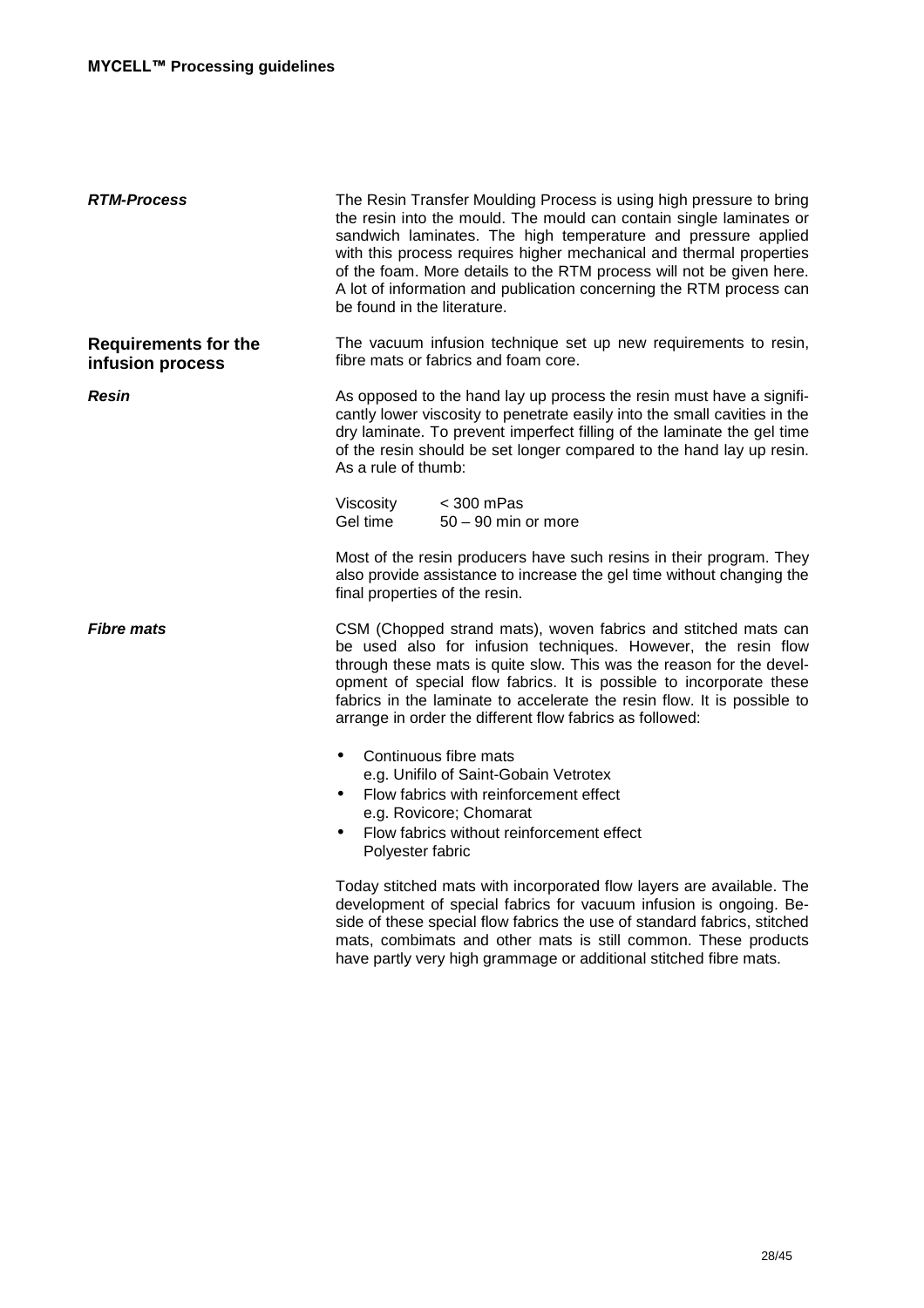**Foam core In sandwich constructions the foam core is notably qualified for resin** distribution with vacuum infusion technology. The grooves in the foam surface allow the resin to flow easily and the perforation of the foam helps the resin flow on both sides of the laminate at the same speed. The requirements to the foam are:

> 100 % closed cell structure Styrene resistant (if UP and VE resins are in use) Resistant to vacuum under the curing temperature

**Strategies for the infusion** One of the most important questions considering vacuum infusion is the strategy of wetting out. Where should the resin start to penetrate and where should the vacuum be applied? There are several strategies. The selection of the strategy varies from part to part. The following strategies are known:

**Point feeding** The vacuum line is positioned around the sandwich part. The feeding point of resin is centred. With this strategy the resin flow gets slower and slower during the infusion. The resin mass flow keeps constant while more fabric area must be wetted.



**Edge feeding** The vacuum line is placed centred on the sandwich part. The resin flow starts from the edge of the part. This strategy is very quick and dry, not wetted areas are avoided. Additionally the waste of resin is minimised.

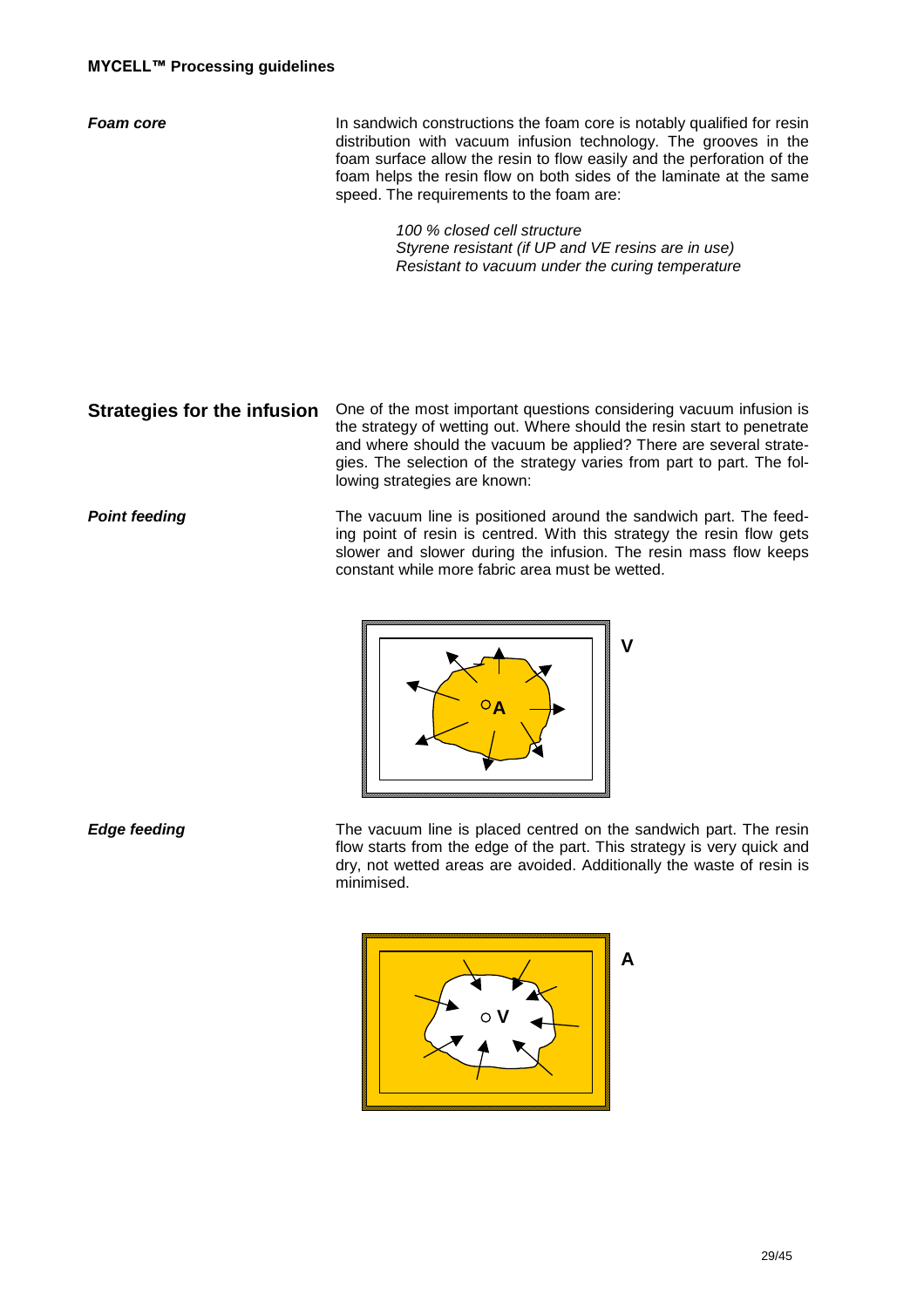**Line feeding** This is the standard strategy for almost all forms to fill. Important for the quality of the infusion is the distance between the vacuum line and the resin feeding. A short distance allows a quick filling of the part. It is recommended not to place the vacuum line more then 50 – 100 cm apart from the resin feeding point.



**Multiple feeding Especially for larger parts it is useful to have more then one feeding** lines for the resin. The opening of each point follows the flow of resin. In the shown example, first the feeding point A1 is opened until the resin front reaches point A2. Then A2 opened as well. This strategy can also be used in combination with point feeding.



The chosen strategy depends on many different parameters. The edge feeding is very useful for smaller part up to 100 cm size. The point feeding is useful for the SCRIMP process. Line feeding is on first grid if no marks of the feeding points are allowed on the inside of the FRP-parts.

**Further quidelines** For vacuum infusion you should bear in mind the following points:

**Fibre lay-up in the mould** The lay-up of the mould with dry fabric and foam core is difficult and must be evaluated and done very carefully. In case of vertical or inclined positions in the mould the layers must be fixed with adhesive or mechanically. Areas with adhesive can create weak parts in the finished sandwich construction. A good solution is the use of spray adhesive for the fixation of layers.

**Assembling of foam** The assembly of foam in the mould need to be done carefully. No gaps between the foam sheets are allowed, since these will act as resin runners. In the resin flow direction, the groove pattern of the sheet must match that of the next sheet.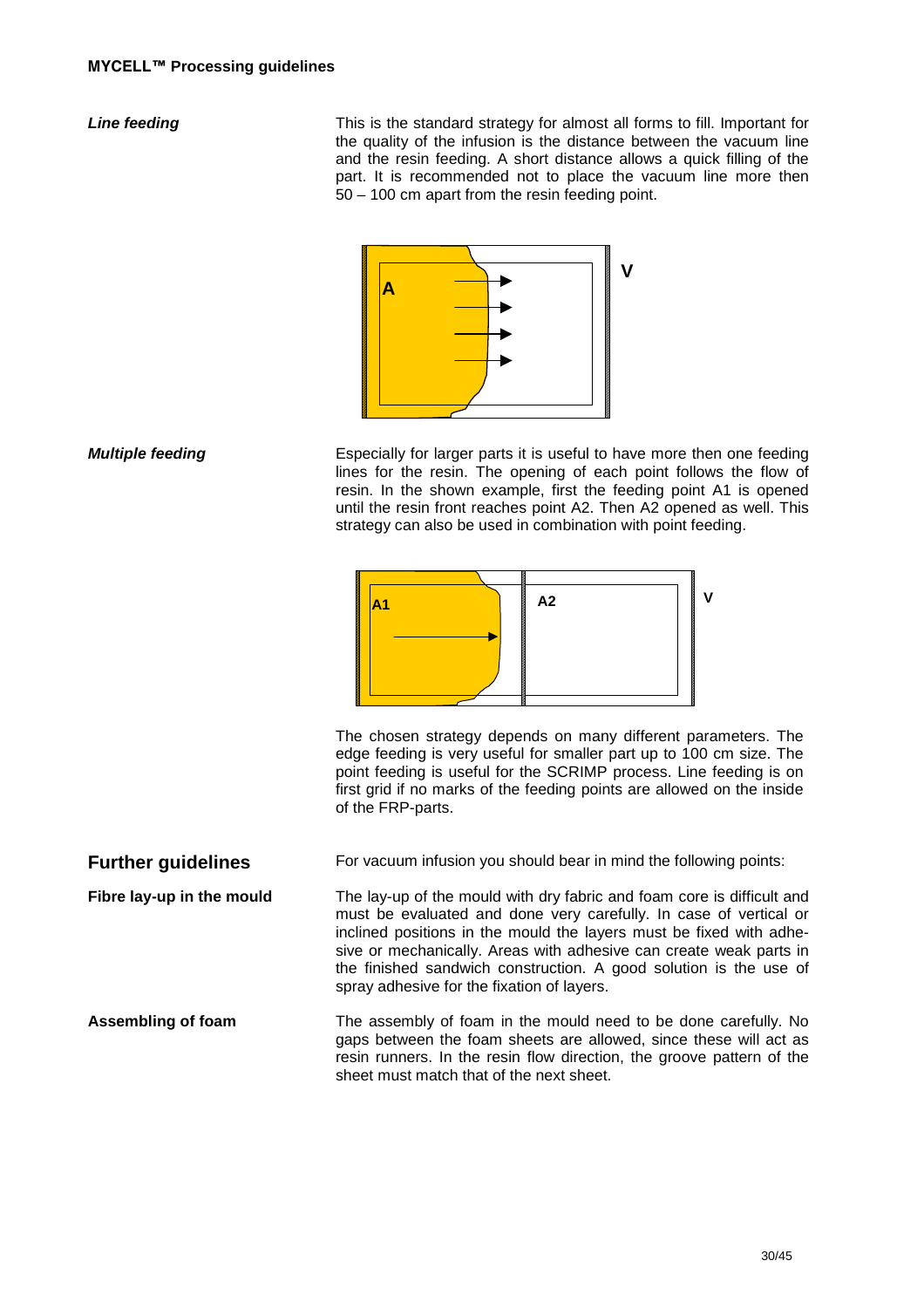

The foam sheet must be assembled without any gap. Void volumes between two sheets crate higher resin flow along the edge of the sheet. During the infusion process this problem can lead to entrapped air.

Qualified techniques for assembling foam sheets are:

45° or 30 ° chamfered / mitred (with or without bon ding) 90° butt joint (with putty or hot melt bond)

With thin skins the 90° butt joint can print trough on the surface.



**Resin flow upwards** With 3 dimensional sandwich part's the resin should flow always upwards.



**Resin tank below feeding point** The resin reservoir must be placed below the feeding point otherwise resin rich area will be generated.

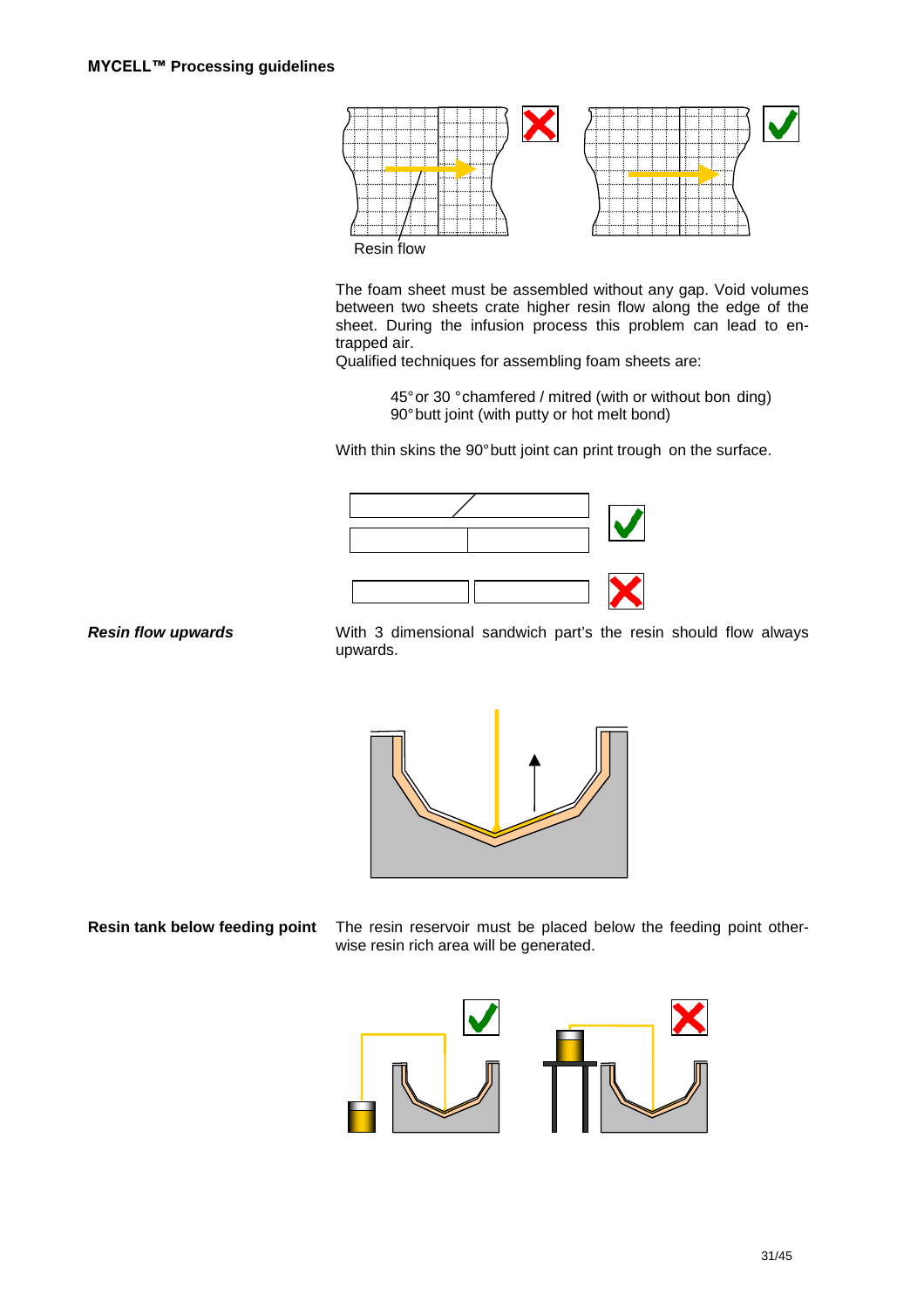**Temperature control** To set up the gel time of the resin it is important to know the temperature of the mould and of the resin.

**Resin trap To avoid resin flow into the vacuum pump a resin trap must be used** between the vacuum pump and the part.



**No bridge-building with 3D parts** 

**Number of feeding points** It is recommended to have as many feeding points as possible. If one is not needed during the infusion process - no problem. If one is needed urgently but is not available trouble will start.

> The vacuum bag must be placed over 3-dimensional parts in such a manner that no bridge-building is possible. Bridges act as resin channels and will be filled very quickly with resin. The foreseen resin front will be destroyed and dry spots could be build in the part.



**Additional Information** There are various sources for further information about vacuum infusion process.

> Many producers of resins provide special resins for the infusion technology and have additional information about vacuum infusion. Also, producers of fabric and stitched mats can supply information about the fabrics and their use for vacuum infusion process.

> Vacuum consumables needed for vacuum infusion technology can be bought from different dealers. These companies run a large range of products for vacuum infusion process.

> For further information please also consider professional literature. Many publications about vacuum infusion technology area available from journals like «professional boatbuilder» or «reinforced plastics» or on the internet.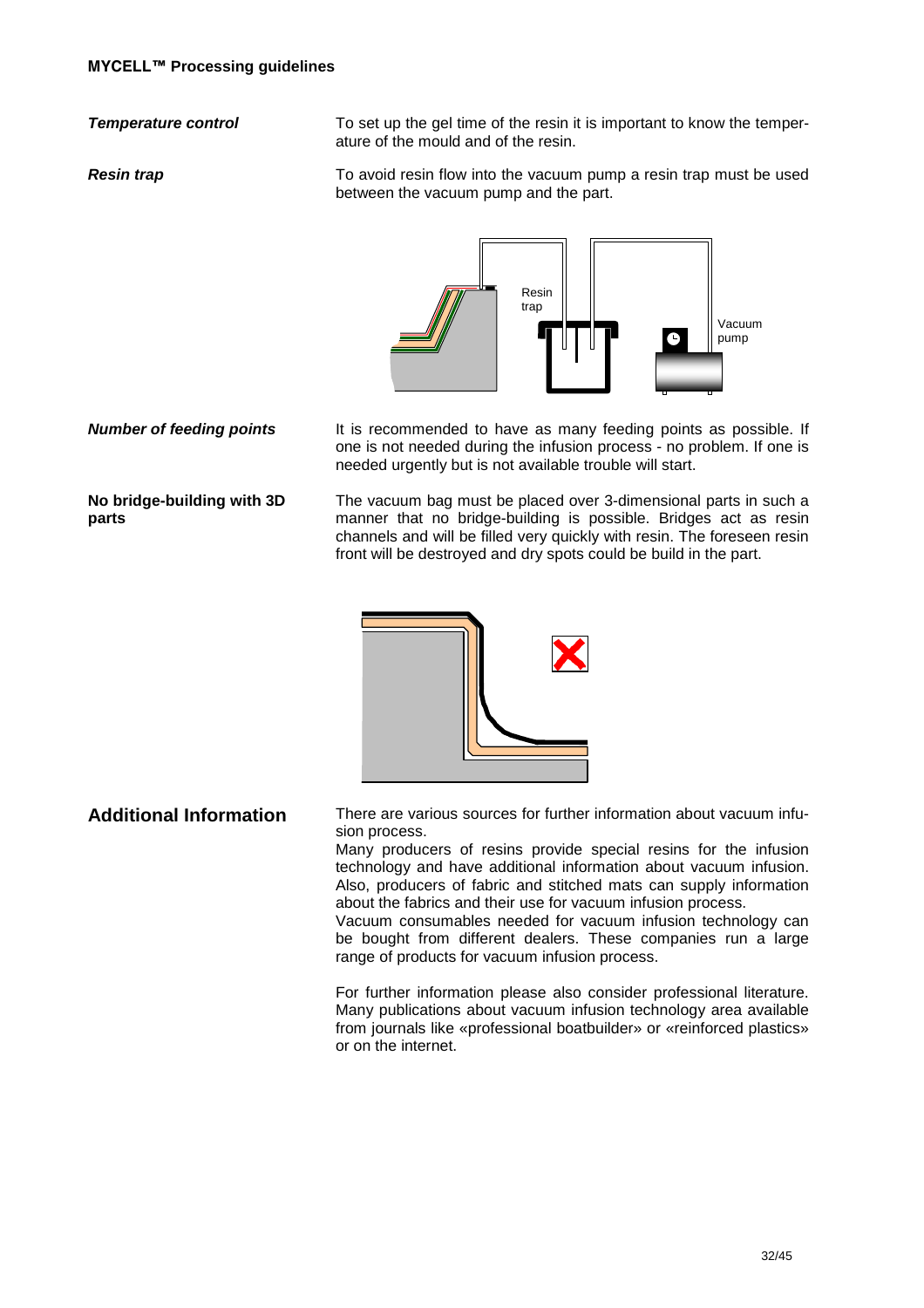# **2.6 Processing with prepregs**

| <b>General</b>                                 | The use of prepreg - normally pre-impregnated woven fabrics - has a<br>number of advantages over wet lamination processes: by their use,<br>laminates with higher fiber contents within closer weight tolerances<br>can be achieved. This results in higher and more constant mechani-<br>cal properties, leading again to lower structural weights. Further-<br>more, lay-up times are shorter, labour costs are smaller, the manu-<br>facturing process is cleaner and the emission of volatiles is lower.<br>Commonly used prepreg systems are based on epoxy and phenolic<br>resins.                                                                                                                                                                                                                                                                                                   |
|------------------------------------------------|--------------------------------------------------------------------------------------------------------------------------------------------------------------------------------------------------------------------------------------------------------------------------------------------------------------------------------------------------------------------------------------------------------------------------------------------------------------------------------------------------------------------------------------------------------------------------------------------------------------------------------------------------------------------------------------------------------------------------------------------------------------------------------------------------------------------------------------------------------------------------------------------|
| <b>Processing</b>                              | Prepregs are normally processed using one of the following<br>methods:<br>Vacuum bagging<br>Autoclaving<br>• Compression moulding                                                                                                                                                                                                                                                                                                                                                                                                                                                                                                                                                                                                                                                                                                                                                          |
| Vacuum bagging                                 | For processing at low pressures, vacuum bagging is the cheapest<br>method. Tooling can be kept relatively simple and curing can take<br>place in a standard hot-air circulation oven.<br>The face sheet under the vacuum bag usually shows a pattern of<br>fine resin-rich surface lines, caused by the occurrence of wrinkles in<br>the bag when vacuum is applied. Further, placement and sealing of<br>a vacuum bag is a time consuming process.                                                                                                                                                                                                                                                                                                                                                                                                                                        |
| <b>Autoclaving and compression</b><br>moulding | If for optimum laminate properties higher pressures are recom-<br>mended by the prepreg suppliers, processing has to take place in<br>autoclaves or compression moulding presses. If there are optical<br>requirements only for one face of the sandwich structure, processing<br>can take place in an autoclave. In this case, only one tool half is<br>needed. If both surfaces have to fulfil optical requirements or if large<br>series have to be manufactured, it is recommended to use a press<br>with a pre-heated, temperature controlled male/female mould.                                                                                                                                                                                                                                                                                                                      |
|                                                | Recommendations with respect to the optimum curing temperature<br>and pressure should be taken from the processing guidelines sup-<br>plied by the prepreg manufacturer. However, these often specify<br>relative high pressures. This to make sure, that void-free laminates<br>are manufactured in all cases, including for relative thick laminates.<br>For this, high pressures are required to squeeze entrapped air out of<br>the centre of the stacked prepreg lay-up through a large number of<br>plies. For sandwich structures however, face sheets are normally<br>relatively thin and consist of only a small number of prepreg plies. In<br>these cases, lower pressures can be used without reduction of the<br>mechanical properties. The optimum pressure can, and sometimes<br>needs to be adjusted to the compressive strength of the foam at the<br>curing temperature. |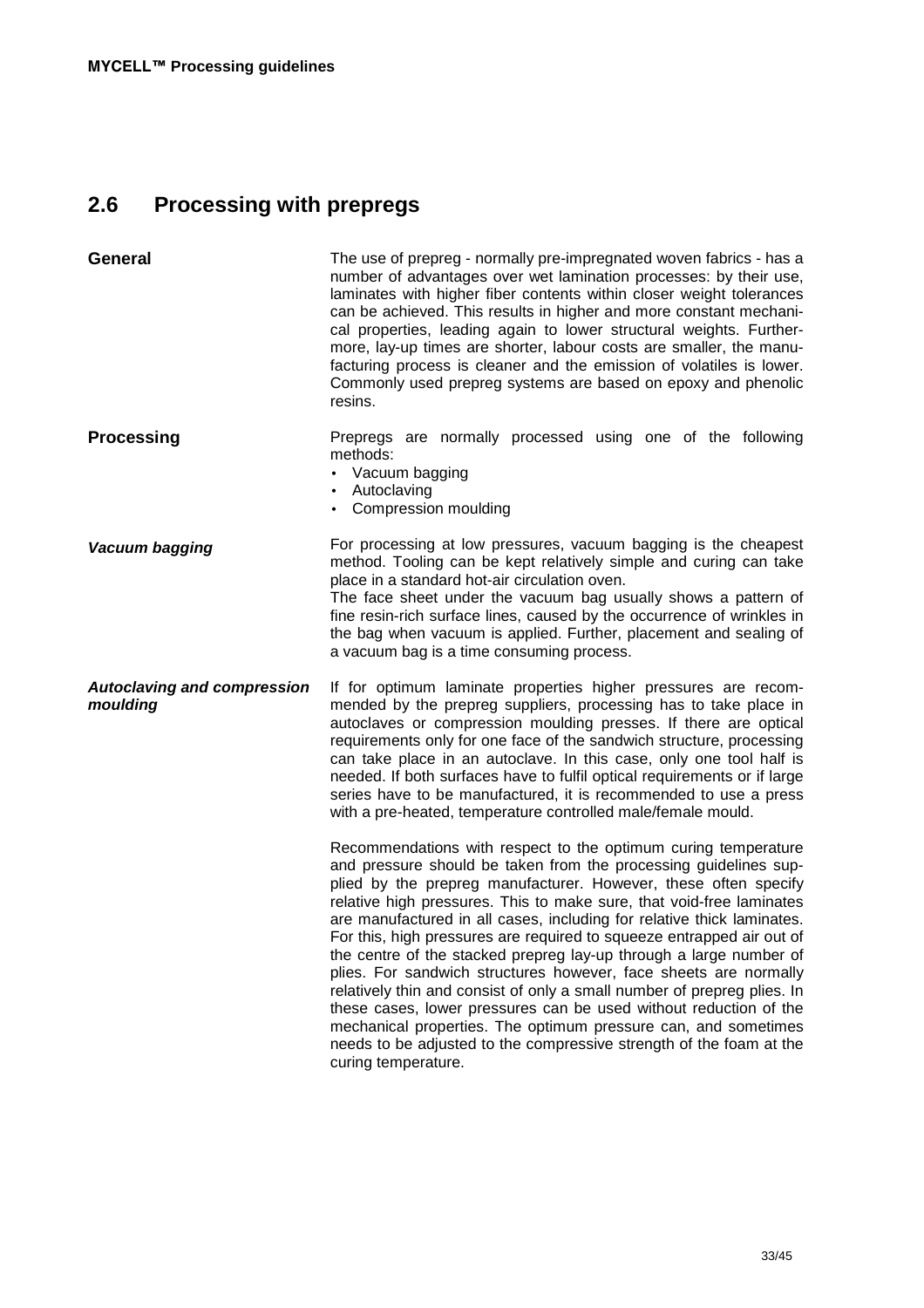| <b>Foam preparation</b>                        | For vacuum bagging and autoclave processing, the foam normally<br>doesn't need to be prepared other than pre-cutting its overall dimen-<br>sions.                                                                                                                                                                                                                                                                                                                                                                                                                                                                                                                                                             |
|------------------------------------------------|---------------------------------------------------------------------------------------------------------------------------------------------------------------------------------------------------------------------------------------------------------------------------------------------------------------------------------------------------------------------------------------------------------------------------------------------------------------------------------------------------------------------------------------------------------------------------------------------------------------------------------------------------------------------------------------------------------------|
|                                                | To take air entrapments and excessive resin out of the laminate,<br>vacuum is applied and perforated release films or bleeder fabrics are<br>placed on top of the prepreg lay-up.                                                                                                                                                                                                                                                                                                                                                                                                                                                                                                                             |
|                                                | By compression moulding excessive resin can not be extracted from<br>the laminate. Therefore it is recommended to mill a groove pattern<br>into the surface of the foam. Otherwise a relative thick interface<br>between face sheets and foam with poor mechanical properties is<br>created. To know how to apply the grooving, consult chapter 2.1.<br>Needling or perforating holes in a regular pattern can also be done.<br>However, it should be checked, that relaxation of material pushed<br>back by the needle does not result in re-closure of the holes during<br>the time between needling and further processing.                                                                                |
| Interface layer                                | As prepregs are supplied in a, to a large degree, weight optimised<br>form, they do not contain much excessive resin. On the other hand,<br>the surface of a foam consists of open cut-through cells and needs<br>to pick-up a relative large amount of resin. For proper bonding it is<br>therefore often necessary to apply a special interface layer.                                                                                                                                                                                                                                                                                                                                                      |
| <b>Prepreg with increased resin</b><br>content | As first ply directly on top of the foam, it is recommended to use a<br>prepreg with a slightly increased $(5 - 10 %$ by volume) resin content,<br>in order to compensate for the resin absorption of the core. For the<br>remaining plies of the lay-up, prepregs with standard resin contents<br>may be used.                                                                                                                                                                                                                                                                                                                                                                                               |
| <b>Adhesive film</b>                           | Alternatively, an adhesive film can be added between foam core and<br>prepreg lay-up to compensate for the lack of resin at the foam inter-<br>face. In this case, the compatibility of the adhesive film and the resin<br>of the prepreg should be checked first with the prepreg supplier. The<br>addition of an adhesive film can have further advantages. For in-<br>stance, by using an adhesive resin with a higher strain at break than<br>the resin of the face sheets, the peel strength of the sandwich struc-<br>ture can be much increased. Furthermore, adhesive films can func-<br>tion as a barrier ply between foam and prepreg in case the two ma-<br>terials should show incompatibilities. |
|                                                | The recommended area weight of adhesive films lies between<br>80 and 150 g/m <sup>2</sup> (0.25 - 0.5 oz/ft <sup>2</sup> ), depending on the type of<br>density of the foam. Lower density foams require more adhesive,<br>because of the larger volume of the cut-through, open surface<br>cells.                                                                                                                                                                                                                                                                                                                                                                                                            |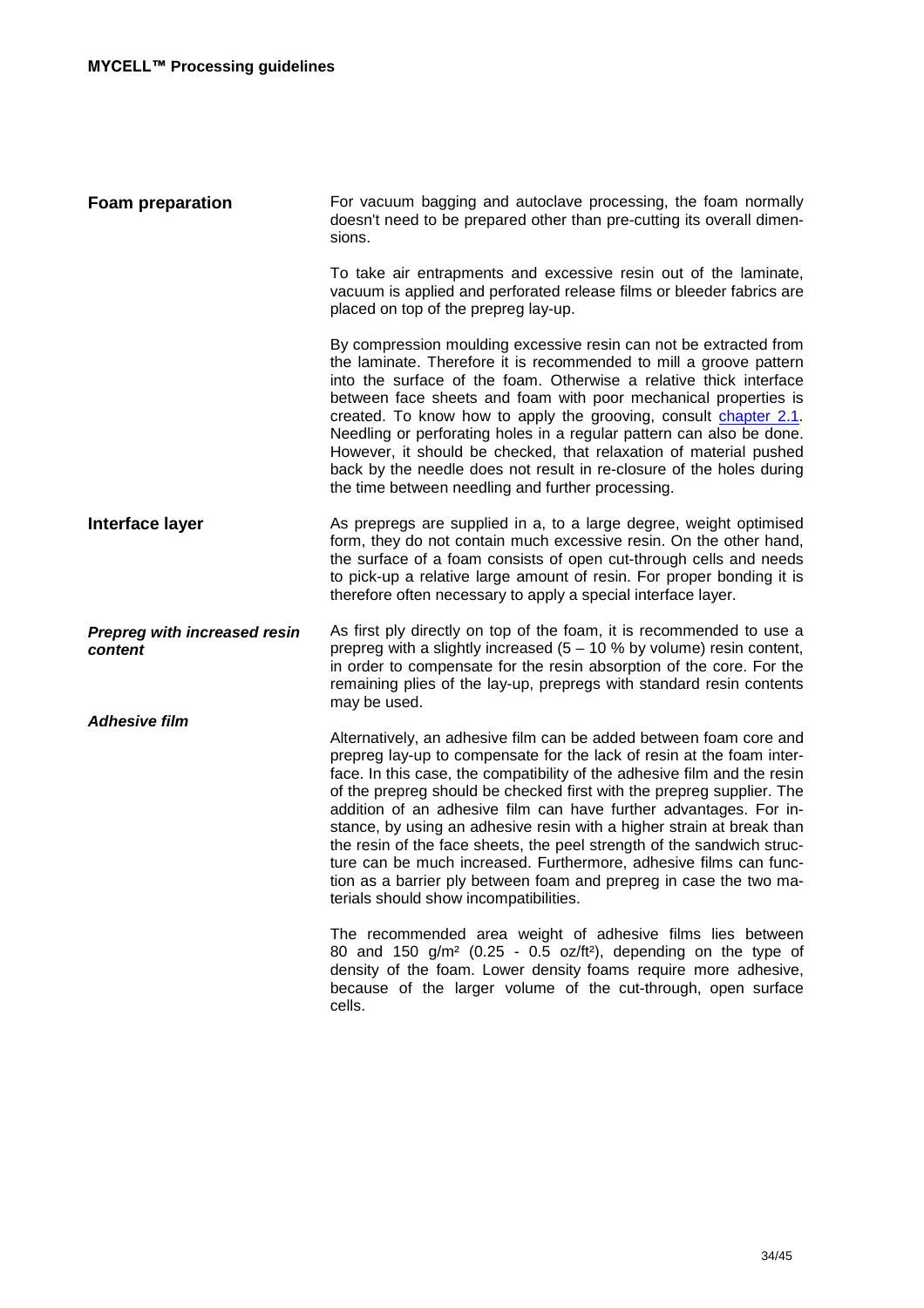| <b>Compatibility of foam and</b><br>prepreg | Direct bonding of prepregs to foam can be achieved through the pre-<br>impregnated resin during the curing process. This so called co-<br>curing of prepregs to core materials represents a cost-effective<br>method of production. However, before manufacturing a sandwich<br>part, the compatibility of foam and prepreg needs to be verified.                                                                                                                                                           |
|---------------------------------------------|-------------------------------------------------------------------------------------------------------------------------------------------------------------------------------------------------------------------------------------------------------------------------------------------------------------------------------------------------------------------------------------------------------------------------------------------------------------------------------------------------------------|
|                                             | Thermoplastics can basically be solved in certain liquids. Since all<br>foams from MYCELL™ foams are thermoplastic, some liquid<br>resins can lead to solvation phenomena. The requirements for this<br>to happen are a high temperature close to the melting point of the<br>foam and a low viscosity of the prepreg resin.                                                                                                                                                                                |
|                                             | Prepreg resins usually go through a low-viscosity phase during cur-<br>ing. This allows the entrapped air to evacuate before the viscosity of<br>the resin rises and it fully cures. Under these conditions, surface<br>cells at the foam prepreg interface can be dissolved. In extreme<br>cases this can result in an undesired reduction of the initial core<br>thickness and a too thin sandwich structure after processing. This<br>again could lead to too weak structures.                           |
|                                             | Therefore, it is very important to check the occurrence and degree of<br>solvation phenomena. General rules cannot be applied since several<br>factors such as prepreg type, resin viscosity profile, curing cycle,<br>shelf life behaviour, foam type and foam density are involved.                                                                                                                                                                                                                       |
|                                             | If solvation should occur to an extent which is unacceptable, the<br>following counter measures can be taken:<br>• An alternative curing cycle with a different viscosity/time curve<br>can be chosen<br>• The prepreg can be allowed to age at room temperature before<br>processing (of course within the allowable remaining storage<br>time). This normally increases the minimum viscosity of the resin.<br>Adhesive films can be placed as barriers between foam and<br>$\bullet$<br>uncured prepreg. |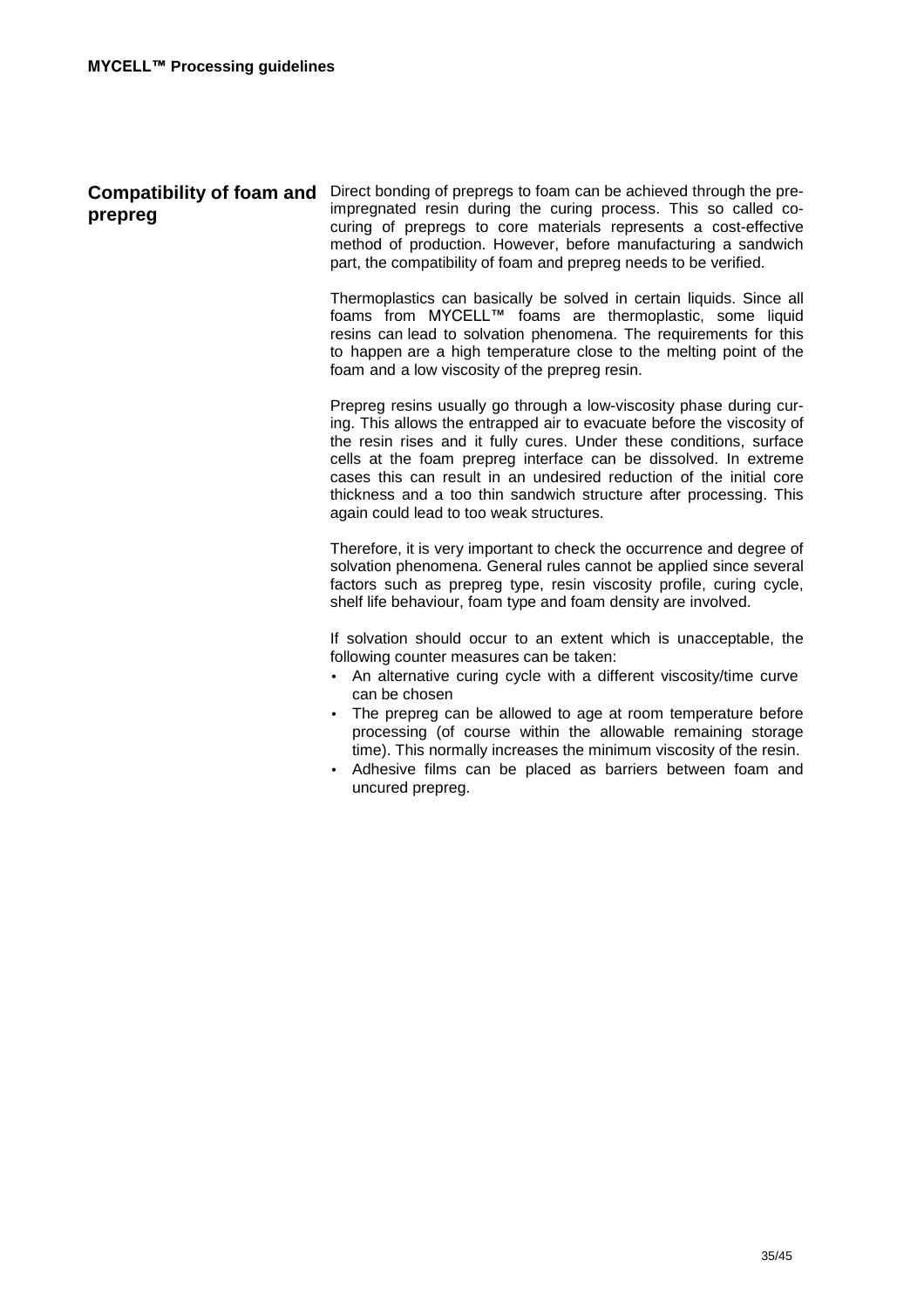# **2.7 Bonding of different skin materials to foam**

| <b>General</b>             | Bonds generally serve one of the following purposes:                                                                                                                                                                                                                                                                                                                                                                                                                                                                         |
|----------------------------|------------------------------------------------------------------------------------------------------------------------------------------------------------------------------------------------------------------------------------------------------------------------------------------------------------------------------------------------------------------------------------------------------------------------------------------------------------------------------------------------------------------------------|
|                            | joining sheets of the same material<br>$\bullet$<br>bonding of foam cores to metallic, plastic, composite or wood<br>faces                                                                                                                                                                                                                                                                                                                                                                                                   |
|                            | Bonding of MYCELL™ cores to themselves or other materials in<br>general does not pose any problems, if the proper type of adhesive<br>system, bonding method and equipment is used.                                                                                                                                                                                                                                                                                                                                          |
|                            | Before bonding core materials to metal skins, please consult your<br>material supplier first for the required surface treatment of the skin<br>material and your adhesive supplier for the required bonding system.<br>Keep in mind that some metallic surface treatment systems have a<br>limited storage life.                                                                                                                                                                                                             |
|                            | Of the range of possible adhesive types, two kinds are suitable for<br>foams:                                                                                                                                                                                                                                                                                                                                                                                                                                                |
|                            | Thermoset adhesives<br>• Hot-melt adhesives                                                                                                                                                                                                                                                                                                                                                                                                                                                                                  |
| <b>Important note!</b>     | Adhesive systems containing water or higher amounts of solvents<br>may not work as the foam or skins are an impermeable barrier to<br>volatiles. Contact adhesives therefore are not suitable for bonding of<br>large areas. The systems contain solvent that has to evaporate be-<br>fore bonding. The time for this evaporation process is to choose<br>accordingly to the adhesive supplier's instructions. The great ad-<br>vantage, however, is that an immediate bond is produced by press-<br>ing the parts together. |
| <b>Thermoset adhesives</b> | Thermoset adhesives are supplied as film, paste or liquid. They can<br>be cured at room or elevated temperature. Make sure that pro-<br>cessing parameters will not cause any distortion of foam or sandwich<br>during curing or post-curing at higher temperatures and longer times.                                                                                                                                                                                                                                        |
|                            | The table given below is a guide to what type of adhesive we recom-<br>mend for the most common combinations of our foams with other<br>materials.                                                                                                                                                                                                                                                                                                                                                                           |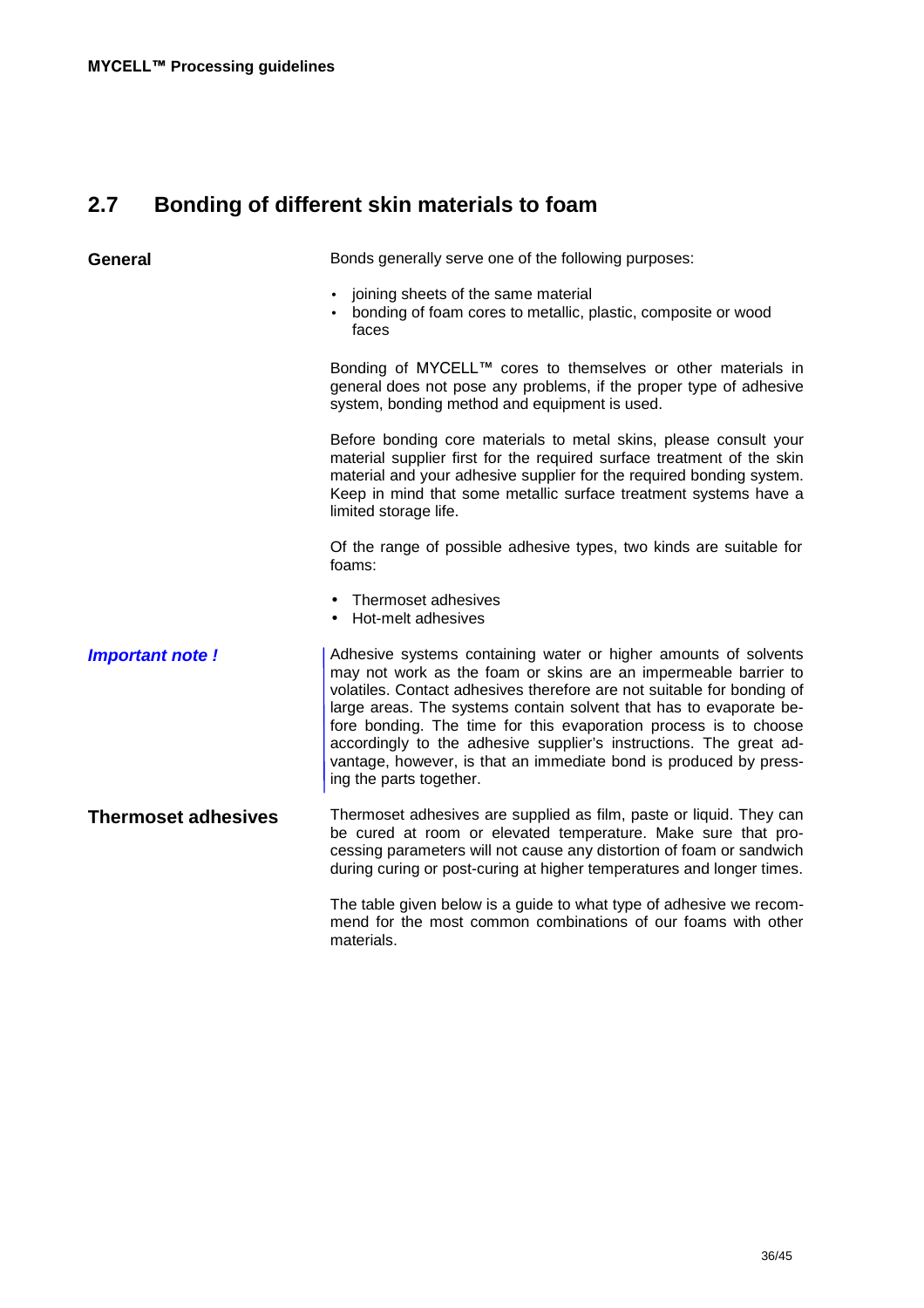| <b>Adhesion to</b>                       | Type of foam   |            |                 |                   |                   |                   |
|------------------------------------------|----------------|------------|-----------------|-------------------|-------------------|-------------------|
|                                          | <b>R63</b>     | <b>R82</b> | C <sub>51</sub> | <b>C70</b>        | C71               | T90/92            |
| Foam                                     | PUR, UP<br>EP. | EP, PF     | PUR, UP,<br>EP. | UP, EP<br>PUR, VE | UP, EP<br>PUR, VE | UP, EP<br>PUR, VE |
| <b>Metals</b>                            | PUR, EP        | EP, PF     | PUR, EP         | PUR, EP           | PUR, EP           | PUR, EP,<br>PF.   |
| <b>FRP</b> cured                         | PUR, UP,<br>EP | EP.        | UP, PUR         | UP, PUR,<br>EP    | UP, PUR<br>EP     | UP, PUR,<br>EP    |
| Wood<br>(Plywood)                        | EP, PUR        | EP, PUR    | EP, PUR         | EP, PUR           | EP, PUR           | EP, PUR           |
| <b>Plastics</b><br>(Thermo-<br>plastics) | PUR, EP        | PUR, EP    | EP, PUR         | EP, PUR           | EP, PUR           | EP, PUR           |

Recommended thermoset adhesive types for bonding of foams to other materials

PUR: Thermoset Polyurethane; UP: Unsaturated Polyester; EP: Epoxy; VE: Vinylester; PF: Phenolics

**Polyester (UP) and Vinylester (VE) resins** Particularly in boat building, they are the most frequently used adhesives to bond foam cores to FRP skins. They are relatively inexpensive, easy to handle, cured at room temperature and have a good moisture resistance.

> Both, laminating resins as well as polyester based putties are suitable for bonding, provided no air remains trapped during the process and the bonding surfaces are clean. We recommend that the foam be primed with a thin layer of promoted resin (see chapter 2.3)

> A laminate laid up in a female mould should be cured before the foam is bonded to it, because the thermal insulation provided by the foam and the mould will otherwise cause a strong exotherm build-up, leading to damage of the mould and the core.

> Viscosity and elongation at break are the main factors influencing the final bond.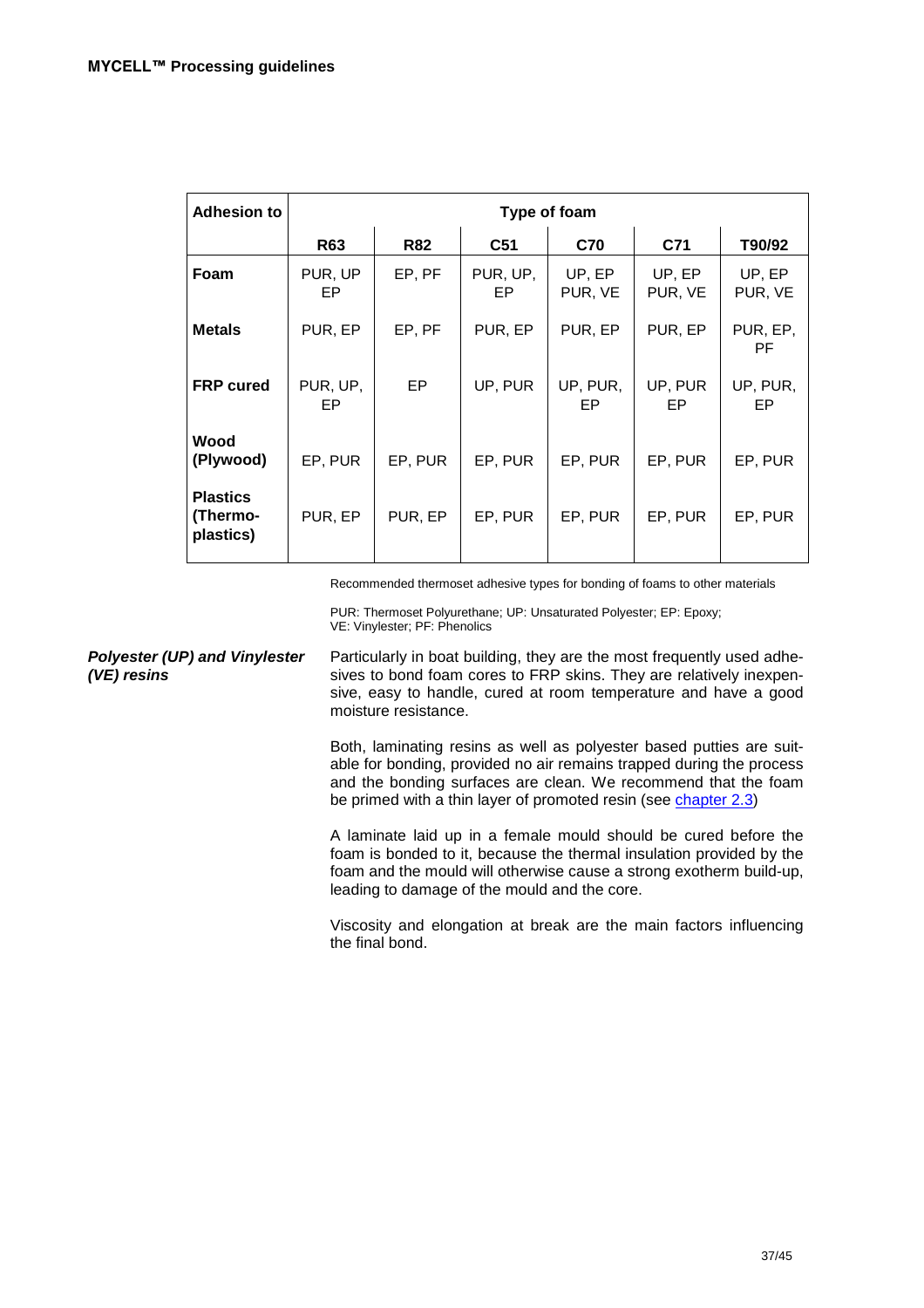| Epoxy resins (EP)                          | Epoxy systems applied either wet or as film are used for structural<br>applications because of their long-term stability, low shrinkage and<br>suitability for vacuum curing.                                                                                                                                                                                                                                                                                                  |
|--------------------------------------------|--------------------------------------------------------------------------------------------------------------------------------------------------------------------------------------------------------------------------------------------------------------------------------------------------------------------------------------------------------------------------------------------------------------------------------------------------------------------------------|
|                                            | When post-cured, these systems have high elongation and excellent<br>mechanical properties.                                                                                                                                                                                                                                                                                                                                                                                    |
|                                            | The MYCELL™ M foam materials may be used together with wet<br>lay-up systems as well as low temperature cure adhesives. For<br>further information see chapter 2.4.                                                                                                                                                                                                                                                                                                            |
| <b>Polyurethane resins (PUR)</b>           | Polyurethane two component systems suit a wide range of<br>applications as they offer excellent properties at moderate costs.                                                                                                                                                                                                                                                                                                                                                  |
|                                            | Many of these systems require heat curing to obtain a reasonable<br>cycle time. If exposure to humidity in the application is expected, the<br>system will have to be chosen accordingly.                                                                                                                                                                                                                                                                                      |
| <b>Phenolic resins (PF)</b>                | Phenolic resins are used for aluminum skins, fire or corrosion re-<br>quirements. When cured adapt the time-temperature-pressure curing<br>cycle to avoid debonding or blisters caused by the water, which is<br>created by the chemical reaction.                                                                                                                                                                                                                             |
|                                            | Because of the chemical nature of all MYCELL™ foam cores, the<br>water will not be absorbed from the material or steam off in a<br>reasonable time.                                                                                                                                                                                                                                                                                                                            |
| <b>Important note!</b>                     | Postcuring at temperatures above the glass transition temperature of<br>the foam is possible with a balanced time-temperature cycle. It is<br>important to run own tests in advance and verify that dimensions and<br>mechanical properties of foam cores remain unchanged.                                                                                                                                                                                                    |
| <b>Thermoplastic hot-melt</b><br>adhesives | Hot-melt adhesives are thermoplastics that become tacky when they<br>are molten. At room temperature they look like normal plastic films<br>and are not sticky. To achieve bonding, the adhesive film has to be<br>heated above its melting point and the parts should then be pressed<br>together.<br>Hot-melt adhesives can only be used to bond skins onto foam. How-<br>ever, they make it possible to easily bond skins made from polyole-<br>fins or polyamide to foams. |
|                                            | The table below is a guide to what type of thermoplastic adhesive we<br>recommend for the most common combinations of our foams with<br>other materials.                                                                                                                                                                                                                                                                                                                       |
| Important note!                            | The maximum service temperature of hot-melt adhesives is usually<br>about 30 $\mathbb C$ (55 F) below the adhesive melting temp erature.                                                                                                                                                                                                                                                                                                                                       |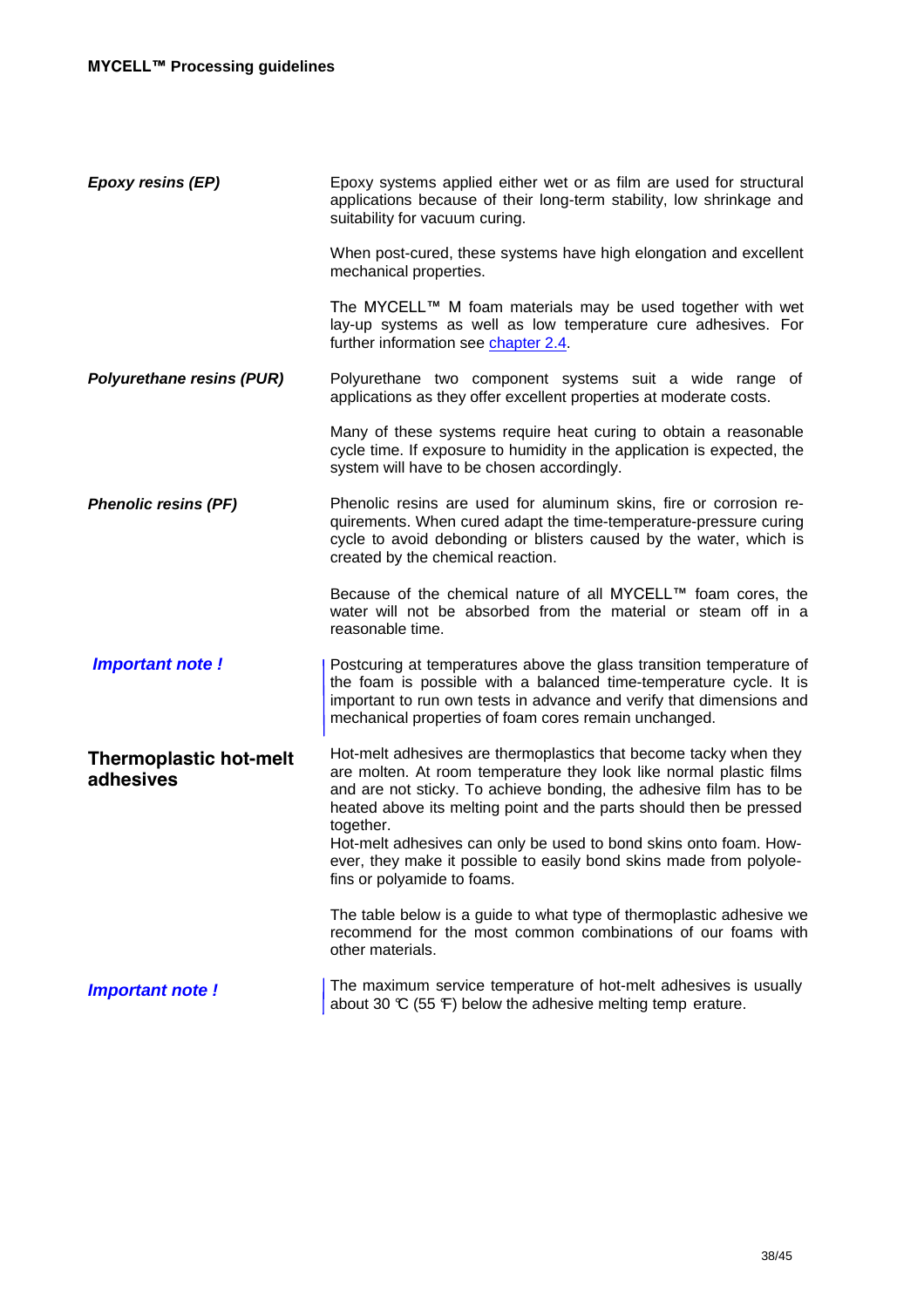| <b>Adhesion to</b>                       | Foam type          |                    |                    |                    |                    |                    |
|------------------------------------------|--------------------|--------------------|--------------------|--------------------|--------------------|--------------------|
|                                          | <b>R63</b>         | <b>R82</b>         | C <sub>51</sub>    | <b>C70</b>         | C71                | T90/92             |
| Metals/Wood                              | PE, PP             | PE, PP             | PE, PP             | PE, PP             | PE, PP             | PE, PP             |
| <b>FRP</b> cured                         | TPU, PA            | TPU. PA            | TPU, PA            | TPU, PA            | TPU. PA            | TPU, PA,<br>PU     |
| <b>Plastics</b><br>(Thermo-<br>plastics) | PE, PP<br>EVA, TPE | PE, PP<br>EVA, TPE | PE, PP<br>EVA, TPE | PE, PP<br>EVA, TPE | PE, PP<br>EVA, TPE | PE, PP<br>EVA, TPE |

Recommended hot-melt adhesive types for bonding of foams to other materials

PE: Polyethylene; PP: Polypropylene;TPU:Thermoplastic Polyurethane; EVA:Ethyl-Vinyl-Acetate; PA: Polyamide; TPE: Thermoplastic Polyester

**Polyethylene (PE)**  PE-based adhesives are all purpose adhesives with reasonable costs and fast processing times. Their maximum application temperatures and peel strength is fair.

**Polypropylene (PP)**  PP-based adhesives are used to achieve a higher bonding strength and high service temperatures. The range of materials bond as skins on the foam is wider than with the PE adhesives.

**Thermoplastic Polyurethane (TPU)**  TPU adhesives give good bond strength of skin and core up to a reasonable temperature. They can be used in prepreg processing with phenolic resins to act as a moisture barrier and increase the peel strength of the laminate. High peel strength is achieved with aluminum skins.

**Ethyl-Vinyl Acetates (EVA)**  EVA adhesives resist plasticiser migration and give a good bond to polyolefine skins.

**Polyamide (PA)**  PA adhesives allow the highest service temperature of all adhesives. The possible range of materials which can be bonded is limited.

**Thermoplastic Polyester (TPE)** TPE adhesives give an outstanding bond to PVC and resist plasticiser migration. The resistance to cleaning agent or other media is good.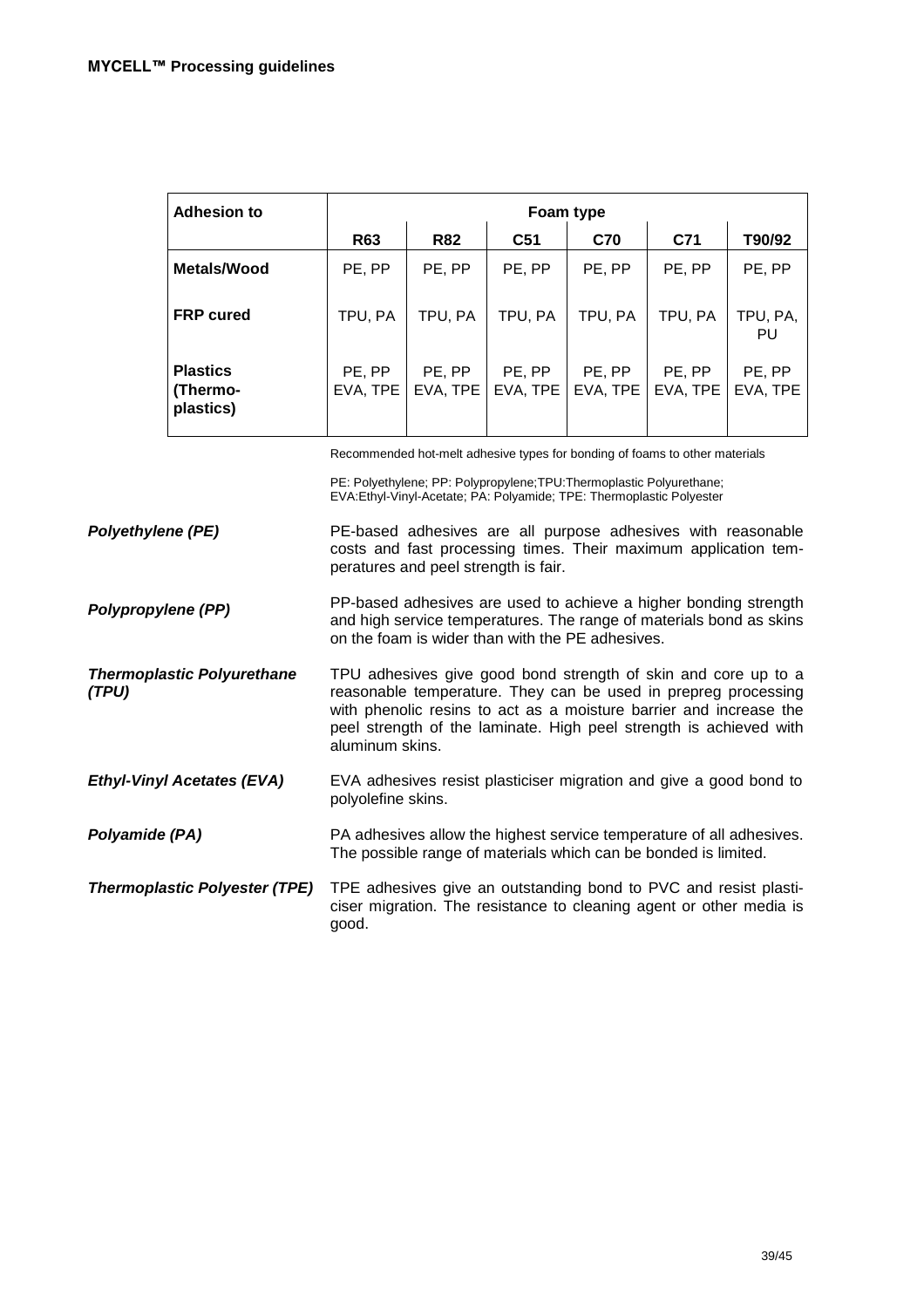| <b>Equipment</b>                                          | A check-list of equipment will include the following items:<br>Roller, doctor blade, trowel or squeegee<br>Spraying or dispensing equipment, if available<br>$\bullet$<br>Vacuum-bagging equipment, an advantage but not a must<br>$\bullet$<br>A press, preferably equipped with heating and cooling arrange-<br>ment<br>• Sand bags or lead weights                                                                                                                                    |
|-----------------------------------------------------------|------------------------------------------------------------------------------------------------------------------------------------------------------------------------------------------------------------------------------------------------------------------------------------------------------------------------------------------------------------------------------------------------------------------------------------------------------------------------------------------|
| Important note!                                           | The quality of workmanship is the governing factor to obtain high<br>quality bonds. Proper equipment will assist but not ensure perfect<br>bonds.                                                                                                                                                                                                                                                                                                                                        |
| <b>Bonding procedure</b>                                  | There are three separate steps in bonding:<br>Preparation of the surfaces<br>$\bullet$<br>Applying the adhesive<br>$\bullet$<br>• Pressing the parts together                                                                                                                                                                                                                                                                                                                            |
| <b>Thermoset adhesives</b><br>Preparation of the surfaces | All surfaces must be dust and grease free. Surfaces like cured com-<br>posite laminates or metals might need to be roughened, aluminium<br>requires priming.                                                                                                                                                                                                                                                                                                                             |
|                                                           | If both skins are bonded onto the foam at the same time, the foam<br>surface must be grooved on both sides to let out entrapped air.<br>Grooving is recommended as well if a press is taken to bond the<br>skins onto the foam. If the vacuum bag processing is chosen and the<br>foam is bonded on a cured laminate or on metal skins, holes of<br>approx. 2 to 3 mm (1/16 to 1/8 in) diameter and at equal distances of<br>50 - 100 mm (2 - 4 in) apart are recommended (chapter 2.1). |
|                                                           | Priming the foam itself is recommended, as it increases the peel<br>strength. Where a bonding putty is used, make sure it not only bonds<br>the foam, but also fills voids in the core (contoured or scrim cloth<br>type cores).<br>The amount of resin used for priming the core must not exceed<br>200 g/m <sup>2</sup> (19 g/ft <sup>2</sup> ) for core densities below 100 kg/m <sup>3</sup> (6.25 pcf) and<br>100 g/m <sup>2</sup> (9 g/ft <sup>2</sup> ) at higher densities.      |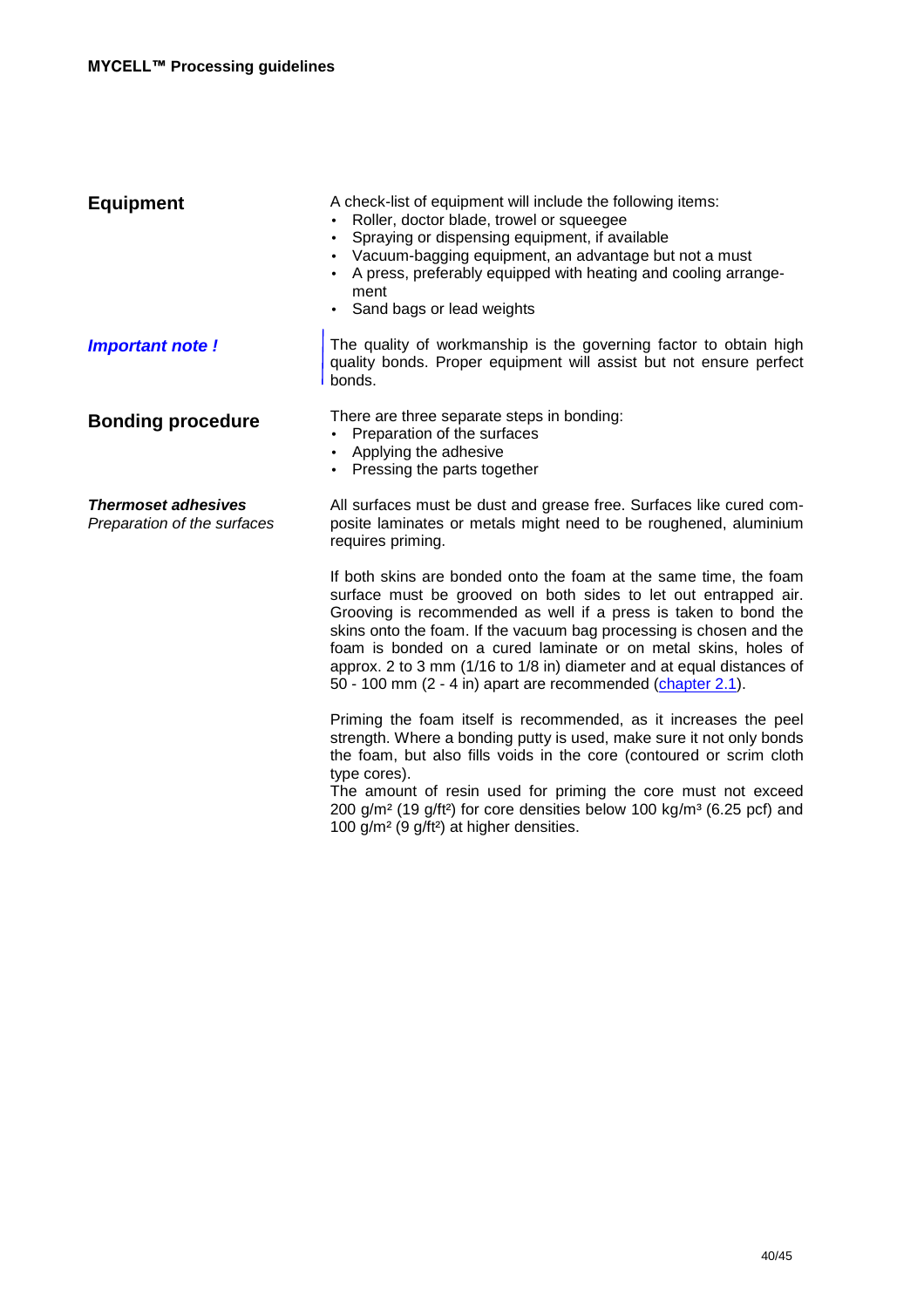Applying the adhesive Take great care to apply the amount of adhesive recommended by the manufacturer. Use a roller to spread the resin and a squeegee to ensure that the resin spreads along the cut cell walls.

> The minimum amount of adhesive used for bonding is given in the table below:

| Density of foam   |               |                  | <b>Minimum amount of adhesive</b> |
|-------------------|---------------|------------------|-----------------------------------|
| kg/m <sup>3</sup> | pcf           | q/m <sup>2</sup> | oz/sq.ft                          |
| below 50          | below $3.15$  | 500              | 1.6                               |
| $50 - 100$        | $3.15 - 6.25$ | 300              | 11                                |
| $100 - 200$       | $6.25 - 12.5$ | 200              | 0.7                               |
| above 300         | above 18.75   | 150              | 0.5                               |

Minimum amount of adhesive used for bonding

Pressing the parts together Take measures to avoid parts moving into undesired positions while bonding them together. Use clamps or other fixing devices.

> It is recommended to cure reactive adhesives under vacuum (between 0.2 to 0.3 bars absolute  $=$  3 to 4.5 psi abs). The viscosity of these systems should be low enough to allow some resin to penetrate the cut surface cells. If sand bags or lead weights are used make sure that debonded areas between them do not occur.

> If you intend to postcure the bond at higher temperature, the table below gives the maximum operating temperature for the various foam types. Postcuring under low compressions may be undertaken at temperatures 20 to 30  $\mathbb{C}$  (65 to 85  $\mathbb{F}$ ) higher th an the operating temperature.

| Foam                    | м   |
|-------------------------|-----|
| Temp. $\degree$ C   100 |     |
| $^{\circ}$ F            | 210 |

Maximum temperature for postcuring of thermoset adhesives

# **Important note !** Remember that the foam has lost part of its stiffness at these temperatures. It is necessary to properly protect the geometry by using distance bars when curing. Reactive adhesive films need to be warmed prior to bonding.

Grooved sheets are helpful to allow volatiles and air bubbles to be evacuated when gluing under vacuum.

**Important note !** Air bubbles must be avoided at any cost when bonding parts together, otherwise the bond will be dramatically weakened.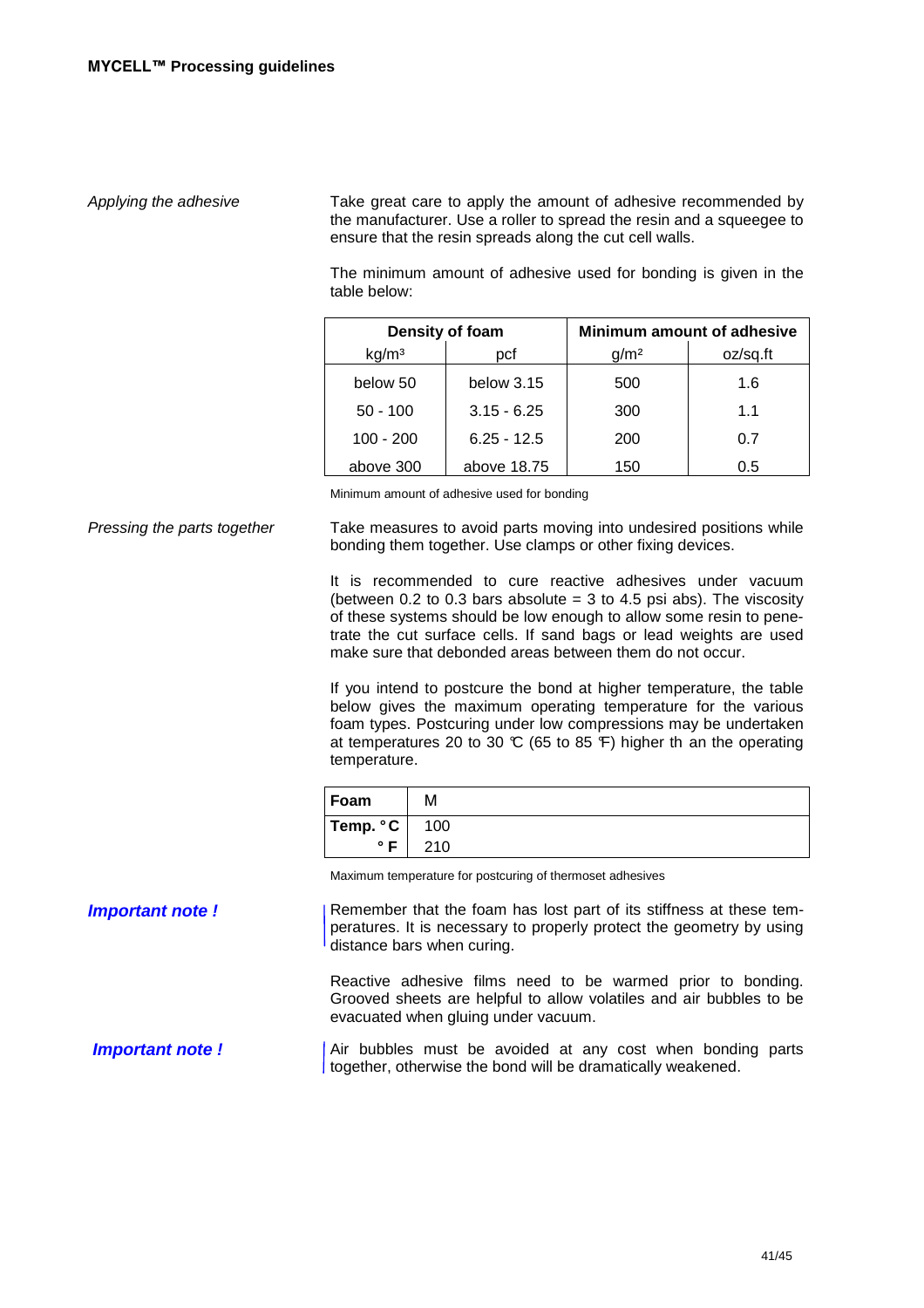### **Hot melt adhesives**

| Dependant on the cell size we recommend adhesive films between<br>50 to 300 g/m <sup>2</sup> (0.16 to 1 oz/ft <sup>2</sup> ). Perforating the film in regular inter-<br>vals helps to prevent bubbles building up. For all bonding surfaces<br>the foam must be grooved to get out entrapped air. If one side is<br>bonded first, holes of approximate 1 - 2 mm diameter (1/32 - 1/16 in)<br>at equal distances of 50 mm (2 in) are required.                |
|--------------------------------------------------------------------------------------------------------------------------------------------------------------------------------------------------------------------------------------------------------------------------------------------------------------------------------------------------------------------------------------------------------------------------------------------------------------|
| We recommend 1 to 5 bar pressure depending on the foam density<br>and treatment temperature. An additional thickness of 1 to 2 mm<br>related to the foam thickness of the final part will help to increase the<br>bonding strength. This additional thickness compensates manufac-<br>ture tolerances of the thickness, makes a constant high pressure<br>reliable and takes creep into account. Distance bars might help to<br>achieve the final thickness. |
| If the total handling cycle is not longer than 40 sec. and spacer bars<br>are used to prevent excessive compression of the foam the following<br>surface temperatures are allowable:                                                                                                                                                                                                                                                                         |
|                                                                                                                                                                                                                                                                                                                                                                                                                                                              |

| Foam type            | м   |
|----------------------|-----|
| Temp. $\mathfrak{C}$ | 150 |
|                      | 300 |

Maximum temperature for bonding with hot melt adhesives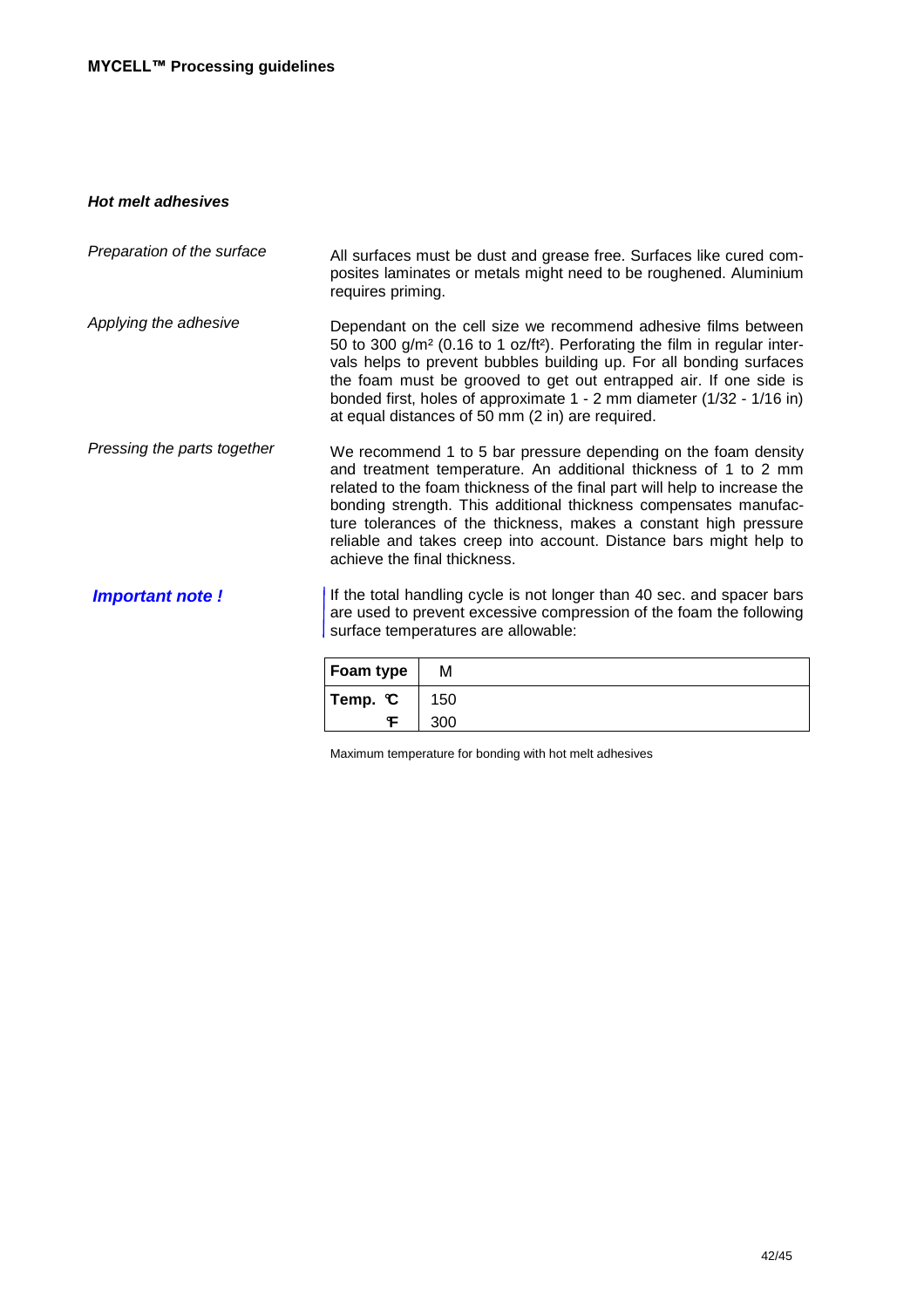## **2.8 Processing by vacuum bagging**

**General** Vacuum bagging is an effective and comparatively inexpensive method of using atmospheric pressure to achieve a uniform and readily controllable pressure on flat and three-dimensionally shaped panels. The maximum theoretical pressure is about 1 bar (14.5 psi). The maximum pressure achieved with standard equipment range from 0.8 to 0.9 bar (11.6 to 13 psi). Vacuum bagging is used for thermoforming (chapter 1.3), simple bonding of foam (chapter 2.7), foam core installation (chapter 2.3) as well as for prepreg facings (chapter 2.6). The techniques vary according to the nature of work in hand. Generally the method of "dry-bagging" is used in conjunction with foam cores, as opposed to "wet-bagging", the method used in the manufacture of reinforced plastics of comparatively high fibre content. **Processing aids** Bagging film Handling of disposable bagging film Bagging films are next to the vacuum pump the most important item of equipment. Bagging films must be flexible, tear resistant, non-porous and compatible with the resin systems, in particular styrene. While reusable vacuum bags are made of elastomeric material (rubber), disposable vacuum film bags can be made of polyethylene (PE), nylon (PA) or silicone. There are no restrictions on the film gauge as long as it stretches easily and it holds the vacuum. Heat resistant films will be necessary if curing of the resin at elevated temperature is required. Disposable bagging films cannot be stretched in the manner as an

elastomer material can. They do not always conform well to the part. For plastic film bags, pleating is the remedy and it is also one method of avoiding stress concentrations particularly on low density foam cores.

Edges Corners

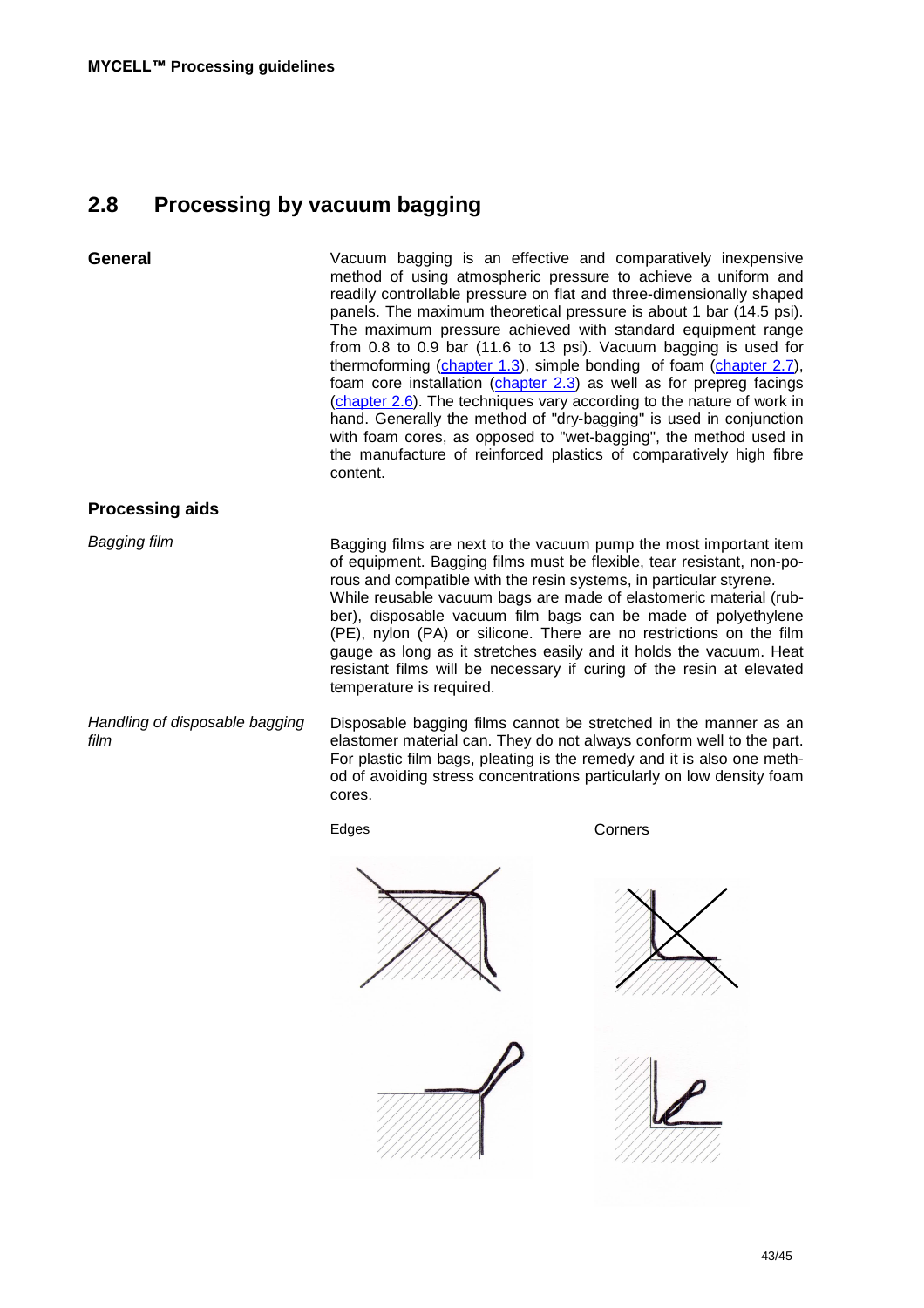| Sealant tape         | Sealant tapes must be pliable and tacky. They are designed to form<br>a vacuum tight seal between bagging film and the tool surface. Dur-<br>ing the resin curing process they cure to a tough rubbery material.<br>When the vacuum bag is dismantled, the sealant must peel off the<br>mould surface without leaving a residue.                                                                                                                           |
|----------------------|------------------------------------------------------------------------------------------------------------------------------------------------------------------------------------------------------------------------------------------------------------------------------------------------------------------------------------------------------------------------------------------------------------------------------------------------------------|
| Peel ply / bleed ply | Peel plies or bleeding plies help to extract excessive resin and result<br>in a higher fibre content of the laminate.<br>For simple installation of foam cores it is not necessary to use spe-<br>cial peel and bleed plies. Instead it is sufficient to cover the core<br>area and wrap laminate and core together in an ordinary polyeth-<br>ylene film. This applies in particular to core materials of the "con-<br>toured" and "scrim cloth" variety. |
| <b>Breather</b>      | The breather ply should consist of a material which under vacuum<br>pressure will not entirely compress and block the passage of air.<br>Bubble plastic film or veil may be used as readily available materials.<br>Care must be taken to extend the breather ply right under the<br>vacuum valve in order to secure an uninterrupted air flow.                                                                                                            |
| Vacuum valves        | The vacuum valve consists of a metal base plate, gasket, pressure<br>plate and lock-ring. It is installed in the vacuum bag by cutting an X<br>into the same.                                                                                                                                                                                                                                                                                              |
|                      | The following is a guide for determining the number of valves need-<br>ed for installing a certain core area:                                                                                                                                                                                                                                                                                                                                              |

| Area               | <b>Number of valves</b> |
|--------------------|-------------------------|
| < 2 m <sup>2</sup> |                         |
| $2 - 10 m2$        | $2 - 3$                 |
| 10 - 50 $m^2$      | $4-6$                   |

Number of valves needed for installing a certain core area

**Vacuum source An electrically operated vacuum pump is the most common source** of vacuum. Instead of a vacuum pump a venturi block may serve the same purpose, particularly for minor work.